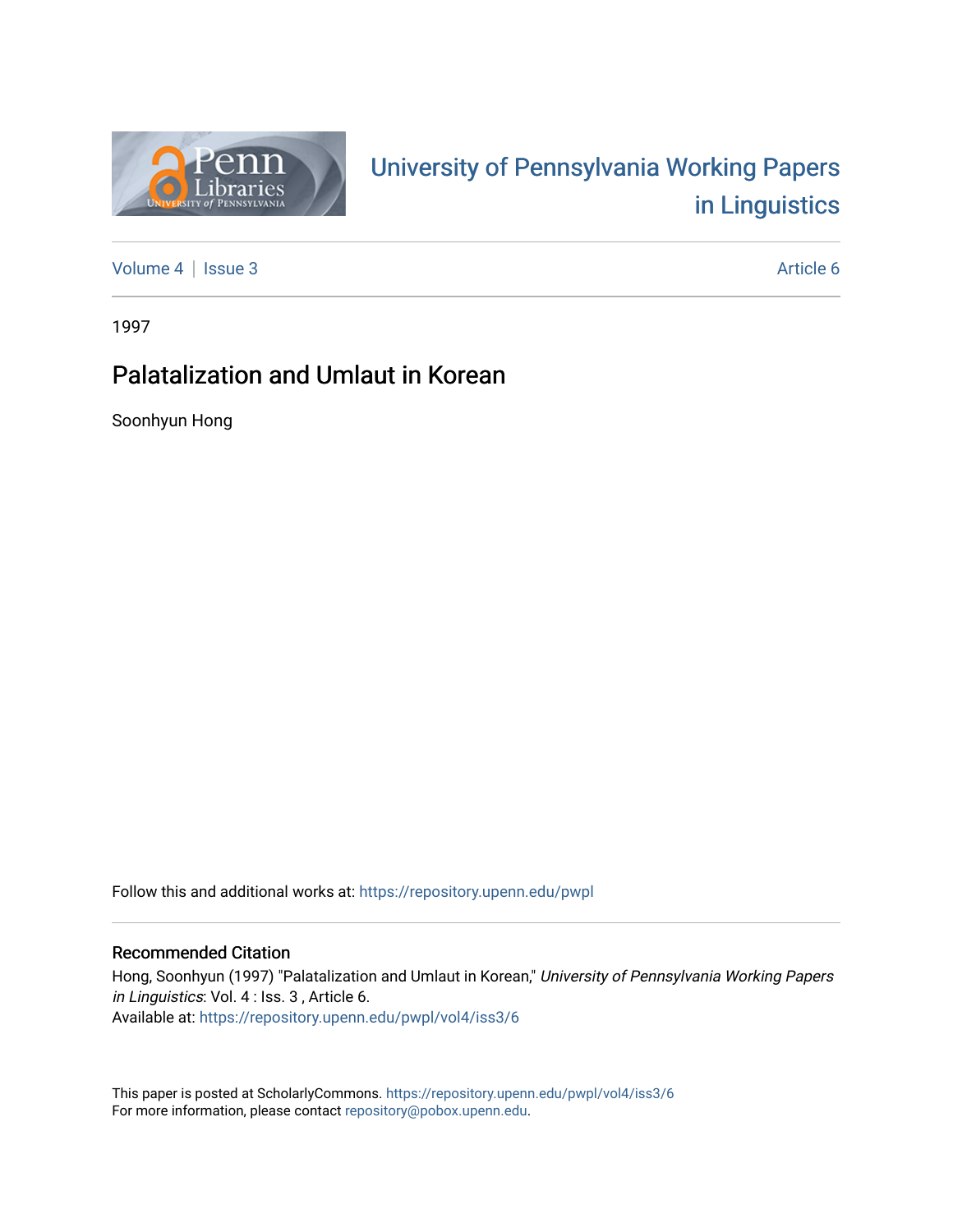Palatalization and Umlaut in Korean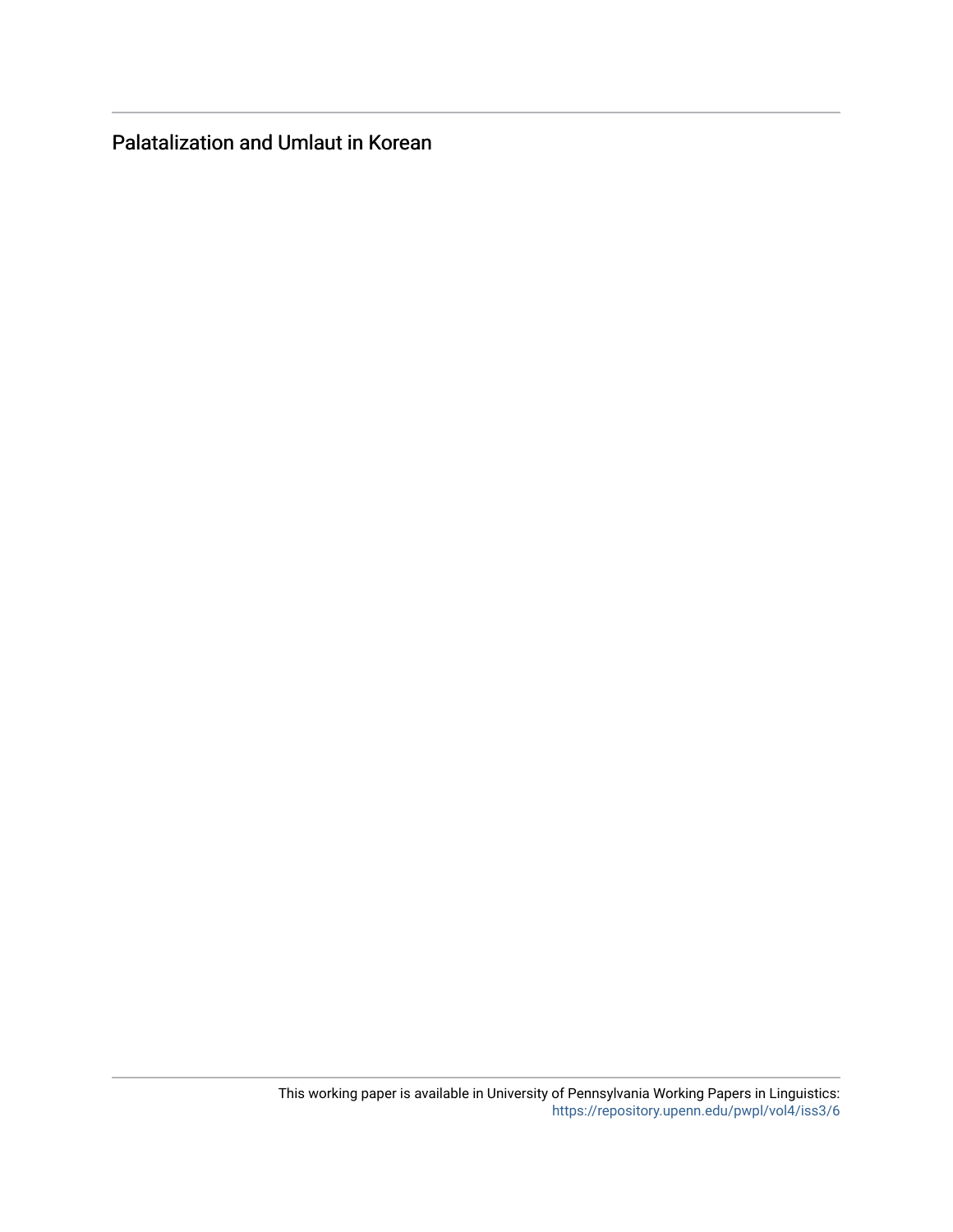#### **Palatalization and Umlaut in Korean**

## Soonhyun Hong

It has been reported in the literature on Korean phonology (Ahn 1986, Iverson 1993 and Iverson & Wheeler 1988) that coronal consonants (/s/, /n/ and  $\langle 1 \rangle$  excluding  $\langle t \rangle$  and palatal  $\langle c \rangle$ , undergo (allophonic) secondary palatalization before a high front vocoid. On the other hand, it has also been reported that /t/ undergoes (phonemic) primary palatalization to [c] at a suffixal or clitic boundary without undergoing secondary palatalization. It was observed by Ahn, Iverson and others that /t/ before tautomorphemic /i/ undergoes neither primary nor secondary palatalization. Contrary to this observation, Kiparsky 1993 reports for Korean that underlying /c/ and /t/ undergo secondary palatalization and the  $/c/$  which is derived from  $/t/$  at a suffixal and clitic boundary also undergoes secondary palatalization. Based on this newer observation, we provide analyses of primary and secondary palatalization in Native Korean in the framework of OT. We will further show that Umlaut, which has been analyzed in Hume 1990, is identified as secondary palatalization.

## **1 . Native Korean Palatalization and Kiparsky 1993**

In the literature on Korean phonology (Ahn 1986, Iverson 1993 and Iverson & Wheeler 1988), it is reported that  $/t$ ,  $t^{h}$  undergo (neutralizing) primary palatalization to  $[c, c^h]$ , respectively, before a high front vocoid-initial suffix or clitic environment. Note in the data below that the derived  $\frac{1}{c}$  and  $\frac{1}{c^h}$  also undergo secondary palatalization:

(1) /t/-palatalization

|  | a. /mat-i/ mac <sup>j</sup> -i 'the oldest son' ('oldest' 'NOML') |
|--|-------------------------------------------------------------------|
|  | b. /kut-i/ kuc <sup>j</sup> -i 'stubbornly' ('to be firm' 'ADVL') |
|  |                                                                   |
|  | c. $/pat^h-i/$ pac <sup>jh-</sup> i 'field-Nom'                   |
|  | cf. $\pi$ <sup>h</sup> -il/ pat <sup>h</sup> -il 'field-Acc'      |
|  | d. / $kat^h-i/$ $kac^{ih}-i$ 'together' ('to be same' 'ADVL')     |
|  | cf. $/kat^h-a/kat^h-a$ be same-Cont'                              |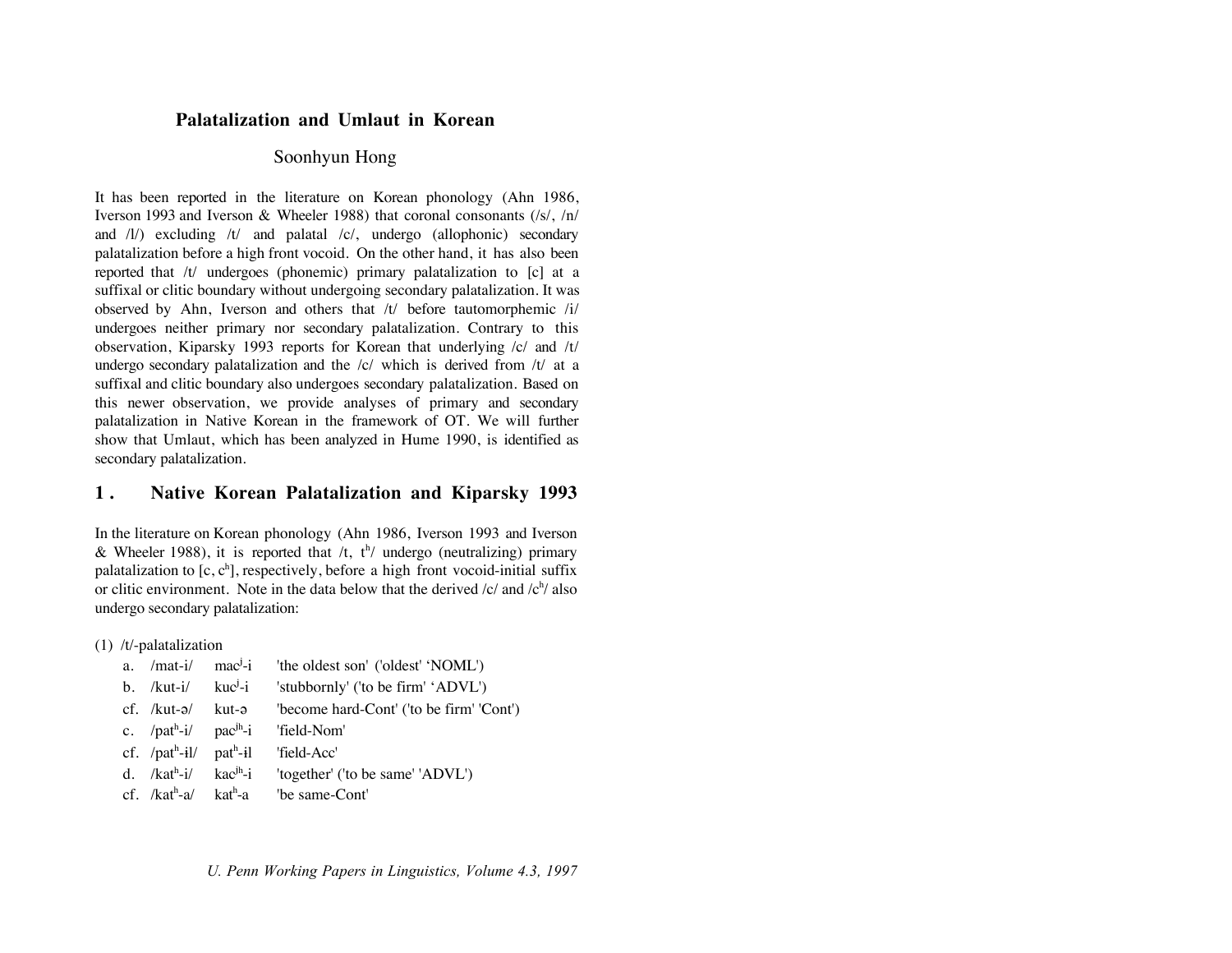|  | e. /put <sup>h-i/</sup> puc <sup>jh-i</sup> 'to make something stick to' |
|--|--------------------------------------------------------------------------|
|  | ('to stick to' 'Caus')                                                   |
|  | cf. $\pi$ -a/ put <sup>h-</sup> a 'to be sticked-Cont'                   |

Phonemic /t/-palatalization takes place only at a morpheme boundary where a suffix or a clitic is attached to a preceding Root (Ahn 1986, Iverson 1993, Cho & Sells 1991, H. S. Kim 1982, Y. S. Kang 1991 and S.-H. Han 1991). However, previous researchers ignored the fact that the phonemically palatalized [c] is realized as secondarily palatalized  $[c^j]$ : namely, /t/ becomes [c<sup>j</sup>], undergoing phonemic primary palatalization and allophonic secondary palatalization (Kiparsky 1993 for Korean).

When we consider the data below, we can observe that underlying  $/c$ , c<sup>h</sup>/ also automatically undergo allophonic secondary palatalization before a high front vocoid, as shown in (2a):

| (2) | a. $/$ kac <sup>h</sup> i $/$ | $kac^{jh}i$            | 'value'    |
|-----|-------------------------------|------------------------|------------|
|     | $/$ cac-i $/$                 | $c \partial c^{j} - i$ | 'milk-Nom' |
|     | $h$ . $ ca $                  | ca                     | 'ruler'    |
|     | $ c \cdot a - i $             | $\alpha$               | 'milk-Acc' |

The underapplication of primary /t/-palatalization, however, is observed morpheme-internally, as shown in  $(3)$ , in which /t/ is realized as secondarily palatalized  $[t^j]$  before /i/ within a morpheme: no phonemic primary /t/palatalization to [c] but only secondary allophonic palatalization is seen.

(3) Lack of phonemic primary /t/-palatalization in a non-derived environment

| a. | /mati/               | mat <sup>j</sup> i             | 'a knot'       |
|----|----------------------|--------------------------------|----------------|
|    | $b.$ /puti/          | put <sup>j</sup> i             | 'please'       |
|    | c. $/t^{\text{h}}i/$ | $t^{jh}$                       | 'a mote'       |
|    | d. $/pot^i$ i-/      | $p$ $\vartheta$ $t^{jh}$ $i$ - | 'to withstand' |
|    | e. /panti/           | pant <sup>j</sup> i            | 'firefly'      |
|    | f. /canti/           | $\text{cant}^{j}$              | 'lawn'         |

Korean has other types of palatalization in addition to phonemic primary /t/-palatalization and allophonic secondary /t/- and /c/-palatalization: allophonic secondary /s/-, /n/- and /l/-palatalization, which were analyzed as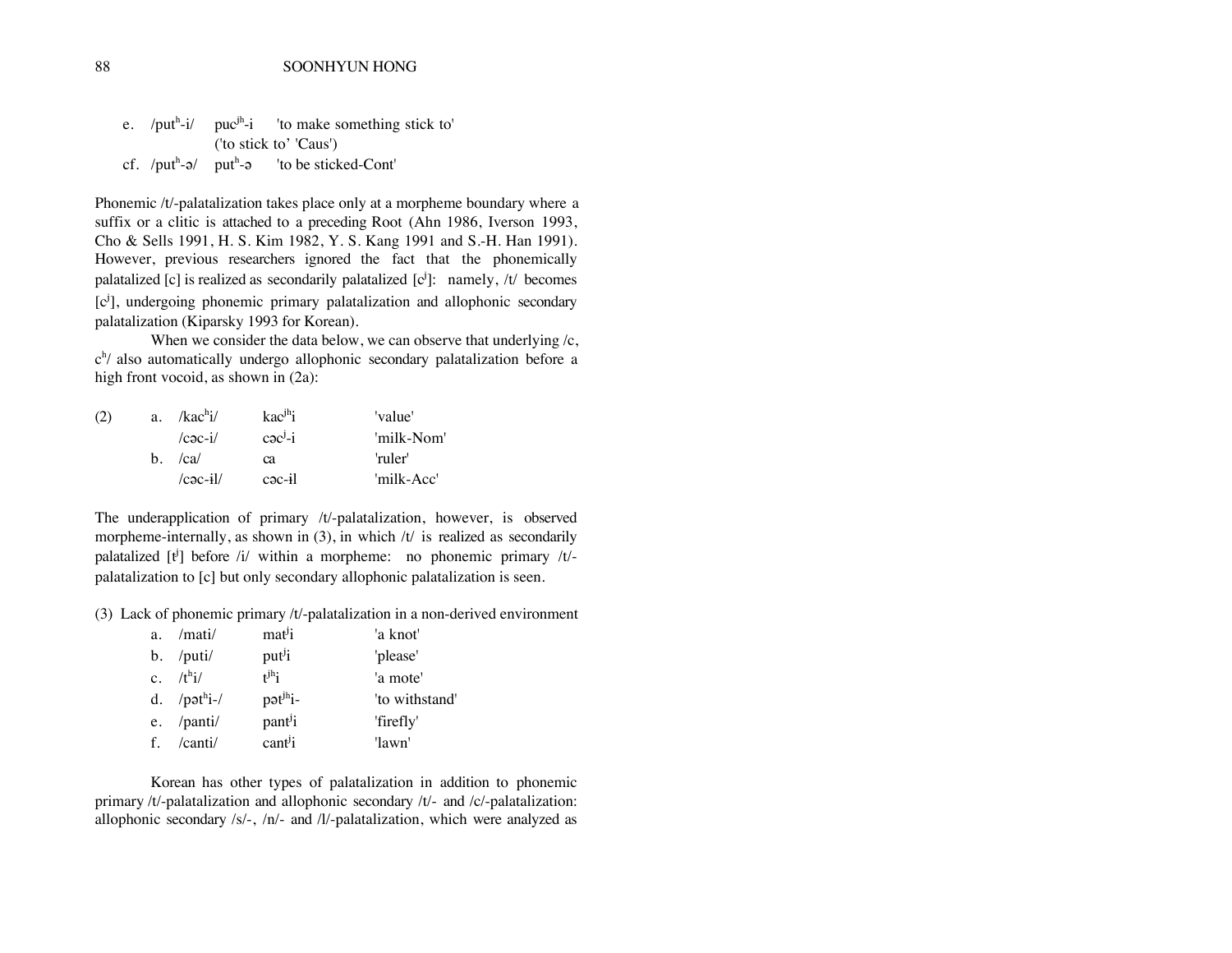postlexical phenomena in Lexical Phonology (Ahn 1985, Cho & Sells 1991, H. S. Kim 1982, Y. S. Kang 1991 and S.-H. Han 1991).

(4) Allophonic /s/-, /n/-, /l/-palatalization (S. Lee 1994: 73, S.-H. Han 1991: 66 and K.-M. Lee 1972)

| a.          | $\sqrt{cos-i/}$           | $os^j - i$                                                                             | 'clothes-Nom'               |
|-------------|---------------------------|----------------------------------------------------------------------------------------|-----------------------------|
| b.          | /si/                      | $s^j i$                                                                                | 'poem'                      |
|             | c. $/si$ -kan/            | $s^j$ i-kan                                                                            | 'time'                      |
|             | d. $/po-si-3s-ta/$        | po-s <sup>j</sup> y-ət-t'a                                                             | 'see-Hon-Pst-Mood'          |
|             | e. $/$ mun-i $/$          | $m$ un <sup><math>j</math></sup> -i                                                    | 'door-Nom'                  |
| $f_{\perp}$ | /k'ini/                   | $k$ 'in <sup>j</sup> i                                                                 | 'meal'                      |
|             | g. $/an-ny \rightarrow 0$ | $an^j - n^j$ yən                                                                       | 'hello'                     |
| h.          | $\ell$ col-li- $\ell$     | $colj-lji$                                                                             | 'to be sleepy-Cau'          |
|             | $i.$ /p'al-li/            | $p'al^j-l^j$                                                                           | 'quickly'('be-fast' 'ADVL') |
| j.          | /talli-/                  | tal <sup>j</sup> l'i                                                                   | 'to run'                    |
| k.          | /holli-/                  | $ho$ <sup><math>j</math></sup> $j$ <sup><math>j</math></sup> <sub><math>i</math></sub> | 'to seduce'                 |
| 1.          | $/il$ -lyu $/$            | $i l^j - l^j y u$                                                                      | 'first class'               |

Hence, we can generalize that all coronal segments undergo secondary palatalization before a high front vocoid regardless of a morpheme boundary. On the other hand, we can also generalize that underlying  $/t/$  before a high front vocoid undergoes phonemic primary palatalization to [c] only at a morpheme boundary.

Ahn 1985<sup>1</sup> argues in the framework of Lexical Phonology that secondary palatalization has postlexical characteristics (i.e., allophonic, across-the-board and exceptionless) whereas primary /t/-palatalization has lexical characteristics (structure-preserving and derived environment effect). He categorizes secondary palatalization as a postlexical phenomenon and primary palatalization as a lexical phenomenon. Since he misses the fact that /c/ and /t/ undergo secondary palatalization (also in Kim-Renaud 1974), he analyzes primary palatalization as one process but analyzes secondary palatalization as three separate processes, since only coronal /n, s, l/ excluding /t, c/ cannot form a natural class:

 $\overline{a}$ 

<sup>&</sup>lt;sup>1</sup>Ahn misses the observation that  $/t/$  and  $/c/$  undergo secondary palatalization before a high front vocoid.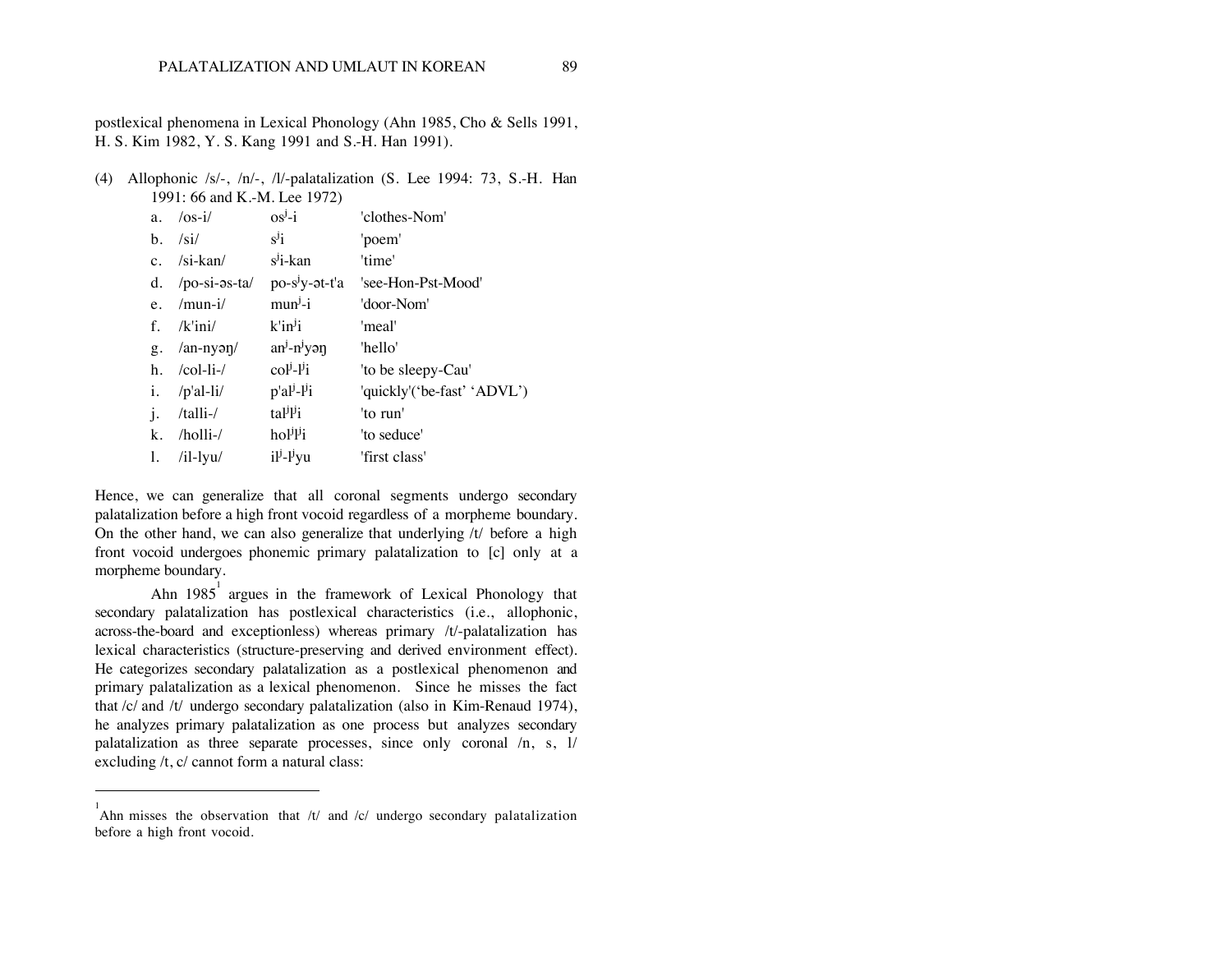- (5) Primary /t/-palatalization (a lexical rule)  $t \rightarrow c /$   $\{i, y\}$
- (6) Secondary Palatalization (postlexical rules) /n/-palatalization

```
n \rightarrow n^{j} / \underline{\qquad} \{i, y\}/s/-palatalization
           {s, s'} --> {s!, s!'} / _____{i, y}
/l/-palatalization
           l \rightarrow l^j / \_\_\ {i, y}
```
However, the three rules of secondary palatalization will be unnecessary if  $/t$ , c/ also undergo secondary palatalization. Furthermore, the lexical and postlexical dichotomy in the analysis of Korean palatalization as in Ahn 1985 leads to a rule ordering paradox with Umlaut phenomenon in Korean, as pointed out in Iverson & Wheeler 1988 and Lee 1994. In the Kyungsang dialect, back vowels are optionally fronted before a high front vowel /i/ in the speech of older generations.

```
(7) (Lack of) application of Umlaut in specific morphological environments
    (data partly from Lee 1993: 275)
    a. Umlaut occurs in a derived environment
      i) Nominalizer /i/
        /mək-i/ [məki], [meki] 'food' ('eat' 'NOML')
        /son-cap-i/ [soncapi], [soncæpi] 'handle' ('hand' 'grip' 'NOML')
      ii) Passive/Causative marker
        /cap-hi/[cap<sup>h</sup>1], [cap<sup>h</sup>1]'to be caught' ('catch' 'Caus')
         /mək-hi/ [məkʰi], [mekʰ
                                        'to be eaten' ('eat' 'Caus')
      iii) Nominative /i/ (cf. Y.-K. Han 1980, Y-C. Chung 1968, 
                                                       Y. Lee 1993)
        \lvertp\lvertp\lvertp\lvertp\lvertp\lvertpepi] 'law-Nom'
        /cam-i/ [cami ], [cæmi] 'sleep=Nom'
      iv) Copular /i/ (cf. Y.-K. Han 1980, Y-C. Chung 1968,
                                                      Y. Lee 1993)
        \pi/pap-i-/ [papi], [pepi] 'be a rule'
        \gamma /səm-i-\gamma [səmi], [semi] be an island'
```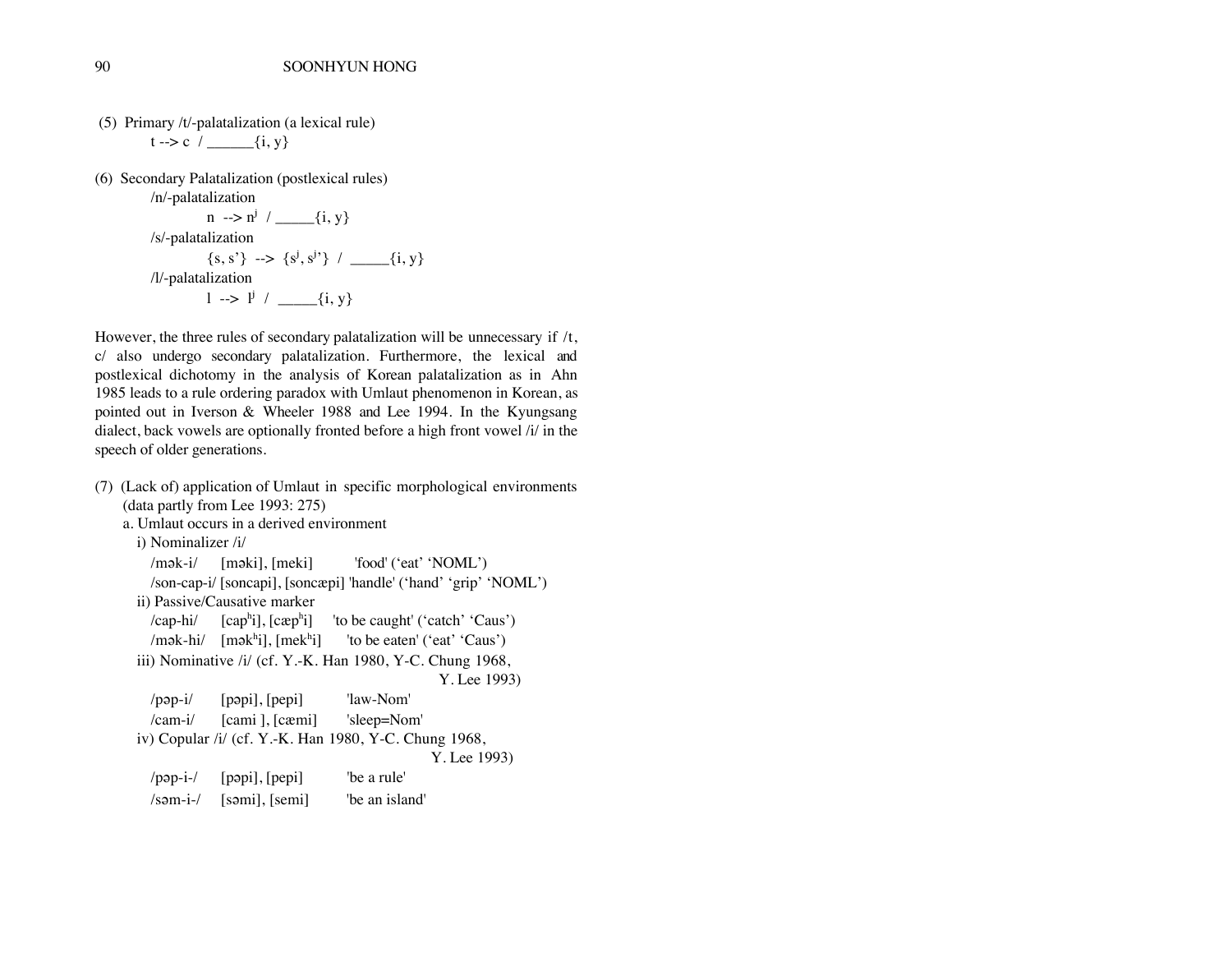b. Umlaut occurs in a non-derived environment /aki/ [aki], [æki] 'baby' /nampi/ [nampi], [næmpi] 'kettle'  $\gamma$  /2mi/ [2mi], [emi]  $\gamma$  'mother' /tali/ [tari], [tæri] 'to iron' c. Exceptions in Umlaut across a morpheme boundary i) Adverbial /i/ /kak'ap-i/ [kak'ai],  $*$ [kak'æi]<sup>2</sup> 'near' ('be near' 'ADVL') ii) Gerundive /ki/ /cap-ki/ [capk'i], \*[cæpk'i] 'catching' ('catch' 'Ger') /nəh-ki/ [nəkʰi], \*[nekʰ 'putting in' ('put' 'Ger') iii) Copula /i/ /kam-i/ [kami], \*[kæmi] 'to be a parsimon' /pal-i/ [pari], \*[pæri] 'to be a foot' d. Umlaut has lexical exceptions within a morpheme  $\langle$ n $\varphi$ pi/ [n $\varphi$ pi],  $\langle$ [nepi] 'width' /napi/ [napi], \*[næpi] 'butterfly' /cəki/ [cəki], \*[ceki] 'there/that place'

Umlaut applies in both derived and non-derived environments as in  $(7a \& b)$ . Only the causative/passive marker and a nominalizer suffix trigger Umlaut whereas other suffixes or clitics don't.

However, we observe that secondary palatalization blocks Umlaut (for different views but with the same effect, Iverson  $&$  Wheeler 1988, Hume 1990, Y. -S. Kang 1991, Lee 1993<sup>3</sup>):

 $\overline{a}$ 

 $^{2}$ /p/ is deleted before a vowel.

<sup>3</sup> In Iverson & Wheeler 1988, Hume 1990, Y. S. Kang 1991 and Lee 1993, they miss the fact that [c], whether derived or nonderived, undergoes allophonic secondary palatalization. Hence, the argument for palatal blocking of Umlaut goes two ways: Secondary palatalization of /s/, /l/ and /n/ and primary /t/ palatalization block Umlaut. In this paper, however, we will show that allophonic secondary palatalization, which is assumed to be spreading of the Vpl/Cor from a following /i/, is blocking Umlaut, which is assumed to be spreading of the same feature from the same source vowel to another vowel.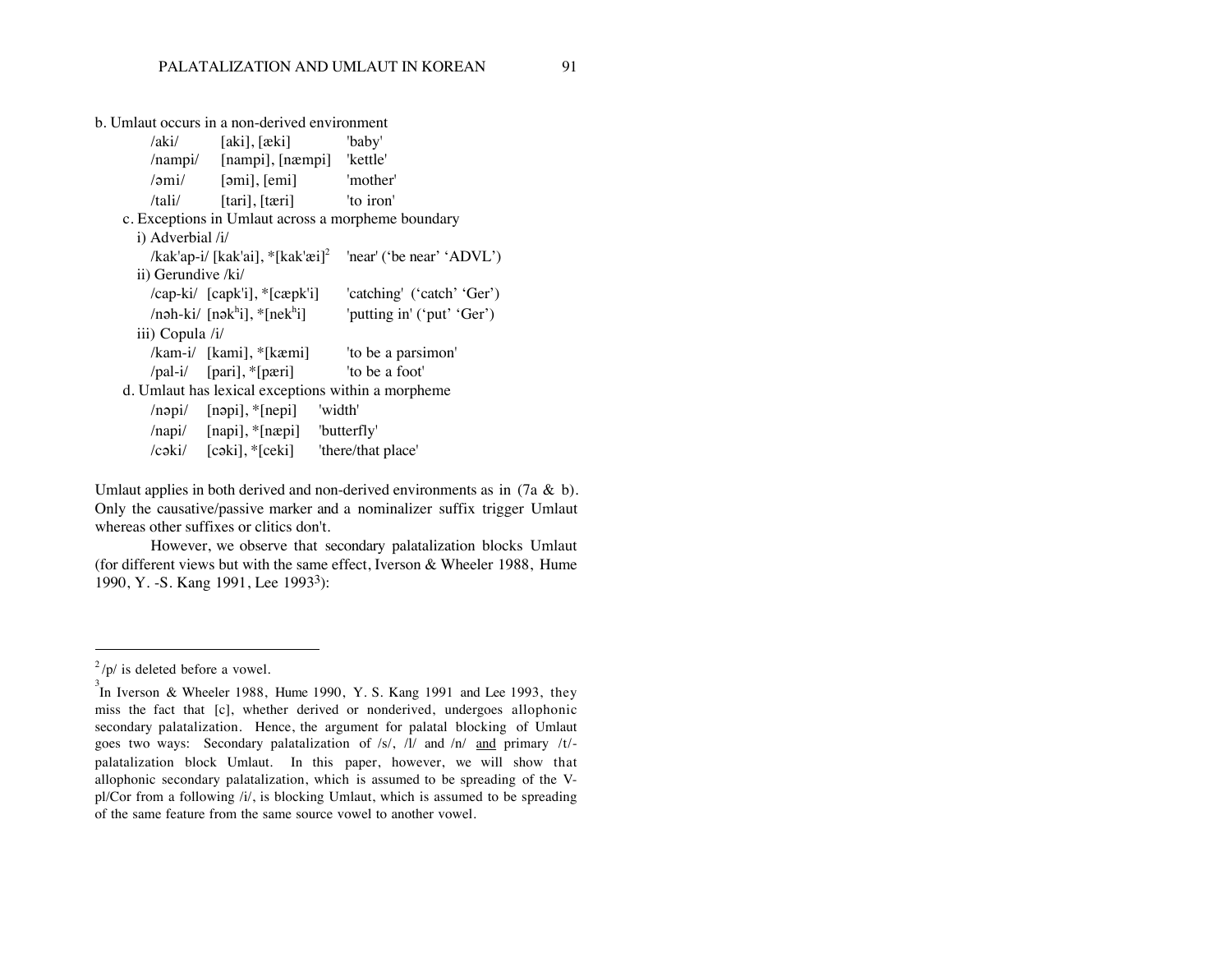| (8) Umlaut blocked across a secondarily palatalized consonant <sup>4</sup> |  |  |
|----------------------------------------------------------------------------|--|--|
|                                                                            |  |  |

a.  $/$ mat-i $/$  mac<sup>j</sup>-i,  $*$ mæc<sup>j</sup>-i 'the eldest' ('first' 'NOML')

b. /mul-pat-i/ mul-pac<sup>j</sup>-i, \*mul-pæc<sup>j</sup>-i 'water holder' ('water'

'receive' 'NOML'')

|           |                                                                                                | c. /kət-hi-/ kə $c^{jh}$ i, *k $\alpha c^{jh}$ i 'be removed' ('remove' 'Caus') |
|-----------|------------------------------------------------------------------------------------------------|---------------------------------------------------------------------------------|
|           | d. $\langle$ ani/ an <sup>j</sup> n <sup>j</sup> i, *en <sup>j</sup> n <sup>j</sup> i 'sister' |                                                                                 |
|           | e. /alli-/ $a^{j}l^{j}i$ , * $a^{j}l^{j}i$ to inform                                           |                                                                                 |
| f. /kəci/ | $k$ $\sigma$ <sup>j</sup> i, * $k$ e $\sigma$ <sup>j</sup> i beggar'                           |                                                                                 |
|           | g. /tac <sup>h</sup> i-/ tac <sup>jh</sup> i, *tæc <sup>jh</sup> i 'get hurt'                  |                                                                                 |
|           | h. / $\sigma t$ i/ $\sigma t$ <sup>j</sup> i, *et <sup>j</sup> i vhere'                        |                                                                                 |
|           | i /kasi/ $\text{kas}^{j}$ i, *kæs <sup>j</sup> i 'thorn'                                       |                                                                                 |
|           |                                                                                                |                                                                                 |

The assumption that secondary palatalization is postlexical and Umlaut is lexical in the framework of LP leads to a rule ordering paradox:

#### (9) Two potential rule orderings

| a. If Umlaut is ordered before Secondary Palatalization |                             |
|---------------------------------------------------------|-----------------------------|
| UR                                                      | /kasi/                      |
| 1. (lexical) Umlaut                                     | kæsi                        |
| 2. (postlexical) Secondary Palatalization               | $k$ $\approx$ $\frac{1}{2}$ |
| Output                                                  | $*$ [kæs <sup>j</sup> i]    |
| b. If Secondary Palatalization is ordered before Umlaut |                             |
| UR                                                      | /kasi/                      |
| 1. (lexical) Secondary Palatalization                   | kas <sup>j</sup> i          |
| 2. (lexical) Umlaut                                     |                             |
| Output                                                  | [kas <sup>j</sup> i]        |
|                                                         |                             |

<sup>4</sup>A reviewer points out the following counter-example in Standard Korean:

 $/$ c $\alpha$ -hi- $/$  $h$ <sub>i</sub>, cec<sup>jh</sup> 'bend back' ('bend' 'Caus')

 $\overline{a}$ 

Umlaut in Standard Korean is a pending question for further study since it is rare and irregular. In the Kyungsang Dialect, however, [cec<sup>jh</sup>i] is the only possible output and hence the input must be /cec-hi-/ since no alterantion is allowed. In other words, [e] is not the result of Umlaut in this case.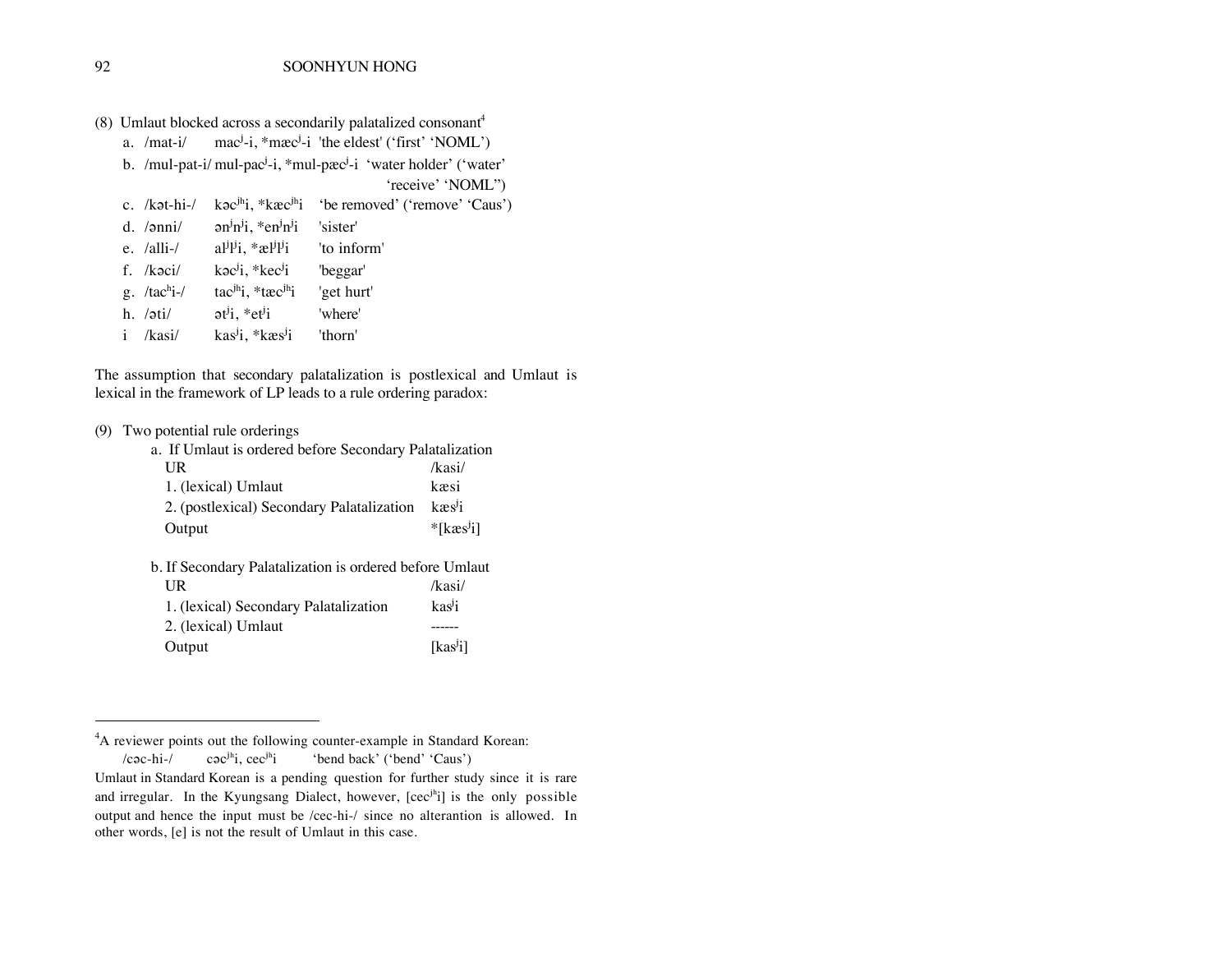The demonstrated ordering paradox suggests that rule-based approaches with two levels in the framework of LP are problematic.

Kiparsky 1993 correctly observes that all (phonologically derived and non-derived) coronals undergo allophonic secondary palatalization. However, Kiparsky analyzes primary and secondary palatalization as a single process which can apply lexically and postlexically in the framework of Lexical Phonology. He tries to explain why primary /t/-palatalization takes place only in a derived environment by proposing that the Non-Derived Environment Blocking effect in some phonological processes is the result of structure-building rules which apply to an underspecified representation. According to Kiparsky, structure-building rules can apply to only underspecified representations. As a result, if a feature [F] is underlyingly prespecified, structure-building rules cannot override the prespecified [F]. Hence, NDEB effect is achieved.

Kiparsky's new approach to NDEB handles Korean palatalization as follows. As secondarily palatalized segments are not phonemic and arise only before a high front vocoid, secondary palatalization is automatic and obligatory. The following output sequences are not allowed on the surface:

(10) a.  $*$ [...s<sup>j</sup>a...],  $*$ [...n<sup>j</sup>u...],  $*$ [...t<sup>j</sup>o...],  $*$ [...c<sup>j</sup>a...]...etc. b. \*[...si...], \*[...ni...], \*[...ti...], \*[...ci...]

Under the assumption that underlying /t,  $t^h$  are distinguished from /c,  $c^h$ / by [±anterior], Kiparsky proposes that coronal segments are minimally specified as follows in terms of the feature [anterior].

|           |        | /c, $c^h$ / | /s, n, $\frac{1}{2}$ |  |  |  |
|-----------|--------|-------------|----------------------|--|--|--|
| Before i  | [+ant] | [0ant]      | [0ant]               |  |  |  |
| Elsewhere | [0ant] | $[-ant]$    | [0ant]               |  |  |  |

According to Kiparsky, the underlying /t/ before a high front vocoid within the same morpheme is prespecified for  $[+$ anterior $]$  but an underlying  $|c|$  in the same position is underspecified for [-anterior], under the assumption that the following phonetic specifications of the (non-)palatalized coronals are used in Korean: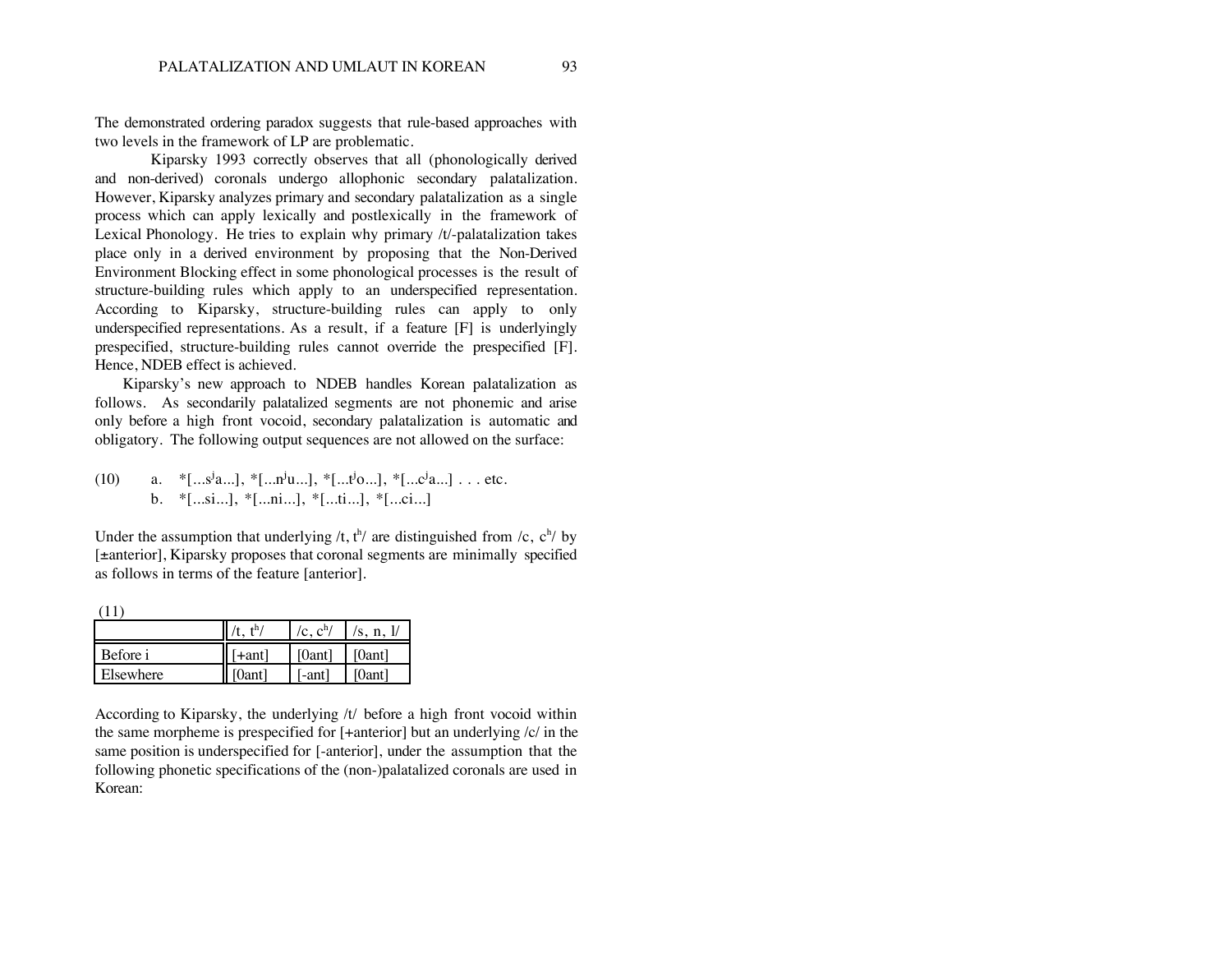(12) from Kiparsky 1993

|                    |  | لى |  |
|--------------------|--|----|--|
| High               |  |    |  |
| Anterior           |  |    |  |
| Delayed<br>Release |  |    |  |
|                    |  |    |  |

Note that Kiparsky crucially assumes that palatal /c/ is an affricate. Kiparsky assumes that both primary and secondary palatalization are uniformly represented as the spread of [-anterior] and [+high] to coronal consonants from a following [+high] front vocoid, following the proposal of Clements 1989 and Lahiri and Evers 1989 that front vowels are represented with [+coronal]. Kiparsky actually assumes that palatalization is the spreading of the Place node with dependents [-anterior] and [+high], not the independent spreading of each feature [-anterior] or [+high]. The core of his proposal is as follows, though he did not spell out details:

- (13) a. In the lexical component, palatalization applies to all coronals. Secondary Palatalization is also allowed to apply lexically in spite of lack of secondarily palatalized segments in the lexical inventory due to linking constraint (Hayes 1986, Itô 1986) under the assumption that multiply linked structures as a result of spreading are allowed in the lexical component.
	- b. In the postlexical component, palatalization applies in featurechanging fashion.

According to Kiparsky, the different realization of lexical and postlexical palatalization is due to a word-level rule at the end of the lexical component, which specifies [-anterior, +high] obstruent stops (i.e., secondarily palatalized  $[t^i]$  before a high front vocoid at a morpheme boundary in the lexical component) as [+delayed release] (refer to the difference between /mati/ and /mat-i/ below). According to Kiparsky, this word-level delayed released rule crucially enables /mat-i/ to be realized as  $[mac^j]$  at the end of the lexical component. Kiparsky's analysis provides the following derivations for primary and secondary palatalization: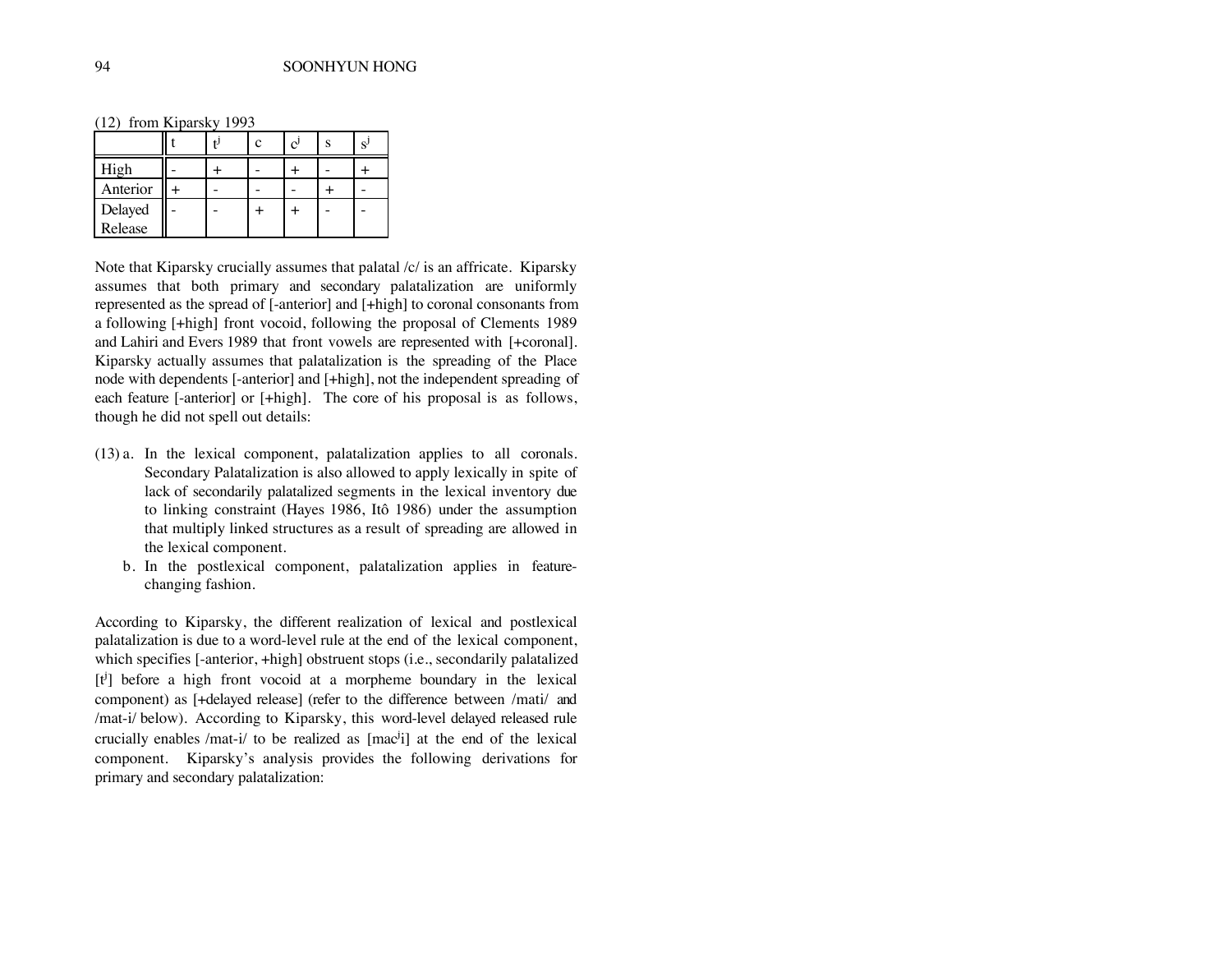|             |                 | $(14)$ Derivations according to Kiparsky 1999 |                           |
|-------------|-----------------|-----------------------------------------------|---------------------------|
| Input       |                 | /mati/                                        | /mat-i/                   |
|             |                 |                                               |                           |
|             | rules           | <sup>-</sup> +ant]                            | [0ant]                    |
| Lexical     | Pal.            |                                               |                           |
| Component   |                 |                                               |                           |
|             |                 |                                               | $[+hi]$ [-ant]            |
| Word-level  | $[-ant, +high]$ |                                               | mac <sup>j</sup> i        |
|             | -->             |                                               |                           |
|             | [+delayed       |                                               |                           |
|             | release]        |                                               |                           |
| Postlexical | Pal.            |                                               |                           |
| Component   | (feature-       |                                               |                           |
|             | changing)       |                                               |                           |
|             |                 | $[+ant]$<br>$[-\text{hi}]$ $[-\text{ant}]$    |                           |
| Output      |                 | [mat <sup>j</sup> i]                          | $[\text{mac}^{\text{j}}]$ |

(14) Derivations according to Kiparsky 1993

| Input       |                 | /paci/             | $/ nac-i/$          |
|-------------|-----------------|--------------------|---------------------|
|             |                 |                    |                     |
|             | rules           | [0ant]             | [-ant]              |
| Lexical     | Pal.            |                    |                     |
| Component   |                 |                    |                     |
|             |                 | $[+hi]$ [-ant]     | $[+hi]$ [-ant]      |
| Word-level  | $[-ant, +high]$ | pac <sup>j</sup> i | nac <sup>j</sup> i  |
|             | -->             |                    |                     |
|             | [+delayed       |                    |                     |
|             | release]        |                    |                     |
| Postlexical | Pal.            |                    |                     |
| Component   | (feature-       |                    |                     |
|             | changing)       |                    |                     |
| Output      |                 | $[{\rm pac}^j]$    | [nac <sup>j</sup> ] |

Kiparsky's analysis of Korean (primary and secondary) palatalization treats palatalization as a single process which spans both lexical and postlexical components. Furthermore, it crucially relies on underlying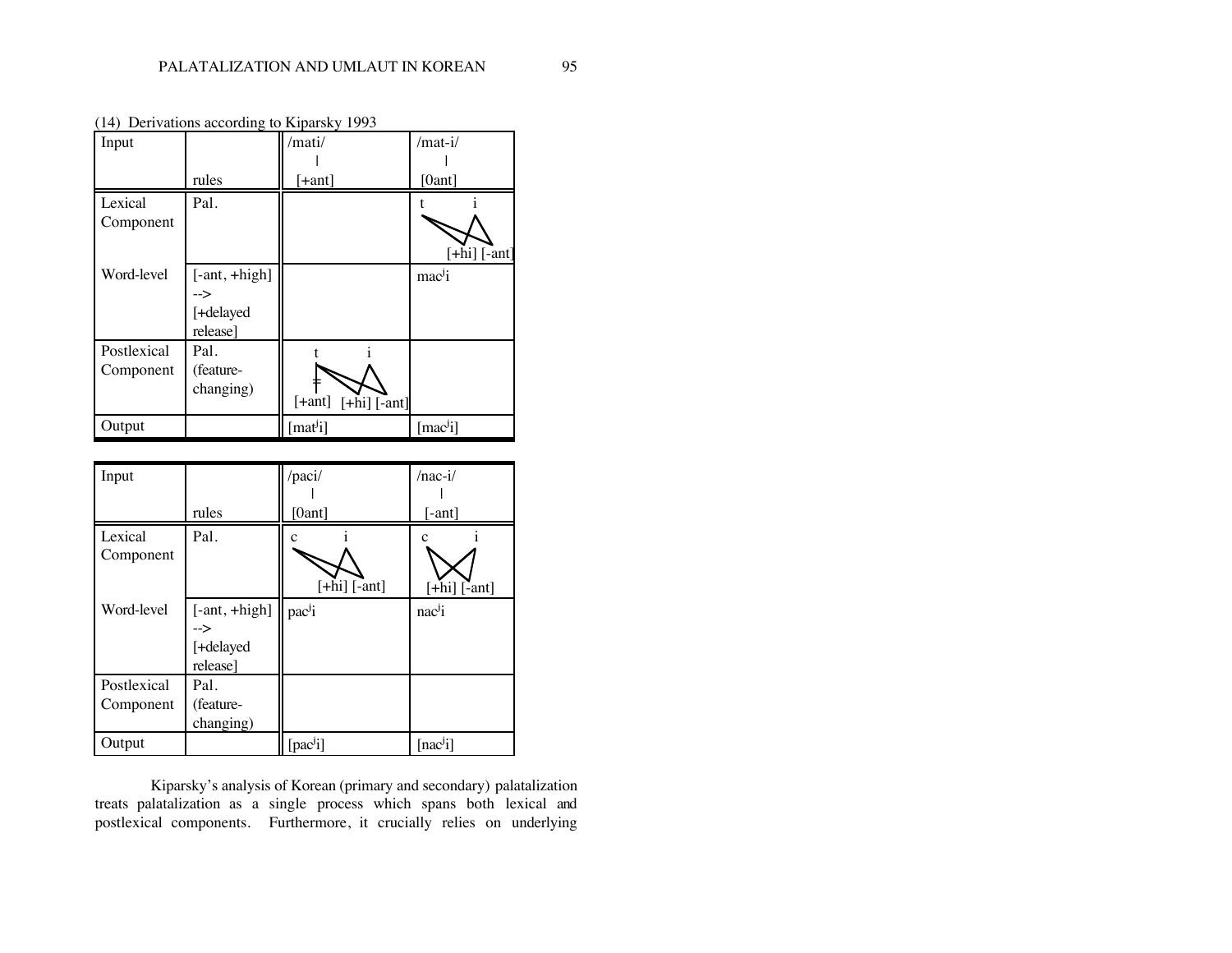specification of  $[+ant]$  for /t,  $t^h$ / before a tautomorphemic high front vocoid and underspecification of [-ant] for underlying  $/c$ ,  $c^h$  before a tautomorphemic high front vocoid. Furthermore, Kiparsky crucially depends on the wordlevel delayed released rule which affects only the obstruent which inherits [ ant, +high] features via lexical palatalization. However, the problem of this approach is that it cannot explain why Umlaut is blocked in  $/$ mati $/$  [mat<sup>i</sup>i]. We have shown that Umlaut must precede Palatalization. According to Kiparsky, postlexical application of Palatalization is assumed to derive  $[mat<sup>j</sup>]$  from /mati/. Then there is no way to explain why Umlaut is blocked, as in  $\text{*}[m\text{at}^{\text{th}}]$  in the Kyungsang Dialect, since palatalization must precede Umlaut.

#### **2 . Iverson 1993**

On the other hand, Iverson 1993 tries to analyze the two types of palatalization as one uniform process within one level via appealing to Kiparsky's 1973 revised alternation condition, which restricts application of neutralization rules only to derived environments. As mentioned previously, Iverson misses the fact that not only /s/, /n/ and /l/ but also /t/ and /c/ undergo secondary palatalization. On the other hand, according to him,  $/t/t$ undergoes primary palatalization only in a derived environment but /t/ and /c/ are realized as [t] and [c] (i.e., no primary or secondary palatalization), respectively, before a tautomorphemic high front vowel (i.e., in a non-derived environment).

Iverson also proposes that primary and secondary palatalization are a uniform process. His rule of Palatalization is characterized as spreading of the tongue body features of a high front vocoid to a preceding underspecified consonant in the lexical component.

```
(15) Palatalization (lexical)
        [+cons] [-cons]
          Place Place
                   Cor
                  [+high]
```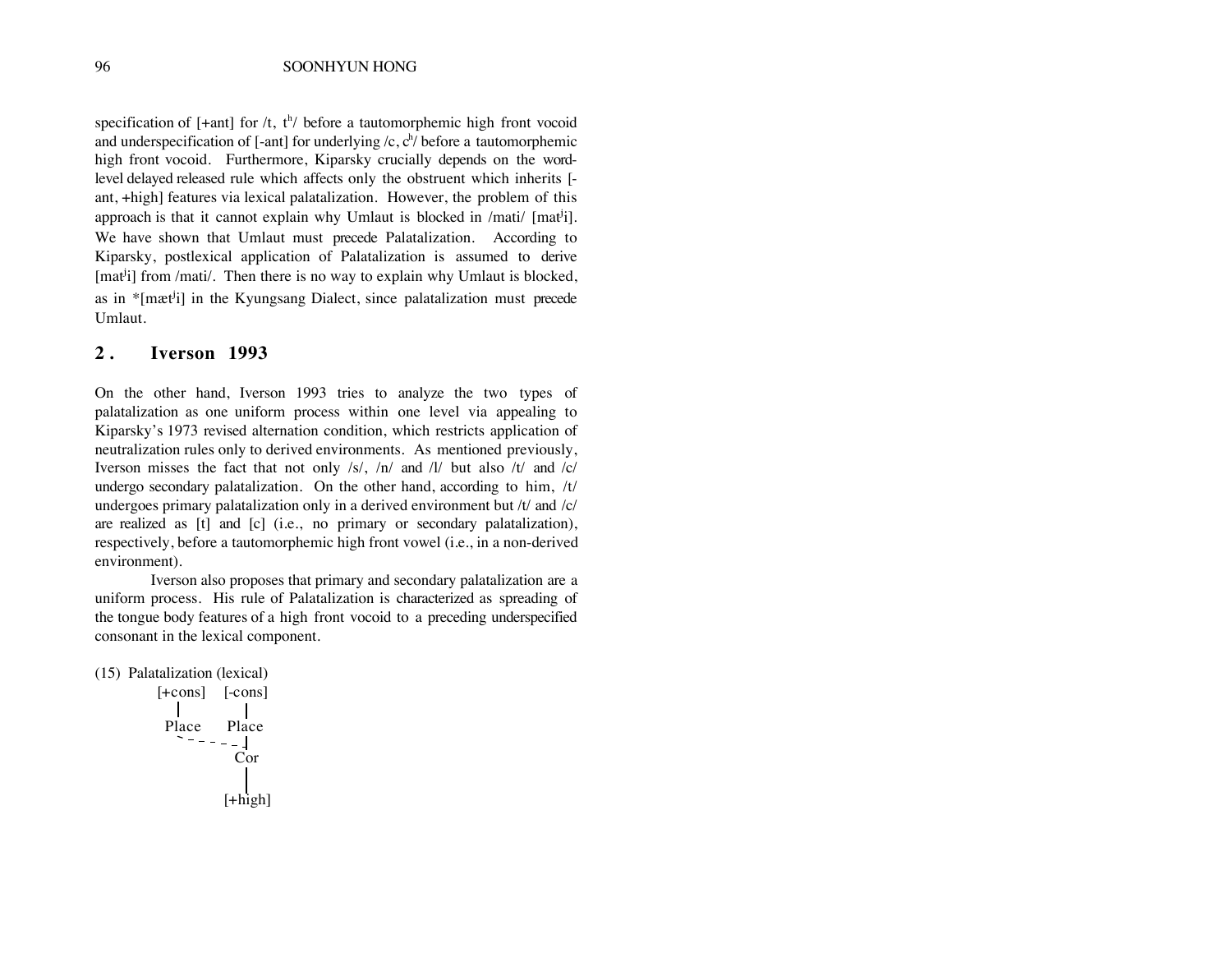On the other hand, Iverson provides the following default configuration for those (coronal) consonants without inherent place of articulation:

(16) Default coronal consonants

[+cons] Place Cor [-high]

Iverson proposes the following context-free underspecification for coronals:

(17) Context-free underspecification

/t,  $t^h$ ,  $t^{\prime}$ / unspecified for [high]  $\chi$ <sub>c</sub>  $c^h$ ,  $\check{c}$ <sup>'</sup>/  $[+high]$ /s, s'/ unspecified for [high]

Iverson suggests that if we adopt the reversed implication of revised alternation condition as a constraint, we can explain why phonemic primary palatalization is restricted to a derived environment whereas allophonic secondary palatalization is blind to a derived environment.

- (18) a. If a rule is lexical (observes the derived environment constraint), then it is also structure-preserving (neutralizing). (Kiparsky's 1973 revised alternation condition in Iverson's interpretation)
	- b. If a rule application is neutralizing (structure-preserving), then it also observes the derived environment constraint. (Iverson's 1993 reversed implication of revised alternation condition)

Hence, Iverson assumes that the derived environment constraint restricts only structure-changing applications of a lexical rule. And he also assumes that Korean palatalization is a lexical rule, based on the aforementioned observation that Umlaut is blocked across a palatal or a palatalized coronal (Hume 1990, Iverson & Wheeler 1988) (see the data in (8), the rule ordering paradox in (9)). The phonological change from the underspecified  $/t$ ,  $t<sup>h</sup>$ ,  $t'/t$  $(=(T, T^h, T')$  to  $\ell \tilde{c}, \tilde{c}^h, \tilde{c}'$  is the result of neutralizing (structure-preserving)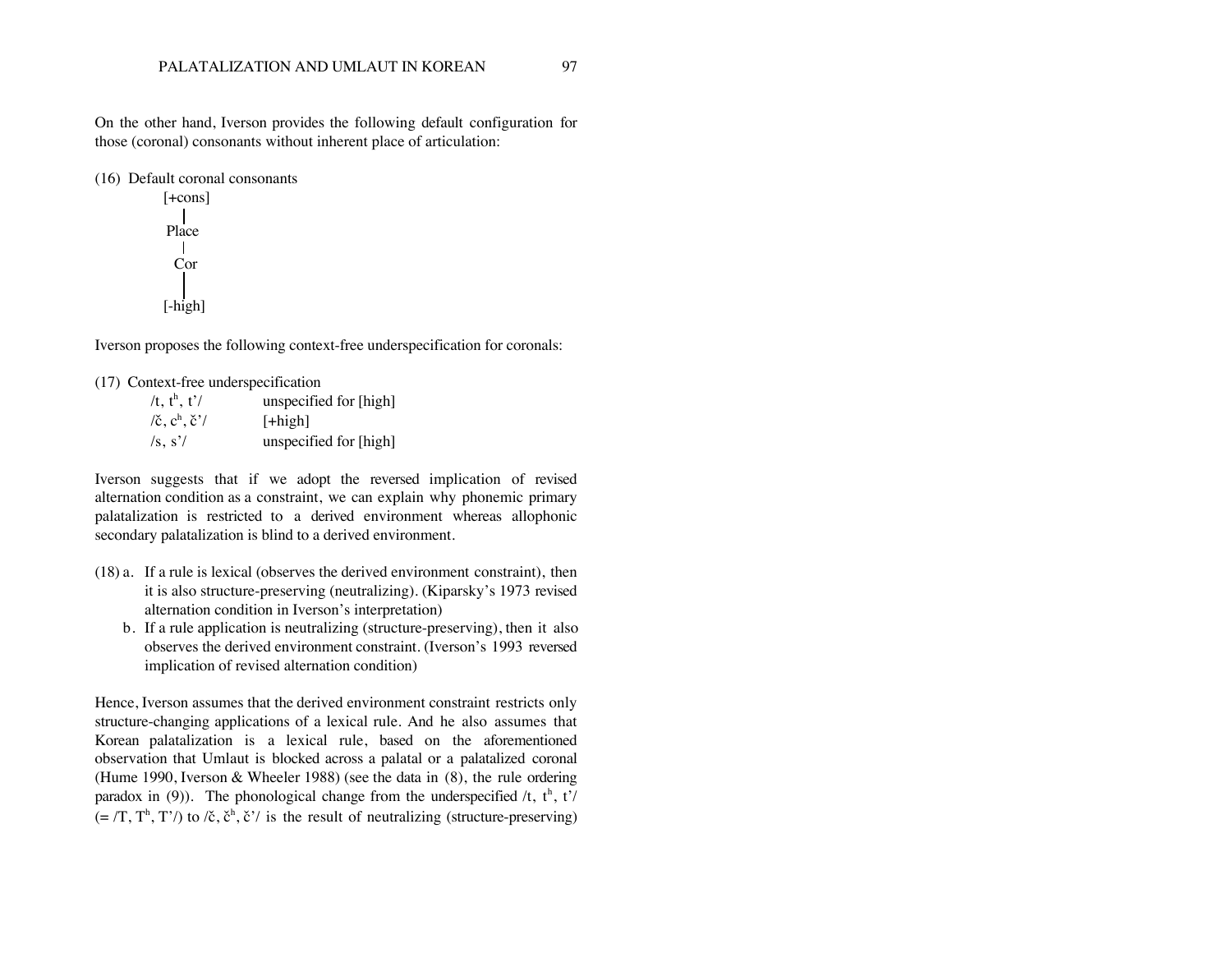application of the palatalization rule (15), and the neutralizing application of palatalization has to be confined to a derived representation according to the Derived Environment Constraint (18b). And the neutralizing application of palatalization in /mat-i/ to [maci] 'the first son' must involve a morpheme boundary (to avoid violation of the Derived Environment Constraint). Hence, the derived environment constraint in (18b) is respected in this case since a morpheme boundary is involved. On the other hand, the neutralizing application of palatalization in /mati/  $\rightarrow$  \*[maci] (the correct output is [mat<sup>j</sup>i]) does not respect the Derived Environment Constraint since a morpheme boundary is not involved (violation of the Derived Environment Constraint). However, the structure-changing application of lexical palatalization need not involve a morpheme boundary since the structurechanging application of the lexical palatalization is not restricted to a derived environment. Hence, structure-changing application of the lexical palatalization can occur in /si/  $\rightarrow$  [s<sup>j</sup>i] 'poem' and /mas-i/  $\rightarrow$  [mas<sup>j</sup>i] 'taste-Nom' and it does not violate the Derived Environment Constraint, regardless of whether a derived environment is involved or not.

The problem in the analysis of Iverson 1993 is that he cannot explain why /t, t<sup>h</sup>, t'/ undergo primary and secondary palatalization to [c<sup>j</sup>, c<sup>hj</sup>,  $c^{\prime}$ ] before a high front vocoid, as observed in this paper. This is because Iverson does not distinguish between primary /t/-palatalization and secondary /t/-palatalization. Furthermore, Iverson cannot explain why /t,  $t^h$ , t'/ undergo secondary palatalization to  $[t^j, t^{jh}, t^{j}$ ] before a tautomorphemic high front vocoid, as observed in this paper. Note that /mati/ is realized as [mat<sup>j</sup>i] in which /t/ is secondarily palatalized but not primarily palatalized. According to Kiparsky's account, on the other hand, the  $/t/$  before a tautomorphemic  $/i/$  is prespecified for [+ant] and lexical application of palatalization is blocked due to the prespecified [+ant]. Only postlexical application of palatalization applies to change /t/ to  $[t^j]$  (refer to the similar derivation of /mati/ in (14). Hence, Kiparsky provides a correct prediction in this case.

We will show that primary and secondary palatalization are independent of each other and one level is enough to analyze primary and secondary palatalization. Furthermore, we will also argue that underlying specification of  $[+ant]$  for /t,  $t^h$ / before a tautomorphemic high front vocoid alone is enough to analyze primary palatalization.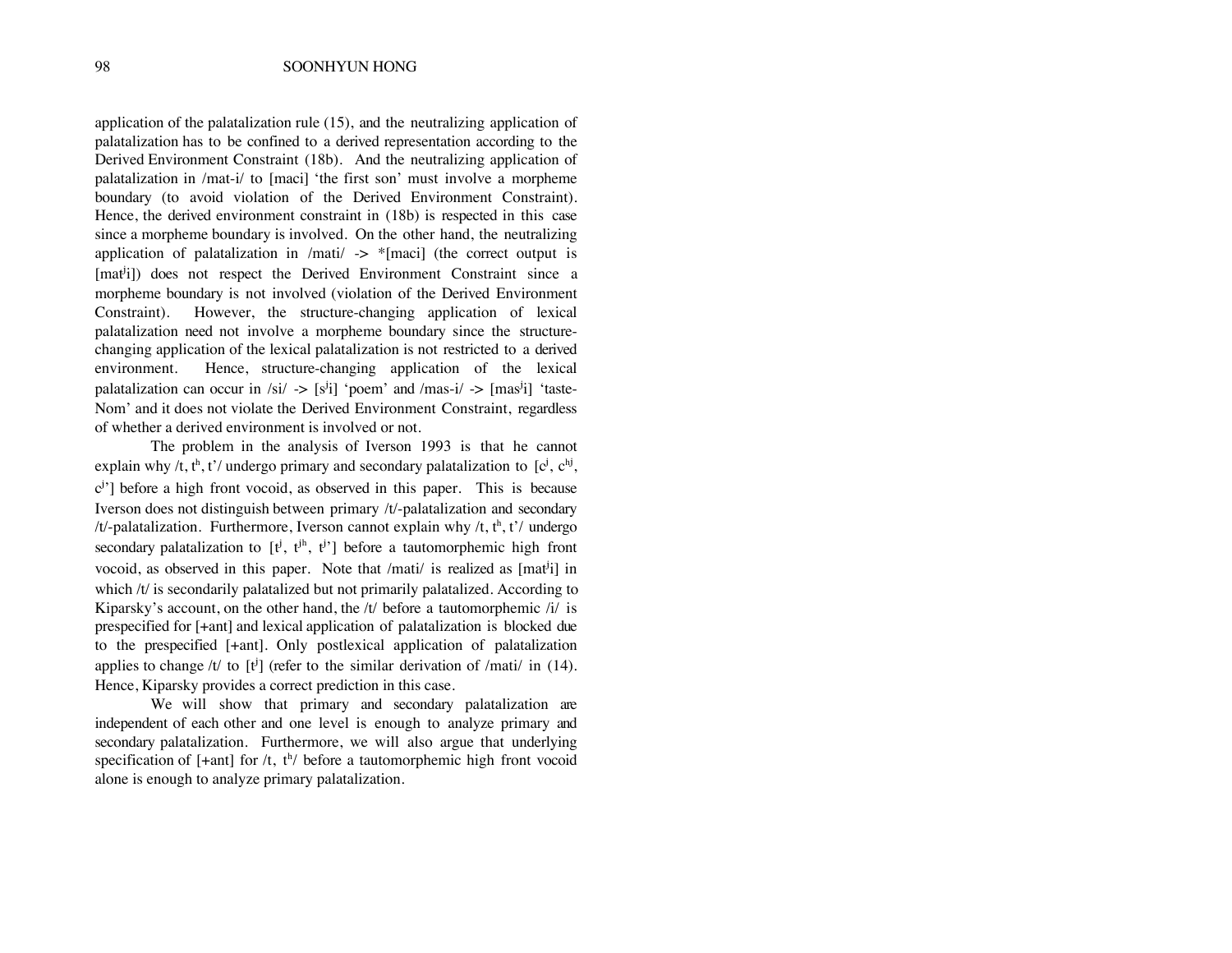#### PALATALIZATION AND UMLAUT IN KOREAN 99

#### **3 . Assumed Hierarchical Feature Representations**

First of all, we assume that palatal /c/ is represented as having a Coronal node with a [-anterior] dependent (Hume 1992, Clements 1991, Chomsky & Halle 1968). On the other hand, we assume that /t/ has only the Coronal node. Other coronal segments are minimally represented for place like /t/.

 $(19)$  c t | | Cor Cor  $\mathbf{I}$ | [-ant]

We assume the following feature geometry, adopted from Clements & Hume 1995 and Hume 1992:



We further argue that a high front vocoid has the following hierarchical structure.

(21) Front high vocoid

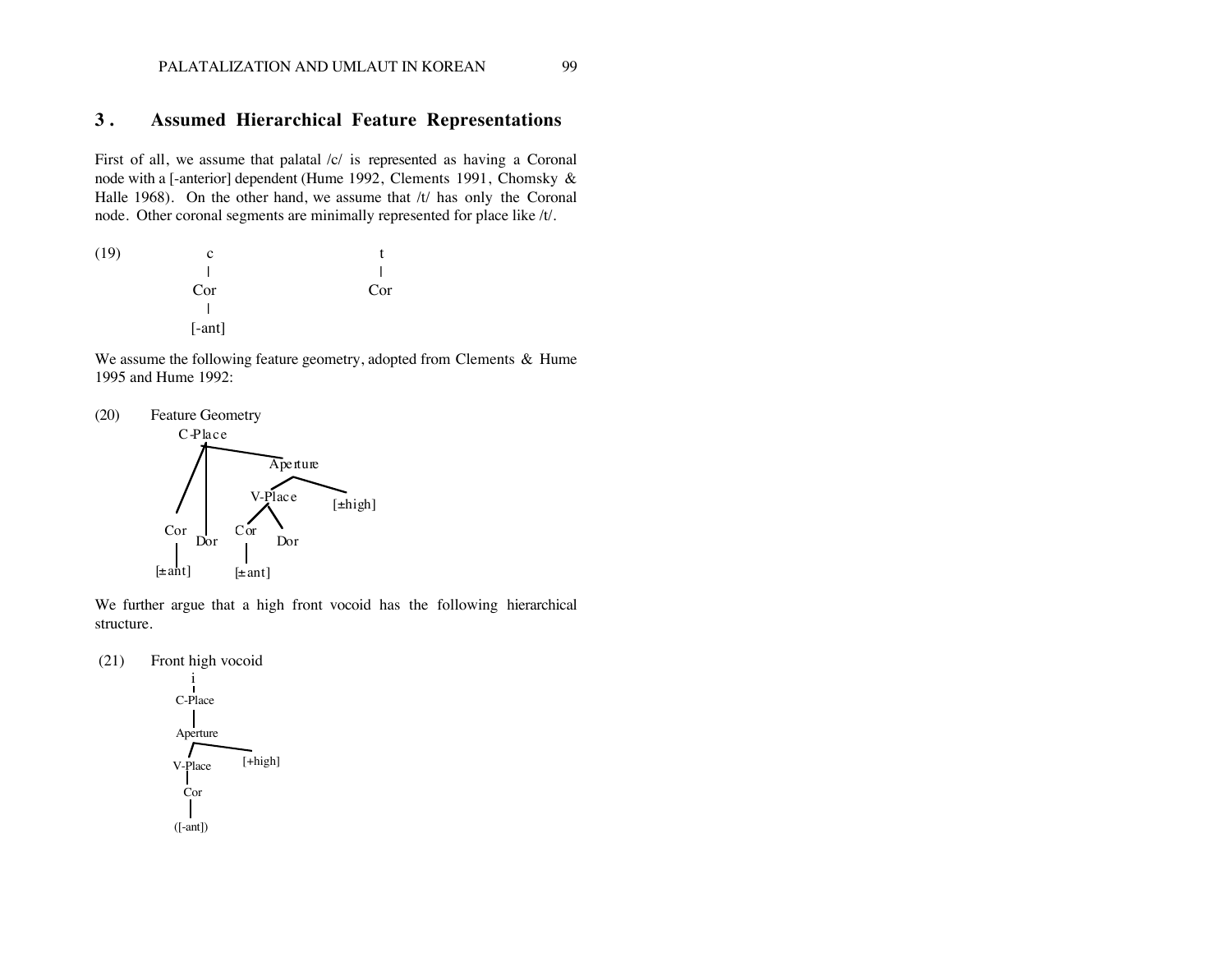([-anterior] is a redundant feature which need not be underlyingly present, see discussion below).

Hence, unlike those specifications assumed for primary and secondary palatalization in Kiparsky 1993 (see (12)), we will have the following representations of the non-palatalized, primarily palatalized and secondarily palatalized coronals in Korean:

(22) Hierarchical feature specifications of coronal consonants



As for the redundant feature [-ant] in a high front vocoid, we propose that [ ant] is a redundant feature in a high front vowel which surfaces only when the high front vocoid is able to obtain [-ant] by sharing it with a consonantal neighbor. We will show in the next section that the behavior of [-ant] in Korean is similar to [voice] in a nasal consonant in Yamato Japanese in Itô, Mester & Padgett 1993b (hereafter IMP). We propose that [-ant] is shared by a coronal consonant and a following high front vocoid in primary palatalization, ignoring secondary palatalization for the moment: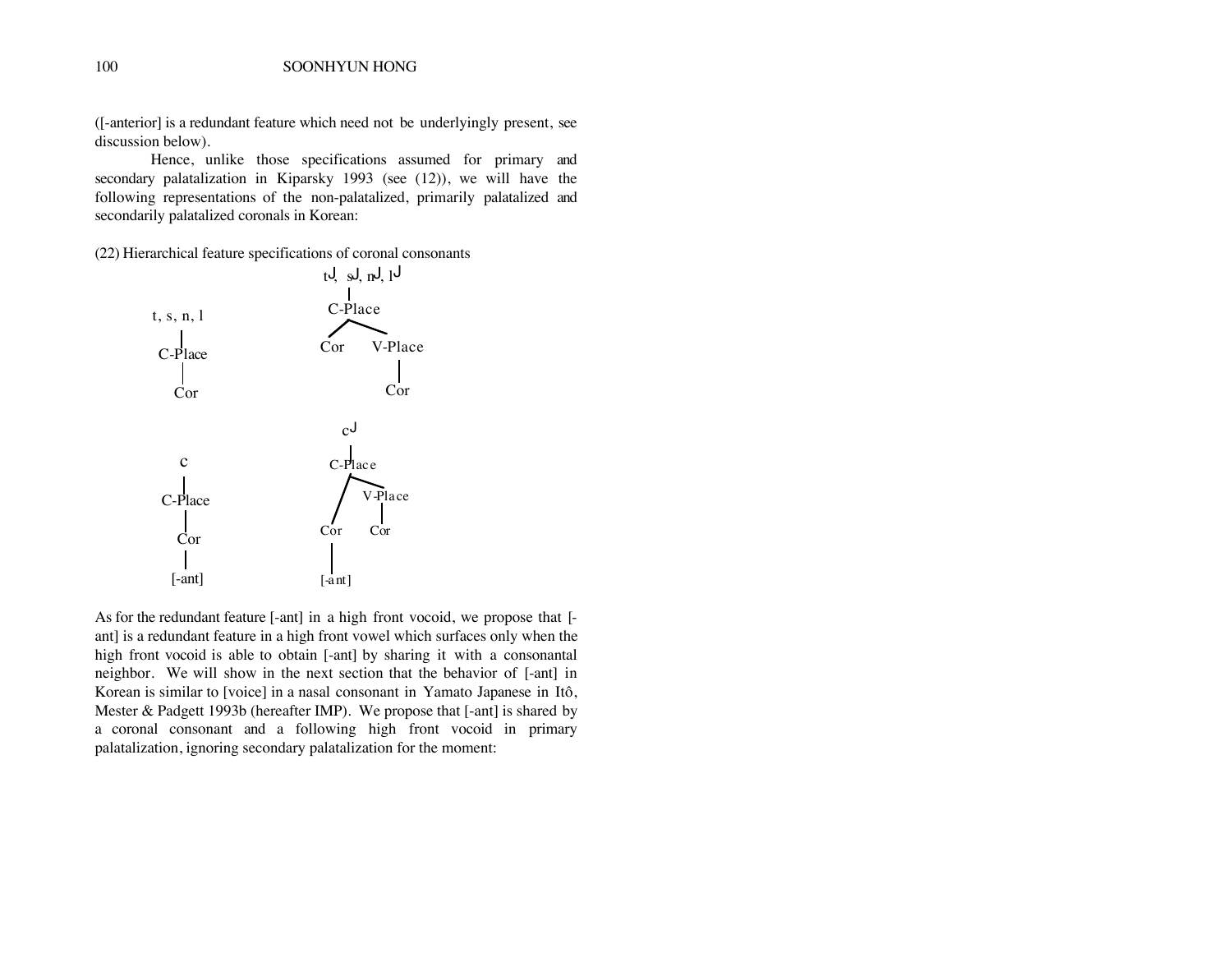

For comparison, we will propose in section 5 that secondary palatalization is represented as sharing of a V-Place node of a high front vowel with a preceding coronal consonant (see discussion in section 5):

(24) Secondary Palatalization



Note that in secondary palatalization, the V-Place node of a high front vocoid is shared by the preceding coronal consonant. This is the topic which will be discussed in detail in section 5.

## **4 . Analysis of Primary Palatalization**

Itô, Mester & Padgett 1993b implement the two notions licensing and redundancy in OT to explain voicing assimilation in a sequence of a nasal C and a voiceless obstruent in Yamato Japanese: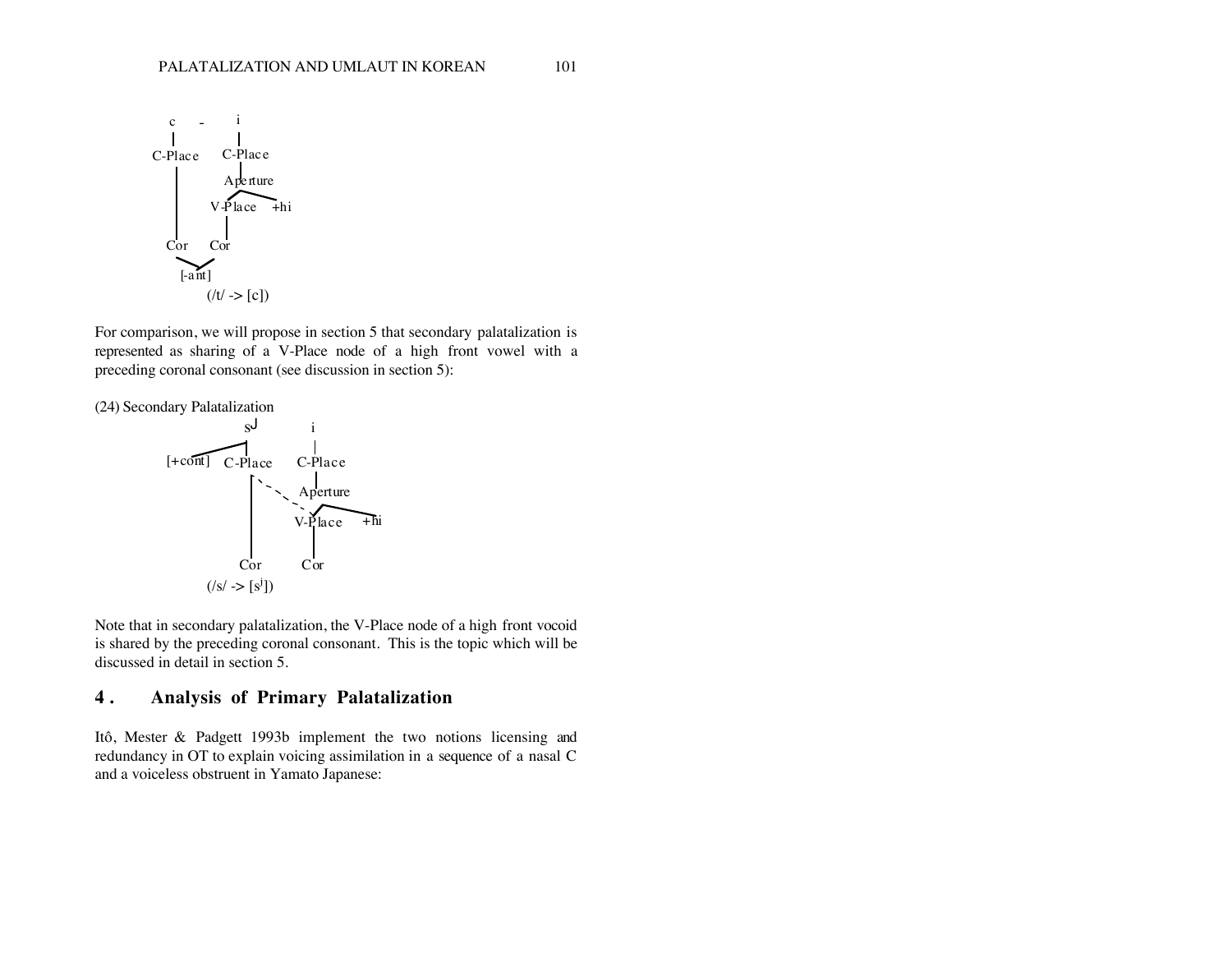(25) Observation: a nasal must share [voice] with a following consonant (IMP 1993b)

| a. /yom-te/   | yon-de      | 'reading'  |
|---------------|-------------|------------|
| $b.$ /sin-te/ | šin-de      | 'dying'    |
| c. tombo      | 'dragonfly' | *tompo     |
| d. šindo-i    | 'tired'     | $*sinto-i$ |

From the observation that a nasal must share [voice] with a following consonant, IMP propose the following LICENSE[voice] and NasVoi constraints which appeal to the two notions licensing and redundancy, respectively:

- (26) a. LICENSE[voice]: [voice] is licensed when linked to an
	- obstruent
	- b. NasVoi: [nasal]  $\supset$  [voice]
		- [nasal] implies [voice] redundantly.
	- c. Constraint ranking: LICENSE[voice] >> NasVoi
	- d. Tableau

|                     | LICENSE[voi] | NasVoi |
|---------------------|--------------|--------|
| n <sup>s</sup> kami |              | $\ast$ |
| kami<br>V           | $*!$         |        |
| tompo               |              | $*!$   |
| tompo               | $*1$         |        |
| 曙<br>tombo          |              |        |

In the first tableau above, the second candidate violates high ranked LICENSE[voi]. On the other hand, the first candidate violates low ranked NasVoi. As a result, the first candidate is optimal. In the second tableau, the last candidate does not violate any constraint and is optimal.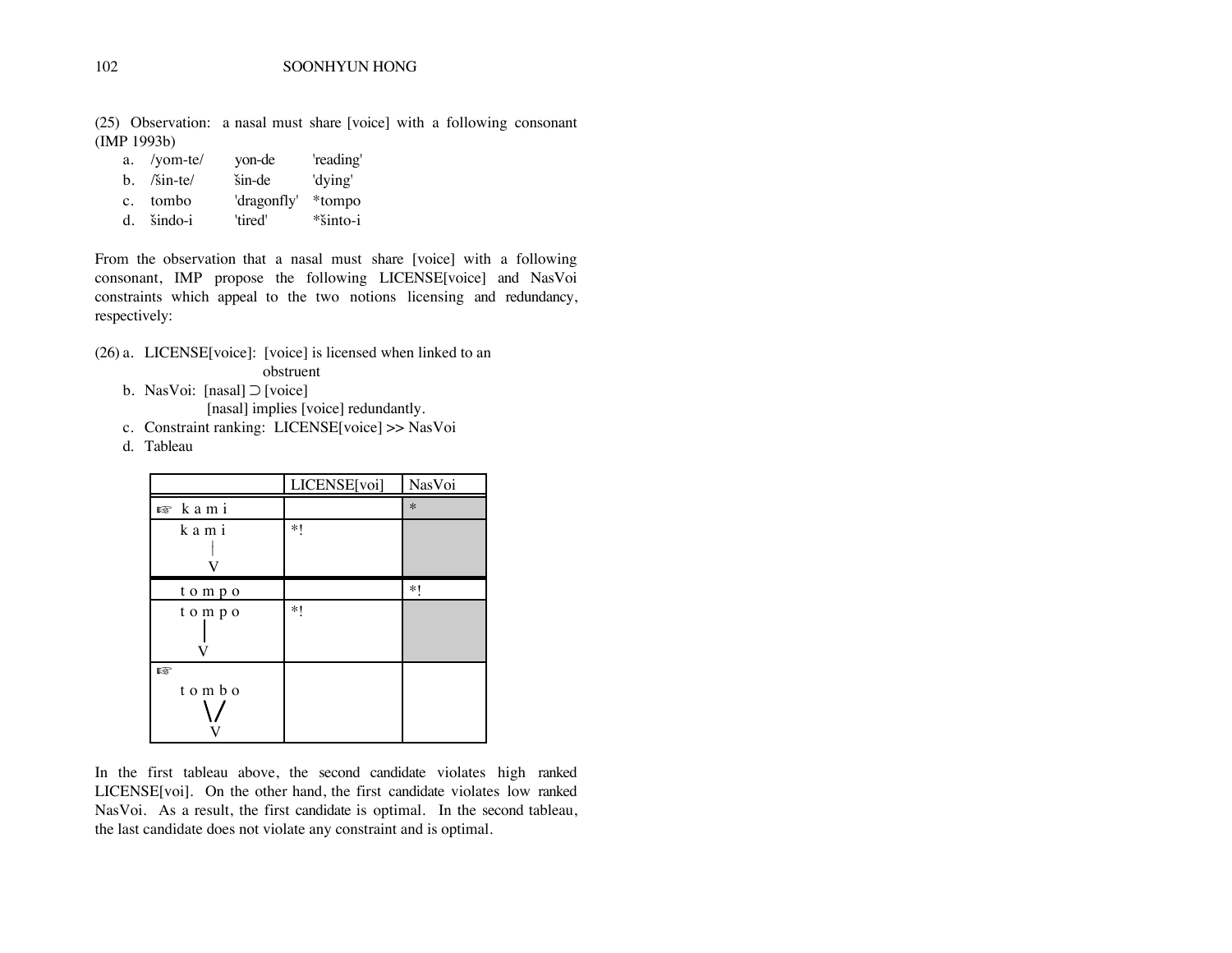We are going to show that the redundant feature [-ant] of a high front vowel in Korean patterns exactly together with [voice] in Yamato Japanese in terms of feature licensing and redundancy<sup>5</sup>. We argue that  $[-ant]$ is a redundant feature of a high front vowel and we provide the following constraint:

(27) FRONT-HI<sup>[-ant]:</sup> [V-pl/Cor, +high]  $\supset$  [-ant] A front high vowel implies [-ant] redundantly.

We further argue that the consonantal feature [-anterior] must be licensed by the feature  $[-son]^6$ .

```
(28) LICENSE[-anterior]
```
[-anterior] is licensed by [-son].

(29) Constraint ranking

LICENSE[-anterior] >> FrontHi[-ant]

The licensing constraint LICENSE[-anterior] is probable since [-anterior] is a typical coronal consonantal place feature. Furthermore, only /t/ undergoes primary palatalization (i.e., sharing [-ant] by an obstruent coronal and a following high front vocoid) excluding sonorant coronal /l, n/. The reason why /s/ does not undergo primary palatalization will be spelled out later. As a result, any [-anterior] which is associated with a high front vocoid must be licensed by being additionally linked to an obstruent. On the other hand, [ anterior] is not allowed to appear under a high front vocoid which is preceded by a non-coronal consonant. This is because the feature [dor] or [lab] in a non-coronal consonant is not compatible with [-ant] (\*[dor, -ant] or \*[lab, ant]). Hence, delinking of [dor] or [lab] from the non-coronal consonant is necessary if sharing of [-ant] between the non-coronal consonant and a following high front vocoid occurs. Then delinking of [dor] violates IDENT-IO[dor]. When we assume that IDENT-IO[dor] (and LICENSE[-ant]) is ranked above FRON-HI[-ant], we can explain why [-ant] cannot be shared by a dorsal consonant and a following high front vocoid: i.e. lack of primary palatalization in /ki/. The following is a tableau to illustrate this idea:

 $\overline{a}$ 

 $5^5$ This observation is due to Rolf Noyer (p.c.).

<sup>&</sup>lt;sup>6</sup>Recall that secondary palatalized  $[n^j]$  and  $[l^j]$  are represented with V-pl/Cor.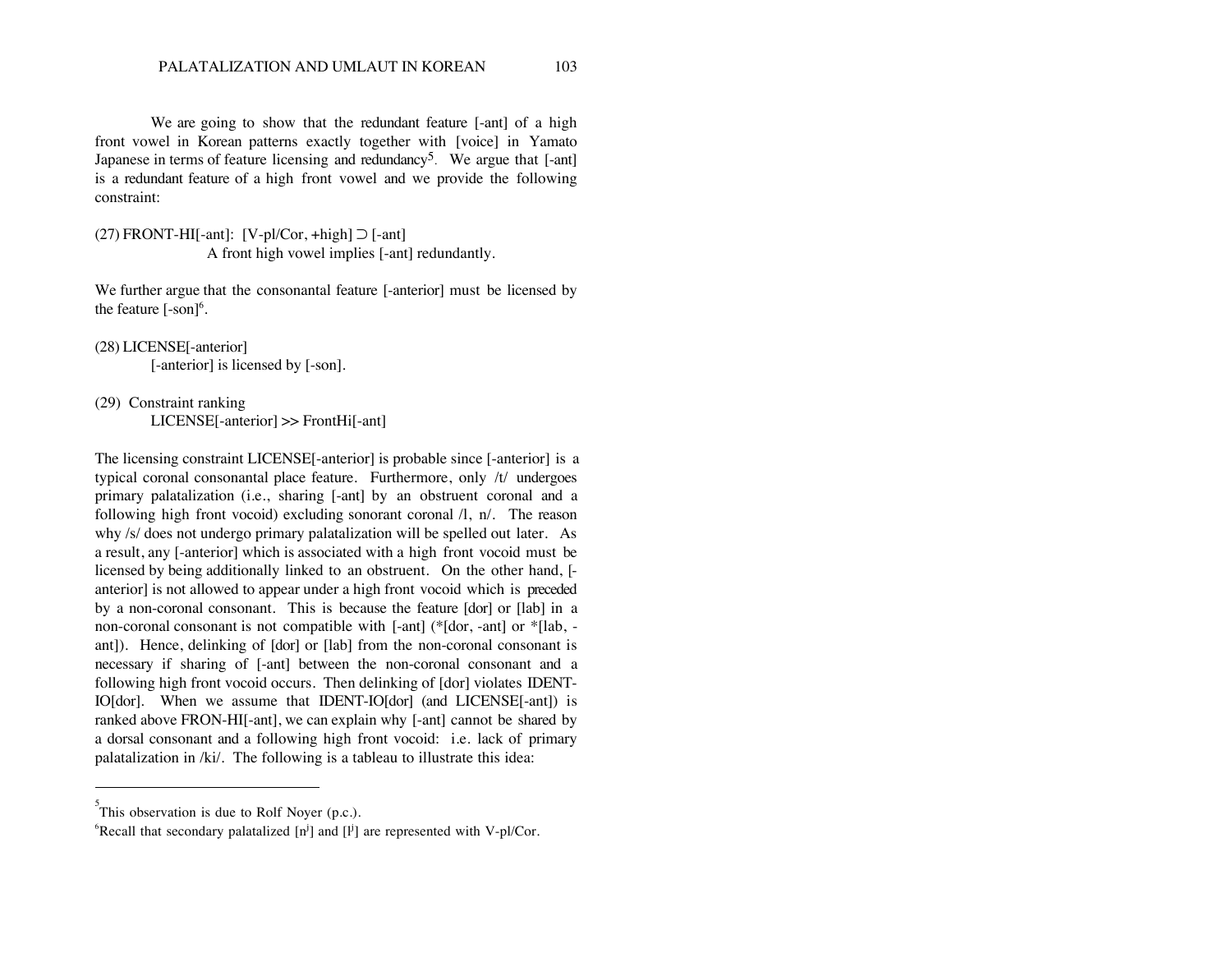| (30)<br>/ki/                            | ki 'flag' |                         |          |
|-----------------------------------------|-----------|-------------------------|----------|
| /ki/                                    |           | <b>IDENT-IO LICENSE</b> | FRON-HI  |
|                                         | [dor]     | $[-ant]$                | $[-ant]$ |
| 唿<br>$k -$<br>Dor V-Place<br>Cor        |           |                         | $\ast$   |
| k<br>Dor V-Place<br>Cor<br>$[ -ant]$    |           | *1                      |          |
| $c -$<br>Cor V-Place<br>Cor<br>$[-ant]$ | $*!$      |                         |          |

The tableau above shows that the optimal candidate (the first candidate) does not have [-ant] under the V-place of the high front vocoid. Other candidates violate either LICENSE[-ant] or FrontHi[-ant] and are eliminated.

When a high front vowel is preceded by a coronal nasal consonant, the optimal candidate shows that [-ant] does not appear on the surface at all: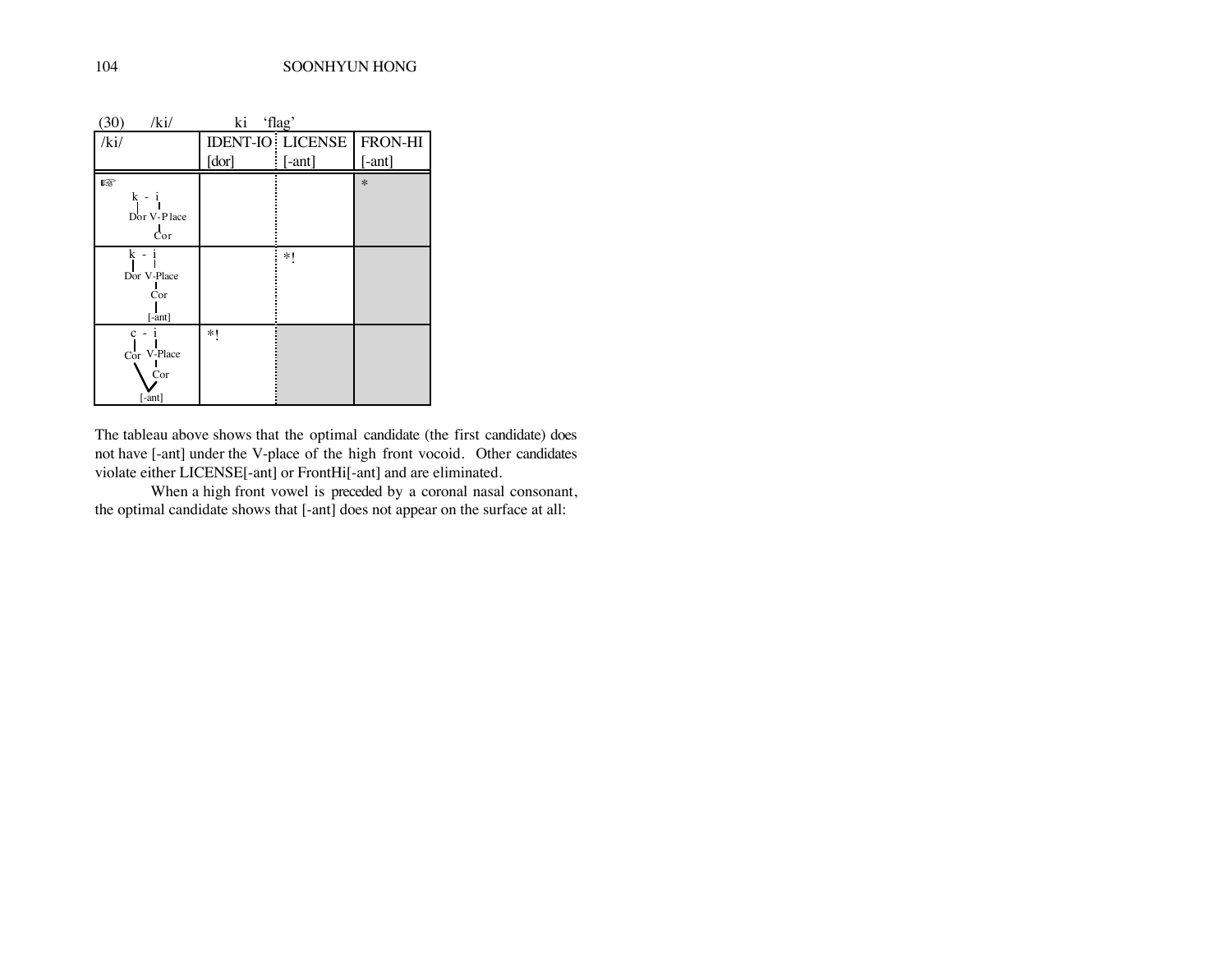| (31)    | $/kan-i/$                                                    | $kanj-i$            |         | 'saltiness-Nom' |  |  |  |  |  |
|---------|--------------------------------------------------------------|---------------------|---------|-----------------|--|--|--|--|--|
|         | (secondary palatalization is ignored.)                       |                     |         |                 |  |  |  |  |  |
| /kan-i/ |                                                              | LICENSE <sup></sup> | FRON-HI |                 |  |  |  |  |  |
|         |                                                              | $[ -ant]$           | [-ant]  |                 |  |  |  |  |  |
| 隐       | $k$ a $n - i$<br>V-pl<br>Cor Cor                             |                     | $\ast$  |                 |  |  |  |  |  |
|         | k a<br>$Cor$ V-pl<br>Cor<br>$[-ant]$                         | *1                  |         |                 |  |  |  |  |  |
|         | kan-<br>-1<br>$C \cdot \alpha$ Vpl<br>$C\sigma$<br>$[-a$ nt] | *1                  |         |                 |  |  |  |  |  |

In the tableau above, the second and third candidates violate higher ranked LICENSE[-ant] since [-ant] is not licensed. On the other hand, the first candidate violates lower ranked FRONT-HI[-ant]. Hence, the first candidate is optimal.

The redundant feature [-ant] will not appear under a high front vocoid which is preceded by a vowel, since it will not be licensed..

| (32)                                | $\overline{\overline{\mathrm{o}i}}$ | 0i | 'cucumber'        |           |  |  |
|-------------------------------------|-------------------------------------|----|-------------------|-----------|--|--|
| $\overline{\overline{\mathrm{o}i}}$ |                                     |    | LICENSE   FRON-HI |           |  |  |
|                                     |                                     |    | $[ -ant]$         | $[ -ant]$ |  |  |
| 曙                                   |                                     |    |                   | $\ast$    |  |  |
|                                     | $\mathbf{o}$                        |    |                   |           |  |  |
|                                     | V-pl                                |    |                   |           |  |  |
|                                     | Cor                                 |    |                   |           |  |  |
|                                     | $\mathbf{o}$<br>1                   |    | *1                |           |  |  |
|                                     |                                     |    |                   |           |  |  |
|                                     | $\sum_{Cor}^{V\text{-}\mathrm{pl}}$ |    |                   |           |  |  |
|                                     | $[-ant]$                            |    |                   |           |  |  |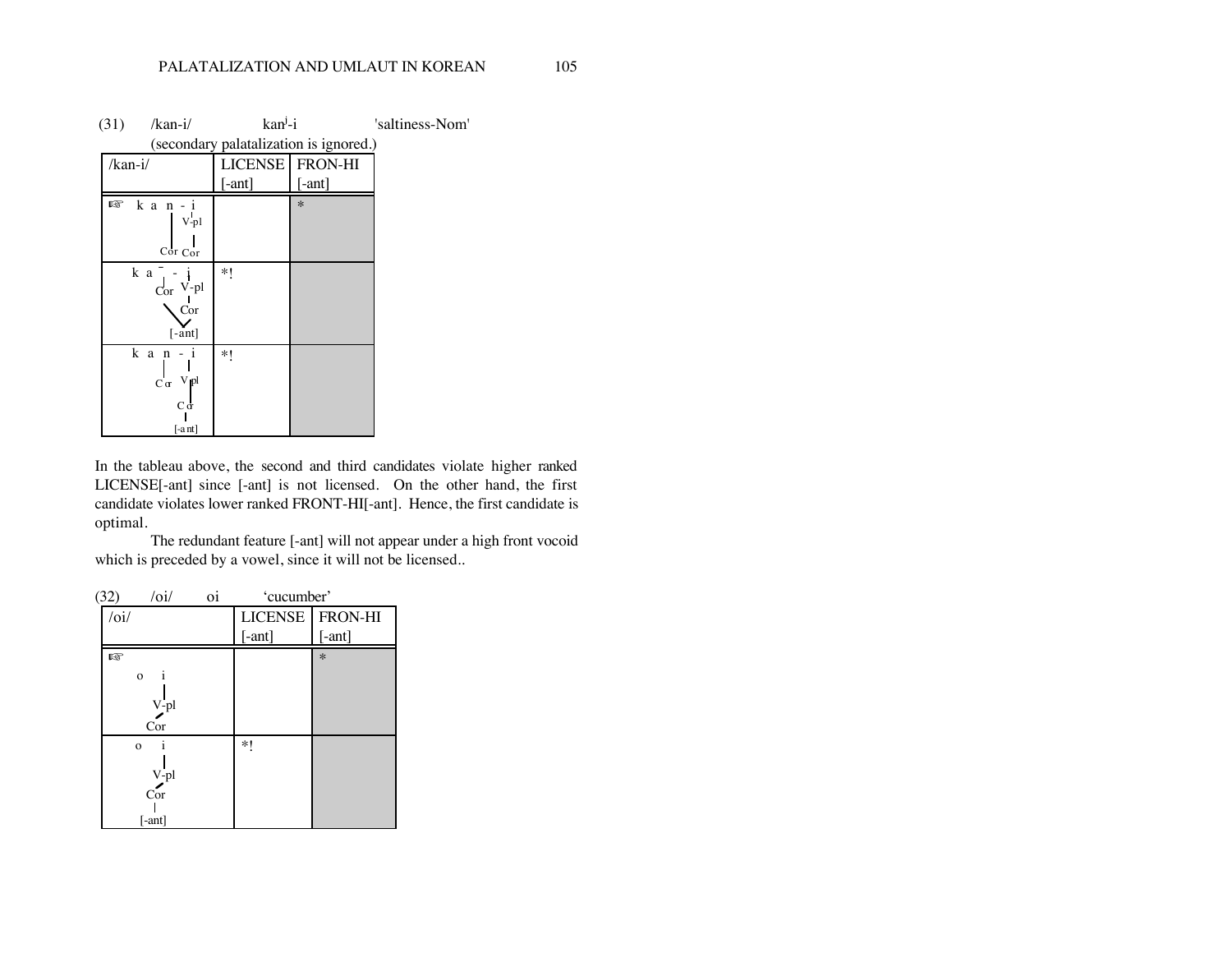The following tableau illustrates how the two constraints interact with each other in primary palatalization (note that we assume tentatively that primary palatalization always involves a morpheme boundary and we ignore secondary palatalization in the following tableau):

|                    | $(33)$ /mat-i/ mac <sup>j</sup> -i 'first son'                                            |                |          |
|--------------------|-------------------------------------------------------------------------------------------|----------------|----------|
| /mat-i/            |                                                                                           | <b>LICENSE</b> | FRON-HI  |
|                    |                                                                                           | $[-ant]$       | $[-ant]$ |
| a                  |                                                                                           |                | *1       |
|                    | $m a t - i$                                                                               |                |          |
|                    | $V\frac{1}{l}$<br>$C\, \alpha \ C\, \alpha$                                               |                |          |
| b                  |                                                                                           | *1             |          |
|                    | $m \ a \ t - i$<br>${\rm v}\frac{\text{I}}{\text{I}}$<br>$C\alpha$ $C\alpha$<br>$[-a$ nt] |                |          |
| $c \ntriangleleft$ |                                                                                           |                |          |
|                    | m a<br>-1                                                                                 |                |          |
|                    | $V-p1$<br>Cor Cor<br>$[-ant]$                                                             |                |          |

Candidate (a) violates FRON-HI[-ant] since [i] does not carry [-ant] under the V-pl node. Candidate (b) violates LICENSE[-ant] since [-ant] is not licensed. However, candidate (c) does not violate any constraint and is therefore optimal.

Based on the discussion so far, we propose the following constraint ranking:

(34) Constraint ranking for primary palatalization LICENSE[-ant] >> FrontHi[-ant]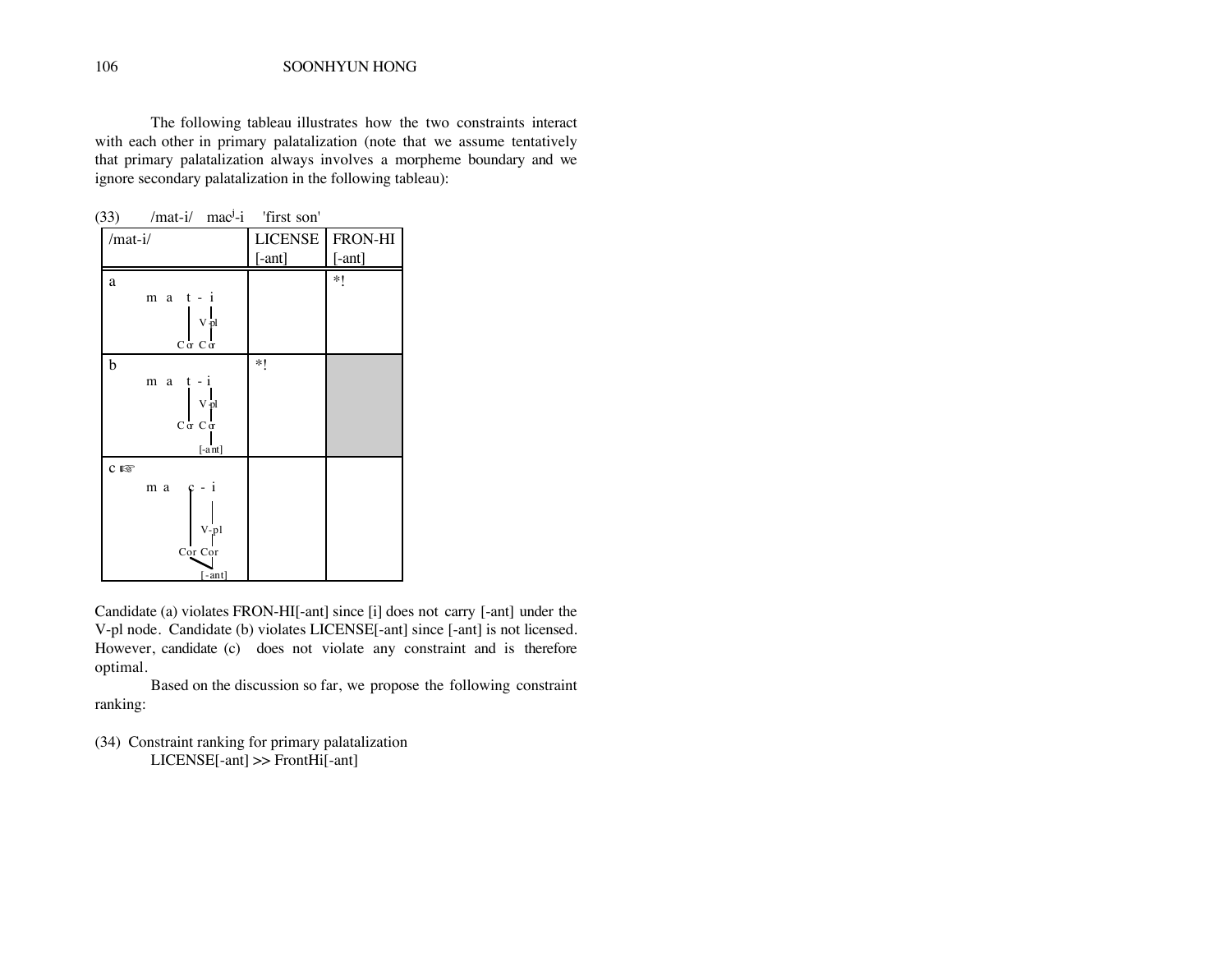#### PALATALIZATION AND UMLAUT IN KOREAN 107

#### **5 . Analysis of Secondary Palatalization**

As for secondary palatalization, in which a coronal consonant secondarily palatalizes before a high front vocoid, we propose the following representation in which the V-Place of a high front vowel is shared by a preceding coronal consonant:

(35) Feature sharing in secondary palatalization<sup>7</sup>



 $\overline{a}$ 

The spreading of the V-Place of a high front vocoid to a neighboring consonant is limited to a coronal consonant due to its close relation with coronality (Zubritskaya 1995 for Russian, Selkirk 1991).

To explain the spreading of the V-Place of a high front vocoid to a preceding coronal consonant in secondary palatalization, we propose the following constraint for secondary palatalization of a coronal consonant before a high front vocoid (Rolf Noyer, personal communication):

<sup>&</sup>lt;sup>7</sup>Primary palatalization is represented by sharing [-ant] by  $/t/$  and a following front high vocoid whereas secondary palatalization, by sharing the V-pl/Cor by a coronal and a following front high vocoid. It may seem strange to see that sharing more structure entails a smaller change. Actually this problem stems from the feature hierarchy in Clements & Hume 1995, which is assumed in this paper. It is also possible to assume that [-back] replaces V-place/Cor in the feature hierarchy, since we will show that secondary palatalization and Umlaut involve spreading of V-place/Cor.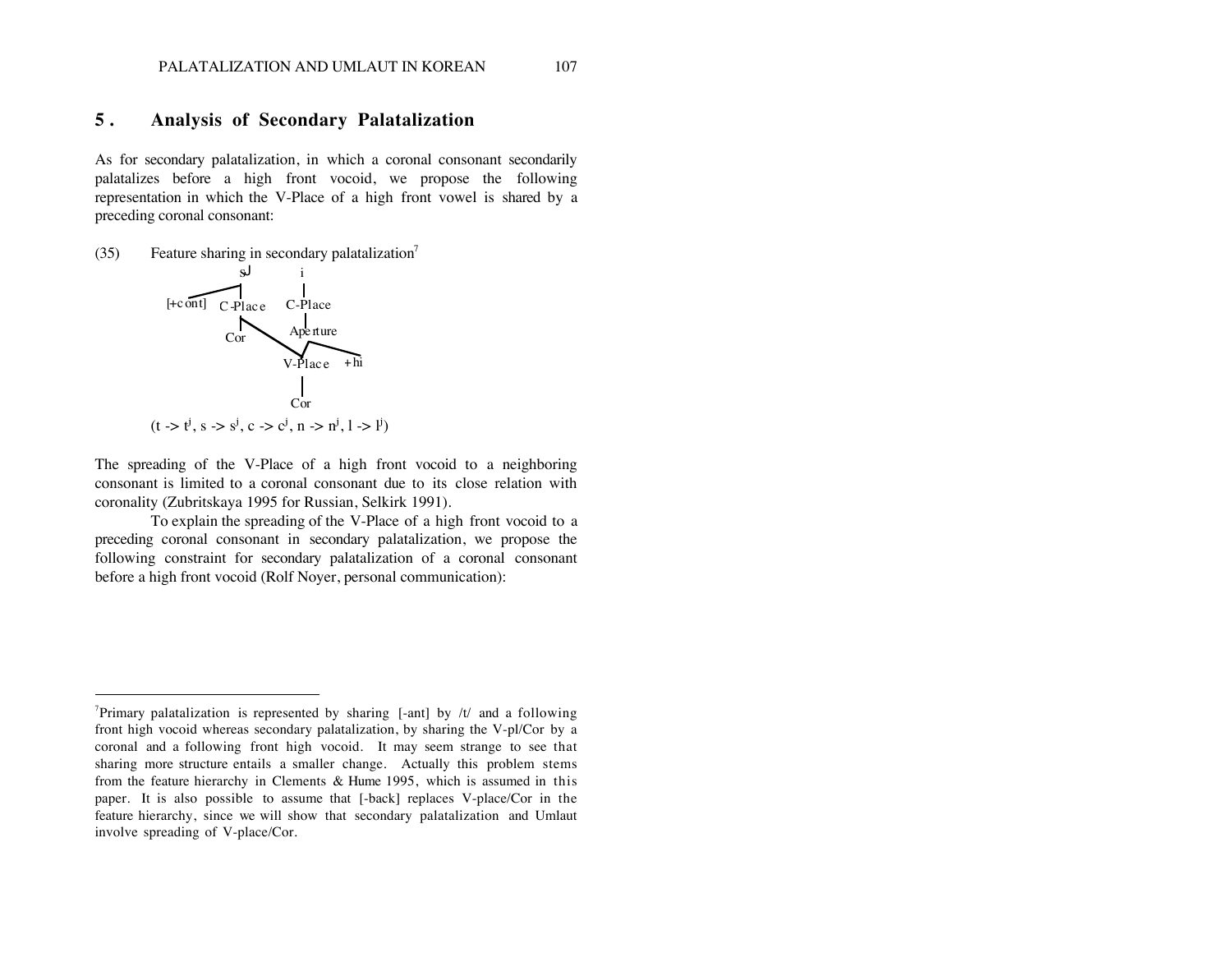

Ill-formed (\*) unless a coronal consonant and a following high front vowel share a V-Place.

Since secondary palatalization is obligatory in Korean, PAL is ranked highly in the constraint ranking.

Korean has allophonic flapped coronal [r], which is not subject to secondary palatalization. Bhat 1974: 66 also reports that /r/ resists palatalization cross-linguistically. Mester & Itô 1989 and Zoll 1996 also note that /r/ resists palatalization in Japanese mimetics. As for non-existence of secondarily palatalized version of the flapped [r], it is probable from the articulatory point of view that flapped [r] preferentially resists palatalization<sup>8</sup>, as noted by Kim-Renaud 1974/1991: 201-202:

"It seems natural that the flap  $r$  should escape palatalization, because the most agile front is employed in making the quick flipping contact and it would require more effort for the tongue tip to make the contact with the palatal region rather than with the alveo-dental region or for the blade of the tongue to make that flipping contact with the roof of the mouth."

Now we have to handle the idiosyncratic nature of /t/ before a tautomorphemic high front vowel which does not undergo primary palatalization. Recall that only /t/ before a high front vocoid across suffixal and clitic boundaries undergoes primary palatalization. We observe that the frequency of the /ti/ sequence within a morpheme is quite limited and morpheme-internal /ty/ does not exist at all.

 $\overline{a}$ 

<sup>8</sup> Rolf Noyer (personal communication) notes that Irish has secondarily palatalized  $[r^j]$ , though Irish  $[r^j]$  is not realized as flapped but as slightly fricative.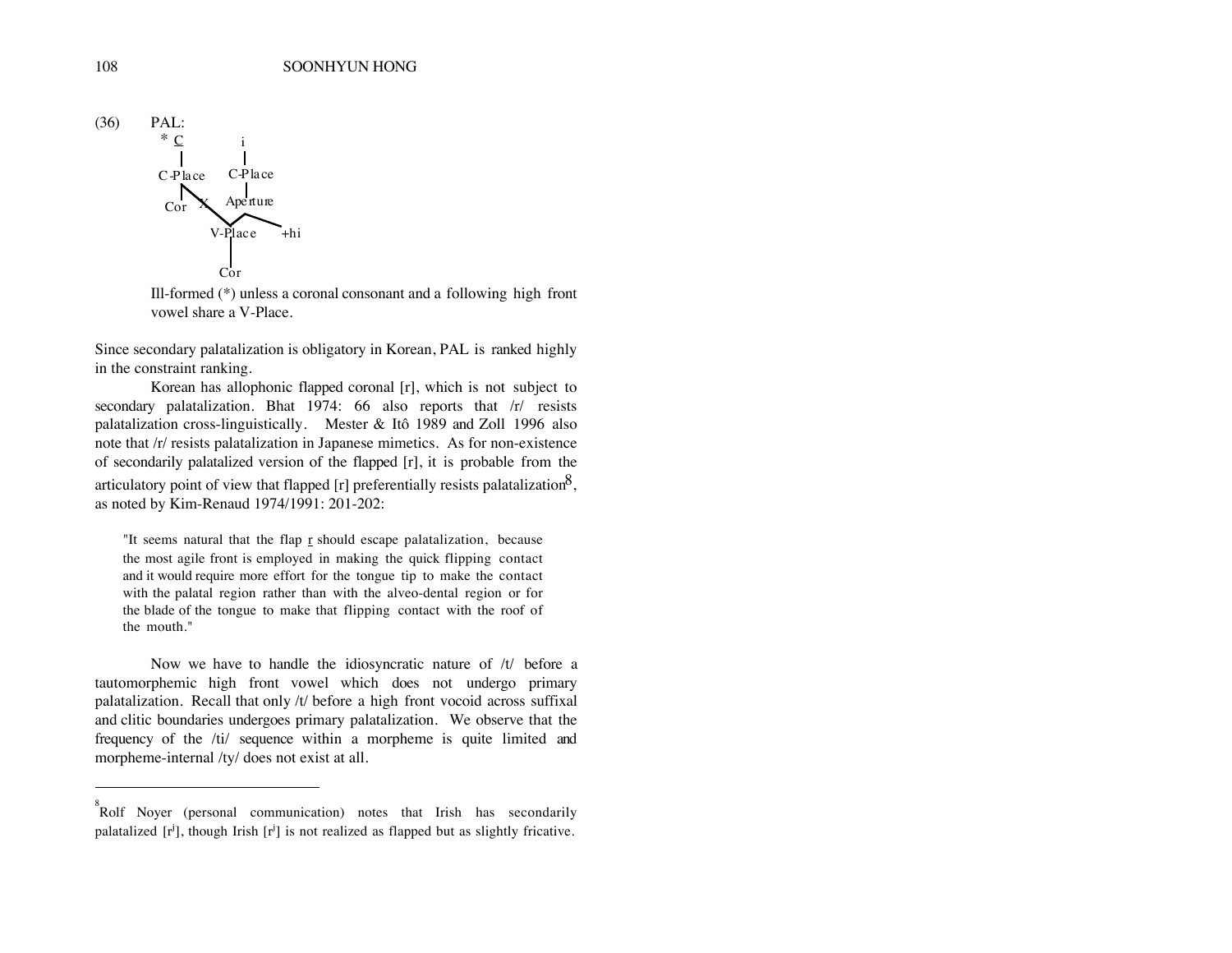We propose that morpheme-internal /t/ which appears before a high front vocoid is underlyingly specified for [+anterior], based on the observations that only underlying /t/ before a tautomorphemic font high vocoid does not undergo primary palatalization. The underlying specification of [+anterior] idea was first introduced in Kiparsky 1993 for Korean primary palatalization and secondary palatalization, though it was utilized in a different analysis of the same Korean primary palatalization (and also secondary palatalization). We propose an OT analysis with the spirit that prespecified [+ant] of /t/ before a tautomorphemic high front vocoid will block spreading of [-ant] from a following high front vocoid. There is a piece of diachronic evidence for the [+ant] prespecification in /t/ before a high front vocoid. Evidence comes from diachronic data of primary palatalization. According to K.-M. Lee 1961/1972 and Kim-Renaud 1974/1991, morphemeinternal /t/-palatalization took place around the late 17th and 18th centuries.

(37) Diachronic phonemic /t/-palatalization (Data from K.-M. Lee 1971 and K.-W. Nam 1992)

(allophonic secondary palatalization ignored)

| a. tikhi-ta                 |                         | $>$ cikhi-ta $(>$ cik <sup>h</sup> i-ta) 'to keep' |                   |
|-----------------------------|-------------------------|----------------------------------------------------|-------------------|
| b. ti-sik                   | $>$ ci-sik              |                                                    | 'knowledge'       |
| c. kuti                     | $>$ kuci                |                                                    | 'insistently'     |
| d. pat-ti                   | $>$ pat-ci              |                                                    | 'to receive-Neg'  |
| e. tyun-ha-ta $>$ cun-ha-ta |                         |                                                    | 'to be important' |
| f. $tanhi$                  | $>$ tanc <sup>h</sup> i |                                                    | 'unreasonable'    |
| g. o-ti                     | $>$ $o$ -ci             |                                                    | 'to come-Neg'     |

The current regional variation of the result of diachronic primary palatalization is summarized as follows (K.-M. Lee 1972):

- (38) a. In south-eastern Korean,  $/t$ ,  $t^h$ ,  $t^{\prime\prime}$  and  $/k$ ,  $k^h$ ,  $k^{\prime\prime}$  palatalize to phonemic  $[c, c^h, c']$  before a high front vocoid and /y/ deletes.
	- b. In standard Korean, only /t,  $t^h$ ,  $t^l$  palatalize to phonemic [c, c<sup>h</sup>, c'] before a high front vocoid and /y/ deletes.
	- c. In north-eastern Korean, palatalization does not take place at all and /ti/ sequence is still retained on the surface nowadays.

As the result of diachronic primary palatalization, morpheme-internal /ti/ and /ty/ sequence would not be expected to occur in Standard Korean. However,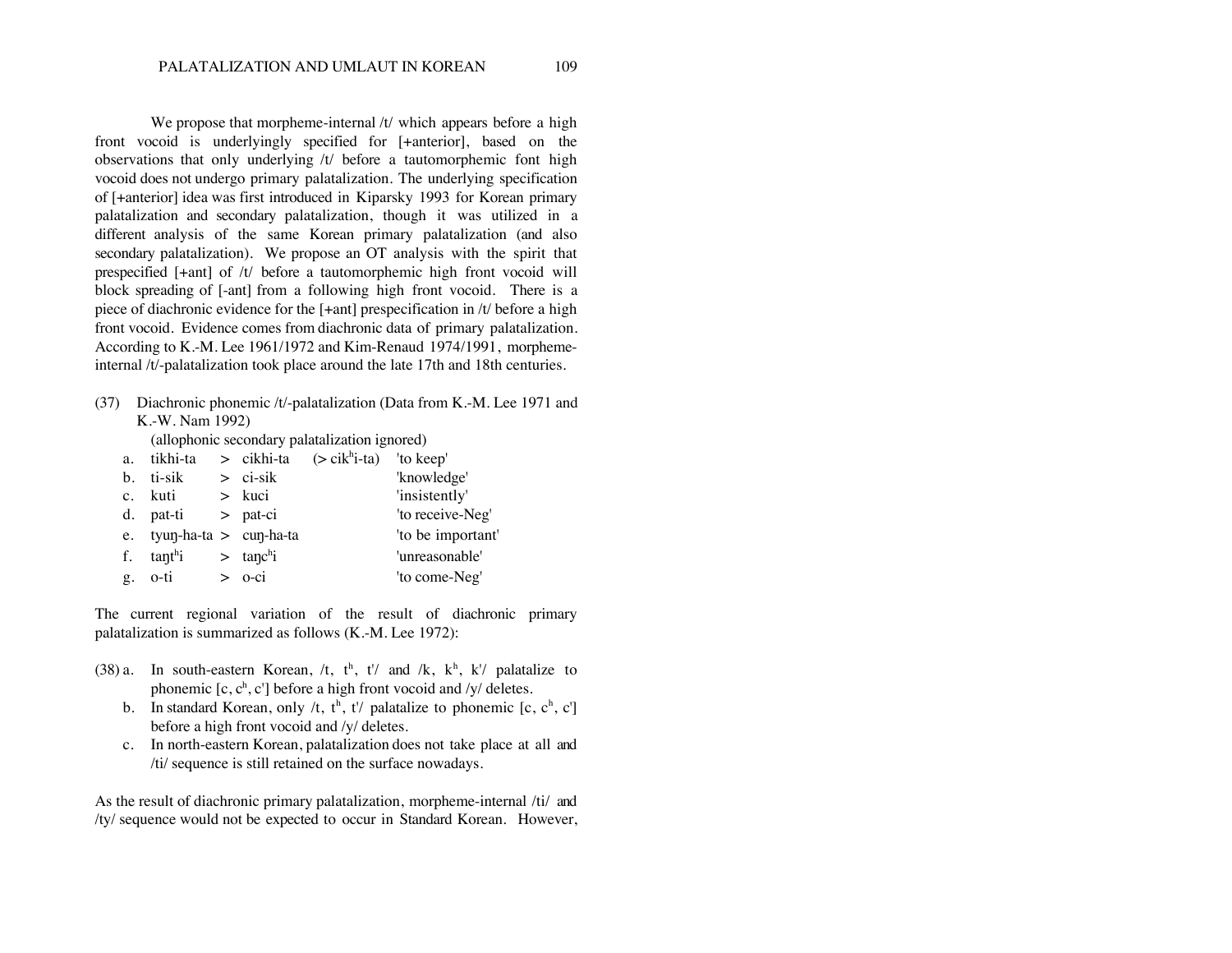as shown previously, some morpheme-internal /ti/ sequences survived the diachronic primary palatalization. According to the historical data, these morphemes had a back unrounded vowel between /t/ and /i/ before the 19th century. / $\frac{i}{4}$ -deletion in that position took place around the 19th century: / $\frac{i}{4}$ / was deleted before /y/ which in turn became /i/. This phonological change revived the appearance of /ti/ sequence within a morpheme by the time the phonological change of  $t_i \ge c_i$  is restricted to the derived environment only.

(39) Diachronic / $\frac{i}{4}$ -deletion around the 19th C (Data from K.-M. Lee 1972) (secondary palatalization is ignored)

|                         | a. kyantiy-ta > kyanti-ta |                      | 'to endure'  |
|-------------------------|---------------------------|----------------------|--------------|
| b. mutiy-ta $>$ muti-ta |                           |                      | 'to be dull' |
| $c.$ stiv               | $>$ sti                   | $>$ f <sup>'</sup> i | 'belt'       |

From the synchronic point of view, primary palatalization can be viewed as lexical diffusion. Kiparsky 1988, 1995 provides English ūshortening as a typical case of lexical diffusion. English ū-shortening tends to extend its phonological context from the core environment (40a) to the peripheral environments (40b) and (40c) in an idiosyncratic manner by relaxing its context on the left and on the right (Dickerson 1975).

```
(40) From Kiparsky 1995: 643-644
      a. [-anterior] ____ [-anterior, -coronal]
        cook, hook, shook, rook, brook, crook, hookah (short)
      b. [-anterior, -coronal]
        took, book, nook, look, forsook, Wookie (short)
        snook, snooker, stook, boogie, Sook, gadzooks, spook (variable)
        bazooka (long)
      c. [-anterior] ____
        good, could, should, hood "covering", hoodwink (short)
        roof, rooster, hoodlum, hoof, room, Root, hoodlum, hood
        "ruffian", coop, proof (variable)
        brood, shoot, hoot, behoove, scoop, coon, coot, roost, groove ...
        (long)
```
Kiparsky 1995 explains this case by appealing to underspecification. The core regularity can be explained by assuming a rule which assigns a single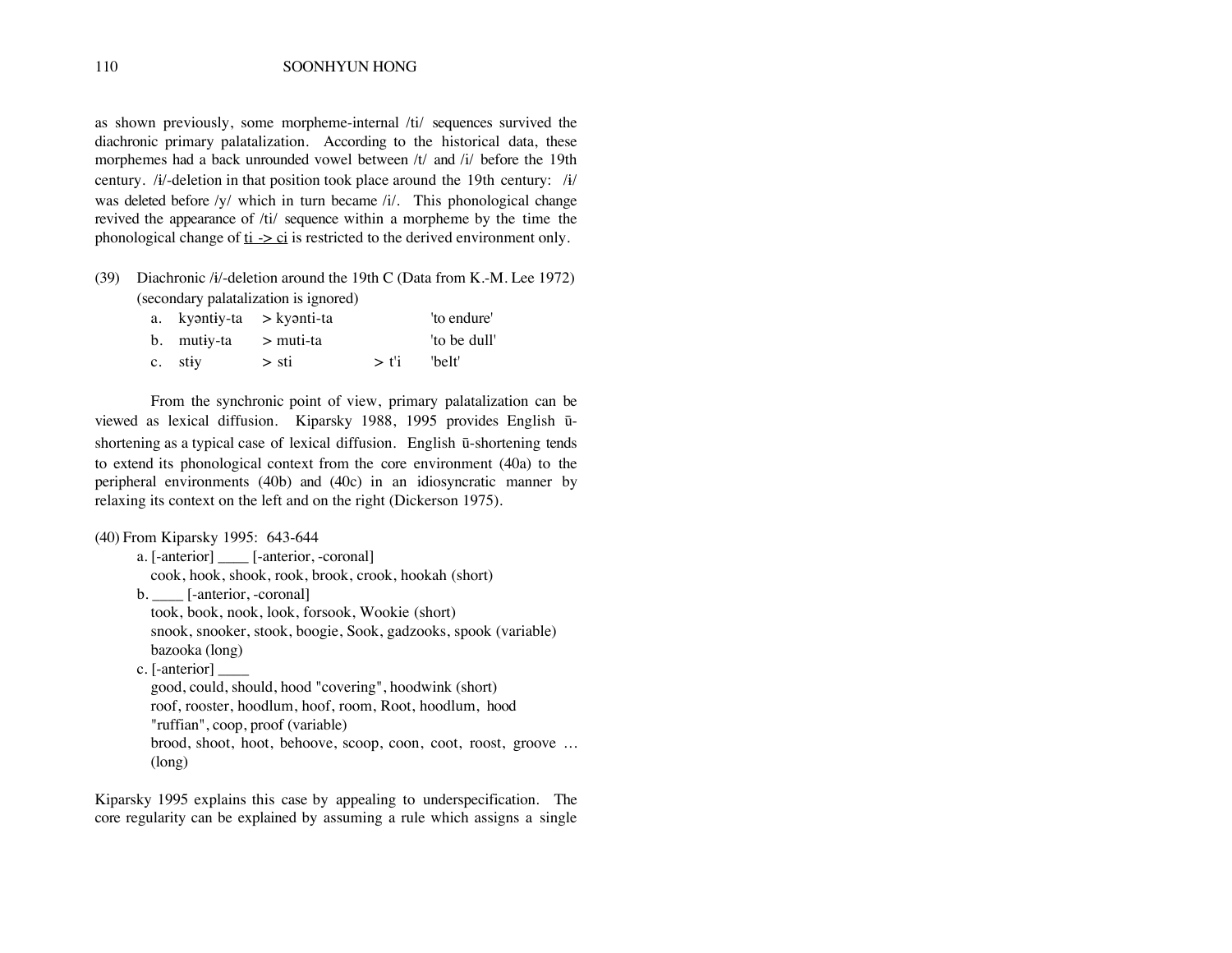mora to stressed /u/ between certain consonants and two moras elsewhere. The original rule which is assumed to apply in the context [-anterior] [-anterior, -coronal] extends in the contexts in (40b) and (40c) by simplifying the rule's environment. The extended rule simply applies to the words which always have short [ŭ] in the context which is reanalyzed as unmarked. On the other hand, lack of application of the rule in (40b) and (40c) is explained by lexical prespecification of two moras in words with long  $[\bar{u}]$  in those contexts. The explanation for this lexical diffusion case is based on the observation that there is a systematic context (the core shortening environment) where length is systematically predictable.

Now, let us turn back to Korean primary palatalization. As was shown previously, primary palatalization takes place systematically before a high front vowel. By prespecifying [+anterior] for /t/ before a tautomorphemic high front vocoid, we will have the following [anterior] specification for /t/:

| (41) | in morpheme-internal /ti/ | elsewhere |
|------|---------------------------|-----------|
|      | [+anterior]               |           |

Since /t/ which is prespecified for [+ant] is not allowed to additionally link to [-ant] without deleting the existing [+ant], if IDENT-IO[+ant] is highly ranked, we can explain why primary palatalization cannot take place in the prespecified /t/ for [+ant] before a tautomorphemic /i/.

Since [+ant] is not compatible with [-ant] within a segment, we propose the following phono-constraint (42) to block the case in (43):

(42) \*[+ant, -ant]  
\n(43) \* tJ - t  
\n
$$
\begin{array}{c}\n1 \\
\downarrow \\
\downarrow \\
\downarrow \\
\downarrow \\
\downarrow \\
\downarrow \\
\downarrow\n\end{array}
$$

In (43),  $/t/$  is prespecified for  $[+ant]$  before tautomorphemic  $/t/$  and the redundant [-ant] surfaces under the V-place shared by a coronal obstruent and a high front vocoid. We will assume that \*[+ant, -ant] is a property of GEN rather than an actual (violable) constraint due to the inviolable nature of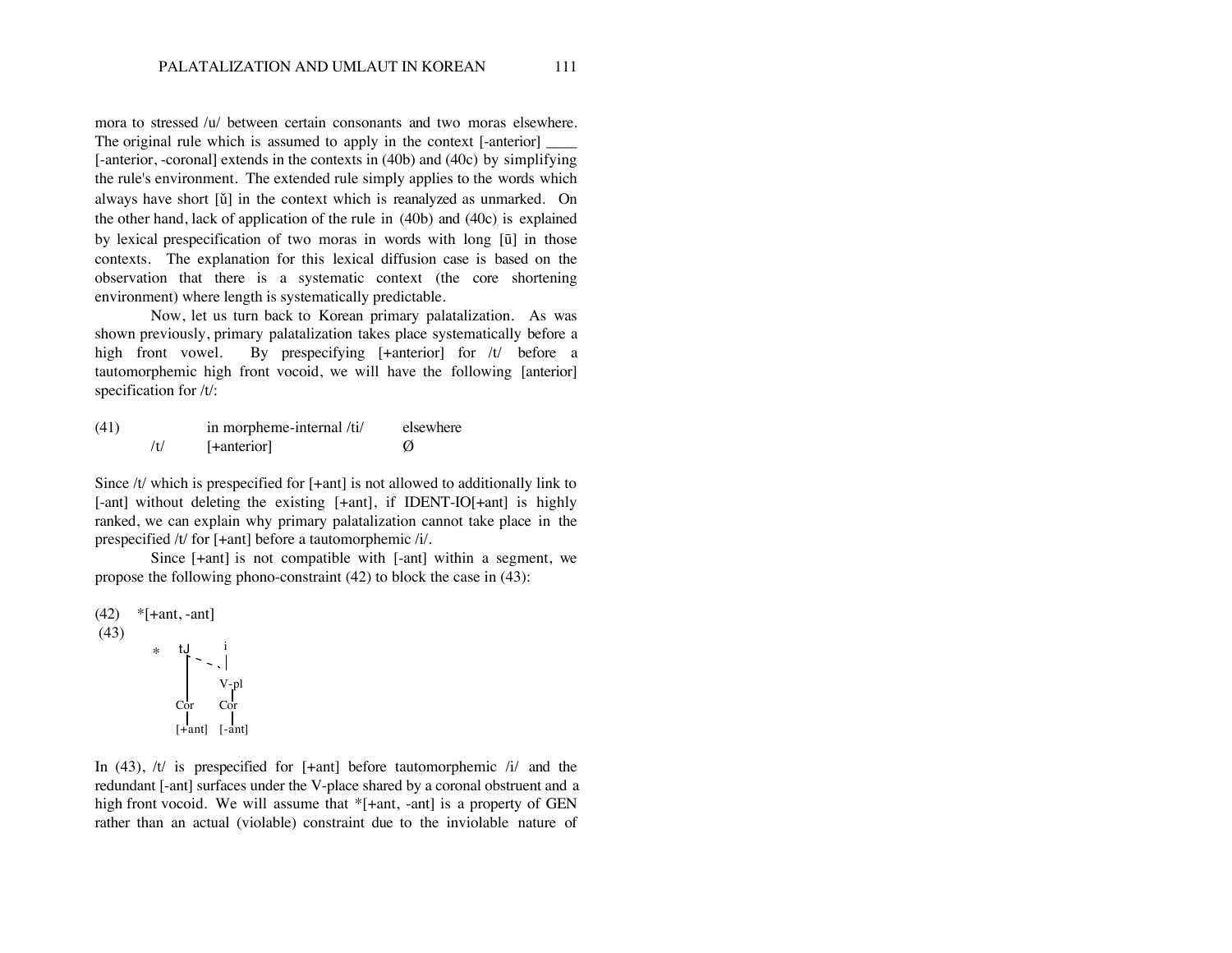\*[+ant, -ant]. No language has a segment which has both [+ant] and [-ant] at the same time.

Let us turn to the data in which primary or secondary palatalization occurs:

 $(44)$  a. /mati/ mat<sup>j</sup>i 'knot' (Root) b.  $/mat-i/$  mac<sup>j</sup>-i 'the first son' (Root-ADVL)

We proposed in section 3, 4 and 5 that primary palatalization and secondary palatalization are represented as follows:

(45) Primary Palatalization (repeated from (23) in section 3))



(46) Secondary Palatalization (repeated from (24) in section 3))

$$
[+cont]
$$
\n
$$
[+cont]
$$
\n
$$
[+cont]
$$
\n
$$
[+ 1]
$$
\n
$$
[+ 1]
$$
\n
$$
[+ 1]
$$
\n
$$
[+ 1]
$$
\n
$$
[+ 1]
$$
\n
$$
[+ 1]
$$
\n
$$
[+ 1]
$$
\n
$$
[+ 1]
$$
\n
$$
[+ 1]
$$
\n
$$
[+ 1]
$$
\n
$$
[+ 1]
$$
\n
$$
[+ 1]
$$
\n
$$
[+ 1]
$$
\n
$$
[+ 1]
$$
\n
$$
[+ 1]
$$
\n
$$
[+ 1]
$$
\n
$$
[+ 1]
$$
\n
$$
[+ 1]
$$
\n
$$
[+ 1]
$$
\n
$$
[+ 1]
$$
\n
$$
[+ 1]
$$
\n
$$
[+ 1]
$$
\n
$$
[+ 1]
$$
\n
$$
[+ 1]
$$
\n
$$
[+ 1]
$$
\n
$$
[+ 1]
$$
\n
$$
[+ 1]
$$
\n
$$
[+ 1]
$$
\n
$$
[+ 1]
$$
\n
$$
[+ 1]
$$
\n
$$
[+ 1]
$$
\n
$$
[+ 1]
$$
\n
$$
[+ 1]
$$
\n
$$
[+ 1]
$$
\n
$$
[+ 1]
$$
\n
$$
[+ 1]
$$
\n
$$
[+ 1]
$$
\n
$$
[+ 1]
$$
\n
$$
[+ 1]
$$
\n
$$
[+ 1]
$$
\n
$$
[+ 1]
$$
\n
$$
[+ 1]
$$
\n
$$
[+ 1]
$$
\n
$$
[+ 1]
$$
\n
$$
[+ 1]
$$
\n
$$
[+ 1]
$$
\n
$$
[+ 1]
$$
\n
$$
[+ 1]
$$
\n
$$
[+ 1]
$$
\n
$$
[+ 1]
$$
\n
$$
[+ 1]
$$
\n
$$
[+ 1]
$$

We further proposed that /t/ before a tautomorphemic high front vocoid is underlyingly specified for [+ant], as we treated the example in (44a) as a case of lexical diffusion. The following tableau illustrates why /t/ which is prespecified for [+ant] before a tautomorphemic /i/, does not undergo primary palatalization though it undergoes secondary palatalization: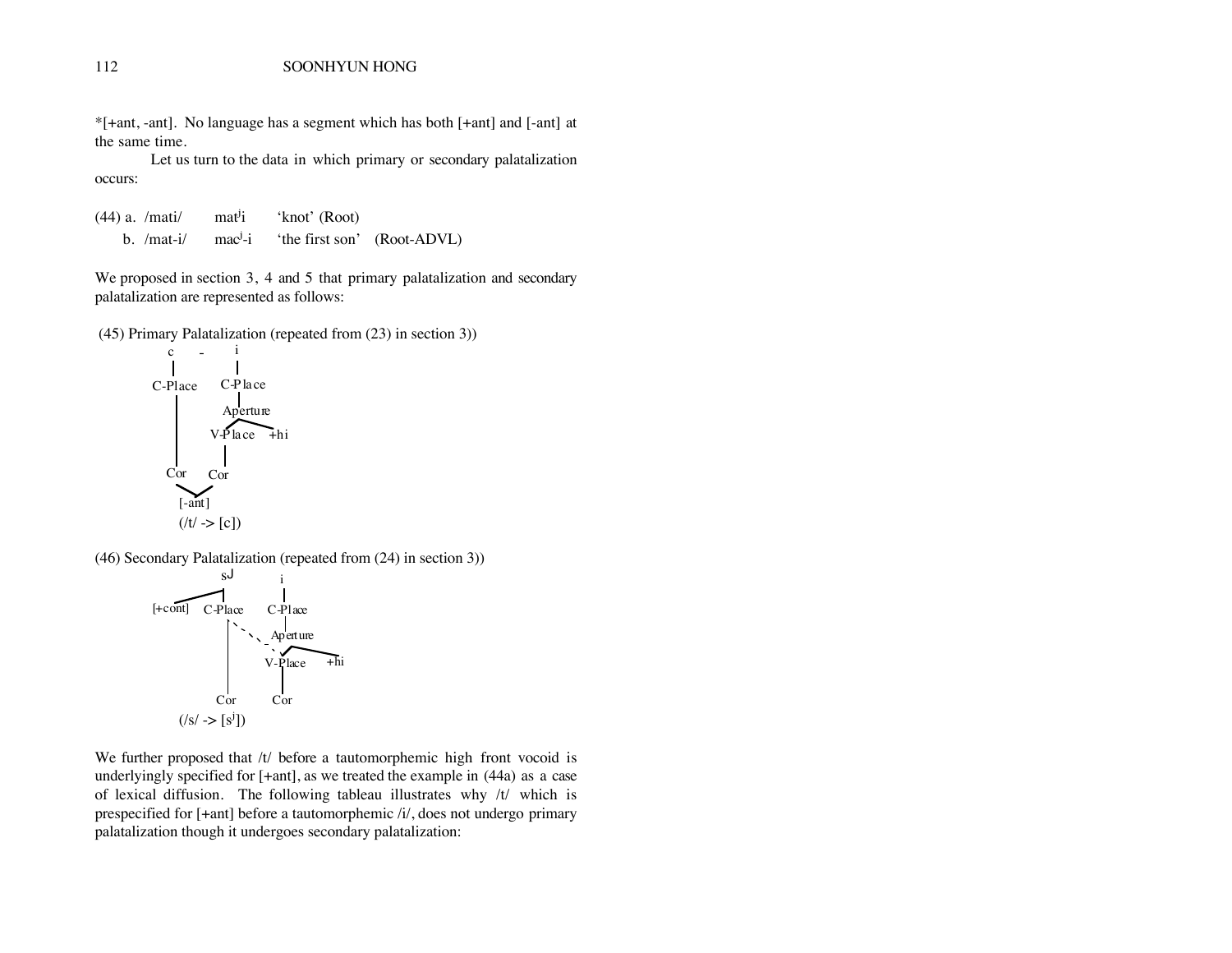|       | $(47)$ /mati/ mat <sup>j</sup> i                                                          | 'knot'   |                                                             |        |                          |
|-------|-------------------------------------------------------------------------------------------|----------|-------------------------------------------------------------|--------|--------------------------|
| input | $\mathbf{i}$<br>ma<br>$-t$<br>п<br>$V-pl$<br>Cor<br>Cor                                   | $[-ant]$ | LICEN   IDENT-   PAL   FRON-<br>$\overline{10}$<br>$[+ant]$ |        | H <sub>I</sub><br>[-ant] |
|       | $[+ant]$<br>i<br>ma t                                                                     | $*1$     |                                                             | $\ast$ |                          |
|       | Cor<br>$V$ -pl<br>[+ant] Cor<br>[ant]                                                     |          |                                                             |        |                          |
|       | i<br>t<br>ma<br>$V$ -pl<br>Cor<br>Cor<br>$[+ant]$                                         |          |                                                             | *1     | $\ast$                   |
|       | i<br>$\mathbf c$<br>ma<br>$V$ -pl<br>Cor<br>Cor<br>$[$ ant $]$                            |          | $\ast$ (                                                    | $\ast$ |                          |
| IS.   | i<br>tJ<br>ma<br>V <sub>pl</sub><br>$C$ or<br>$C$ or<br>$[+$ ant]                         |          |                                                             |        | $\ast$                   |
|       | $\mathbf{i}$<br>m a<br>۵٦<br>$\rm V\mbox{-}pl$<br>$C_1$ $\sigma$<br>$C\alpha$<br>$-$ ant] |          | $\ast$ (                                                    |        |                          |

The tableau above shows how the underlyingly specified [+ant] in /t/ blocks the double linking of [-ant] to the prespecified /t/ for [+ant] and a following /i/. Hence, the /t/ which is prespecified for [+ant] does not undergo primary palatalization.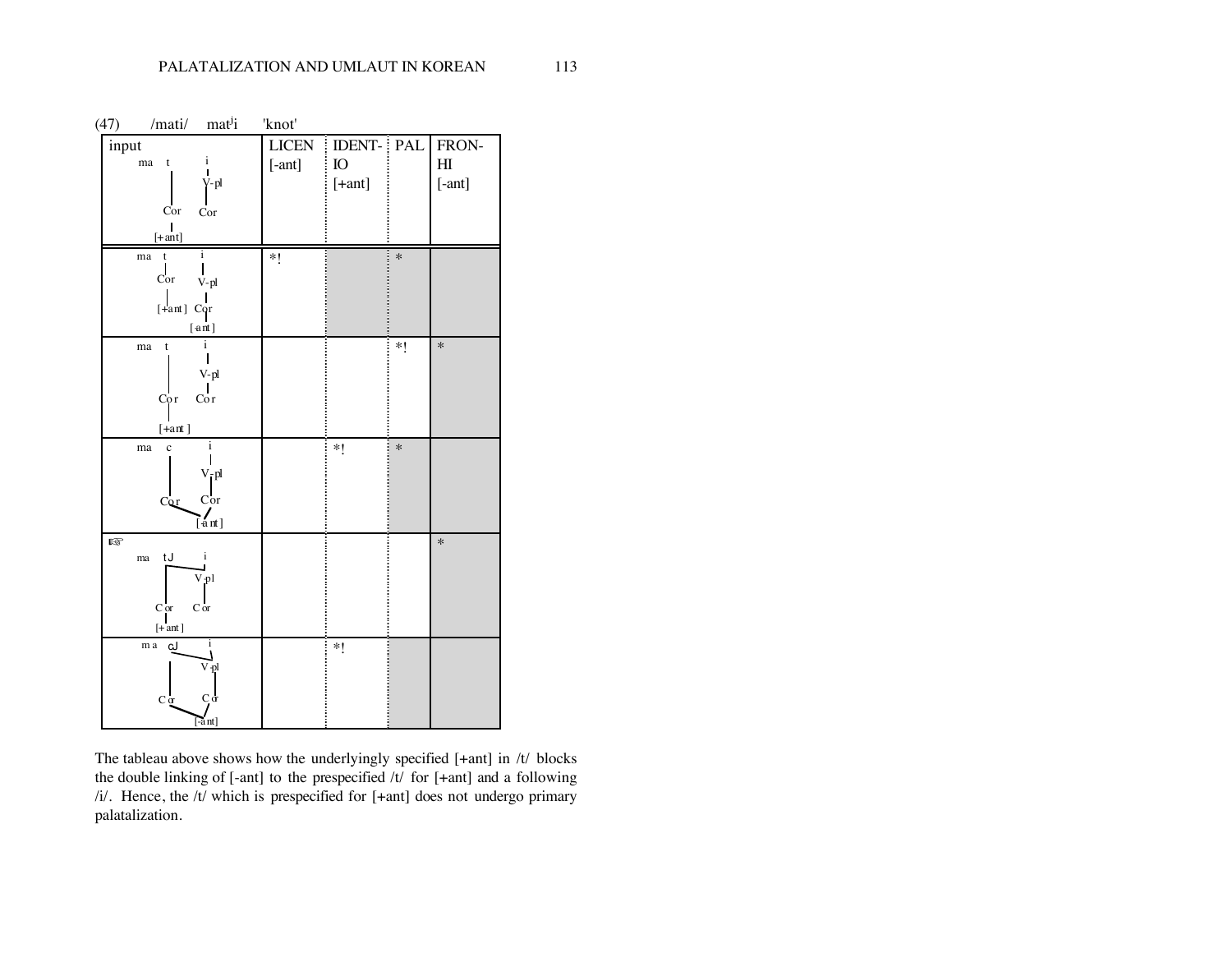Now we are going to show why /t/ undergoes primary and secondary palatalization to [c<sup>j</sup>] before a high front vocoid at suffixal and clitic morpheme boundaries. Recall that /t/ before a tautomorphemic high front vocoid is prespecified for [+ant] but /t/ elsewhere is unspecified for [+ant].

| (48)                                                                       | $/mat-i/$ mac <sup>j</sup> -i                                                                       |                        |                | 'the oldest son' ('first' 'NOML')             |  |
|----------------------------------------------------------------------------|-----------------------------------------------------------------------------------------------------|------------------------|----------------|-----------------------------------------------|--|
| input<br>m <sub>a</sub><br>$\mathbf{t}$<br>$\mathbf{d}_{\text{pl}}$<br>Cor | $C$ pl<br>$V_{\gamma}$ pl<br>Cor                                                                    | <b>LICEN</b><br>[-ant] | $\mathsf{PAL}$ | FRON-<br>$\mathop{\rm HI}\nolimits$<br>[-ant] |  |
|                                                                            | $\begin{matrix} & & &i\\ &c &-pl &c-l\\ & & &c-l\end{matrix}$<br>$_{\rm Cor}$<br>Cor<br>$[-ant]$    | $*!$                   | $\ast$         |                                               |  |
| $\mathbf m$ a                                                              | c <sub>pl</sub><br>$C_{\mathcal{P}}$<br>$V - pl$<br>$c_{\sigma}$<br>$C\sigma$                       |                        | $*!$           | $\ast$                                        |  |
| $_{\rm ma}$                                                                | $\mathbf{i}$<br>$\mathbf{c}$<br>$\mathcal{L}_{\text{pl}}$<br>$C-pl$<br>$V$ -pl<br>Cor<br>Cor<br>ant |                        | $*!$           |                                               |  |
| ma                                                                         | tJ<br>c <sub>pl</sub><br>$C_{p}$<br>рl<br>$\rm{Cor}$<br>Cor<br>$[-an t]$                            | *1                     |                |                                               |  |
| ma                                                                         | ۲<br>$C-pl$<br>$C$ -pl<br>V-pl<br>Co                                                                |                        |                | *1                                            |  |
| <b>IS</b><br>$_{\rm ma}$                                                   | لە<br>C- pl<br>$Cp$ l<br>V-pl<br>Cor<br>Cor<br>$[-ant]$                                             |                        |                |                                               |  |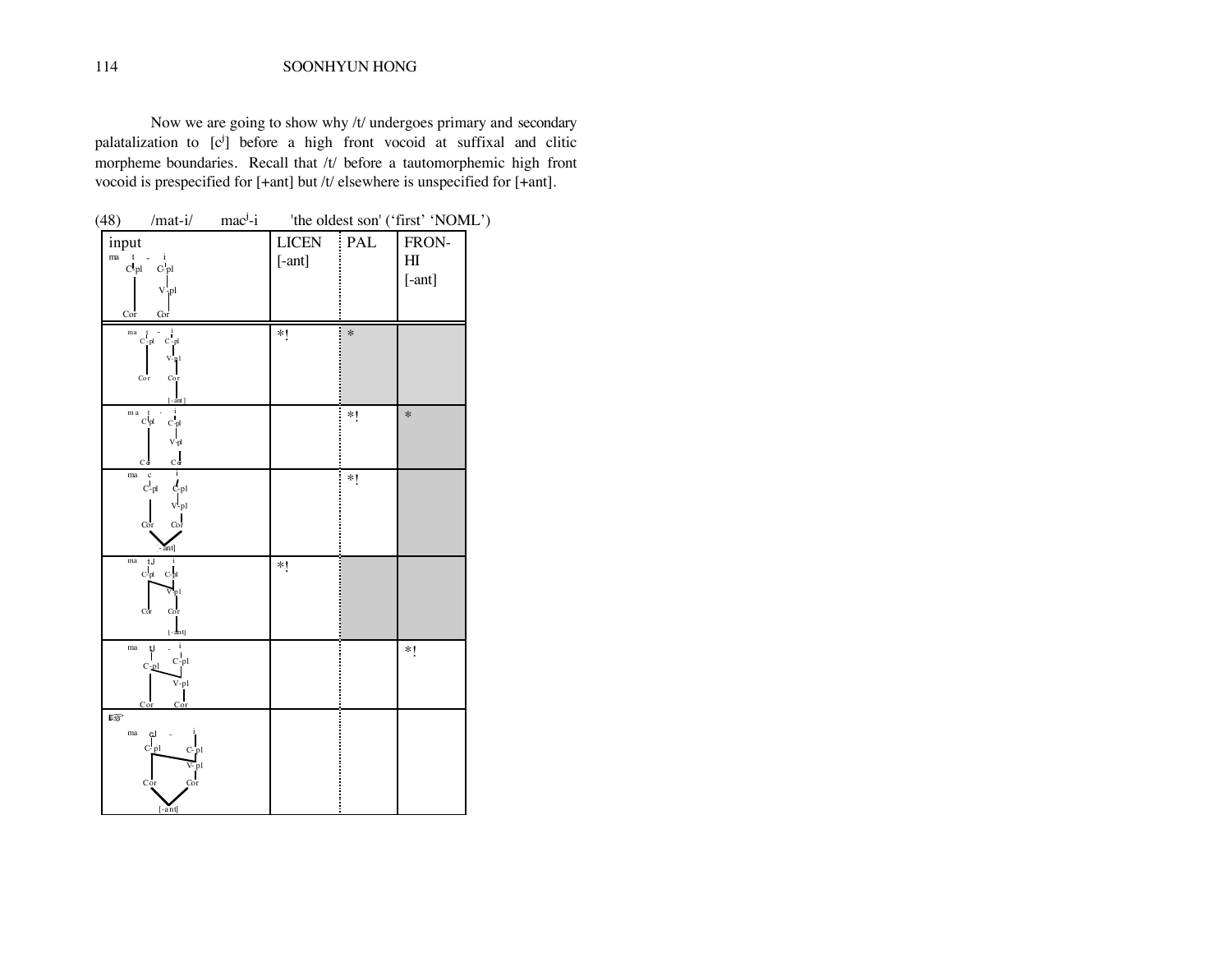In the tableau above, only the last candidate, in which primary and secondary palatalization take place, does not violate any constraint and is therefore optimal.

/n/, /s/ and /l/ undergo only secondary palatalization. We assume the following hierarchical feature representations for coronal segments in Korean:

(49) Hierarchical feature representations for /n/, /s/ and /l/



We propose the following constraint which says that continuants /s, s'/ are not compatible with [-ant] given the assumed hierarchical feature specification in (22).

(50) \*[+continuant, -anterior]

This phono-constraint, which is assumed to be highly ranked, can explain why /s/ does not undergo primary palatalization to [f]. Recall that we already proposed that the reason why /n/ and /l/ do not undergo primary palatalization (i.e., sharing [-ant] by a coronal obstruent and a following high front vocoid) is that [+son] in /n/ and /l/ cannot license [-ant] in Korean. We proposed that [-ant] is licensed by [-son] (i.e., LICENSE[-ant]).

The following tableau illustrates how input /s/ before /i/ is realized as secondarily palatalized  $[s^j]$ :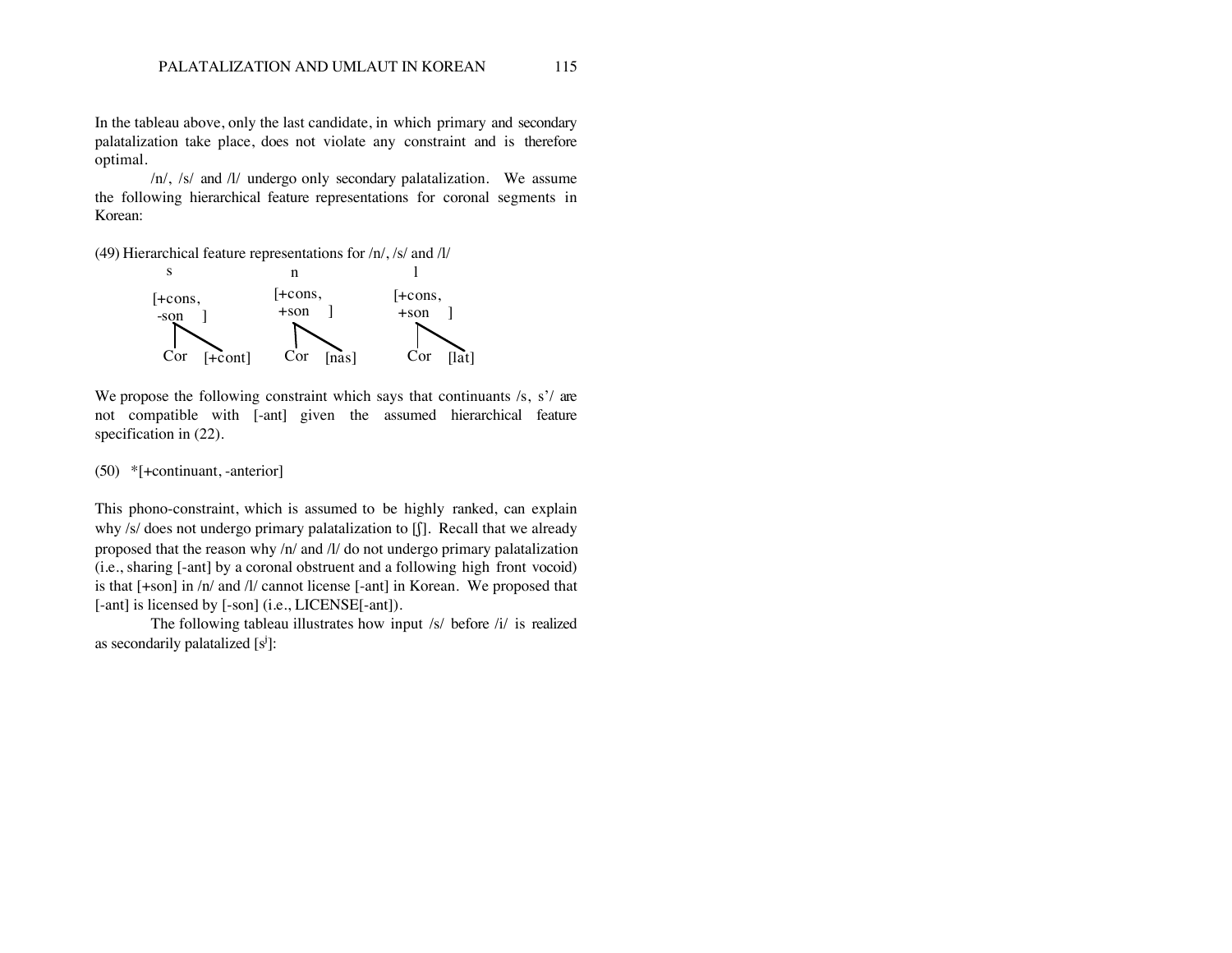| (51)<br>$\sqrt{os-i/}$<br>$os^j - i$                                                                                                                  | 'clothes-Nom'     |                               |        |                                   |
|-------------------------------------------------------------------------------------------------------------------------------------------------------|-------------------|-------------------------------|--------|-----------------------------------|
| input<br>$\circ$<br>$\mathbf{i}$<br>$C_{p1}^s$<br>$C$ -pl<br>$V_{\mathbf{p}}$ l<br>$[+\infty$ nt]<br>Cor<br>$\rm Cor$                                 | LICEN<br>$[-ant]$ | $*$ [+cont, $ $ PAL<br>[-ant] |        | FRON-<br>H <sub>I</sub><br>[-ant] |
| a<br>$\mathbf{o}$<br>$\mathbf{i}$<br>V <sub>pl</sub><br>$[+ \text{ cont}]$<br>$\mathbb C$ or<br>$C\sigma$<br>$[-ant]$                                 | $*!$              |                               | $\ast$ |                                   |
| $\mathbf b$<br>S<br>$\circ$<br>$\stackrel{i}{\rm V\hskip-0.25em V\hskip-0.25em V\hskip-0.25em\relax}{}$<br>$[+c \text{ on } t]$ <sub>Cor</sub><br>Cor |                   |                               | $*$ (  | $\ast$                            |
| $\mathbf c$<br>SJ<br>$\mathbf{i}$<br>$\mathbf{o}$<br>$\overline{V}$ -pl<br>Cor<br>$[-\text{cont}]$ Cor<br>$[ -ant]$                                   |                   | $*1$                          |        |                                   |
| $d \mathbb{R}$<br>sJ<br>$\mathbf{o}$<br>i<br>$\vec{V}$ pl<br>$[+ \text{cont}]$ $C \text{ or }$<br>$C \sigma$                                          |                   |                               |        | $\ast$                            |
| $\mathbf e$<br>S<br>i<br>$\mathbf{o}$<br>$V$ -pl<br>$[-c \text{ on } t]$<br>Cor<br>Cor<br>$[-\overline{a}nt]$                                         |                   | $*1$                          | $\ast$ |                                   |

Candidate (d) violates only lower ranked FRONT-HI[-ant] since /i/ does not surface with [-ant]. Since other candidates violate at least one higher ranked constraint, candidate (d) is optimal.

The following tableau illustrates how the fake geminate /l/ is realized as a secondarily palatalized  $[1^{j}1^{j}]$ :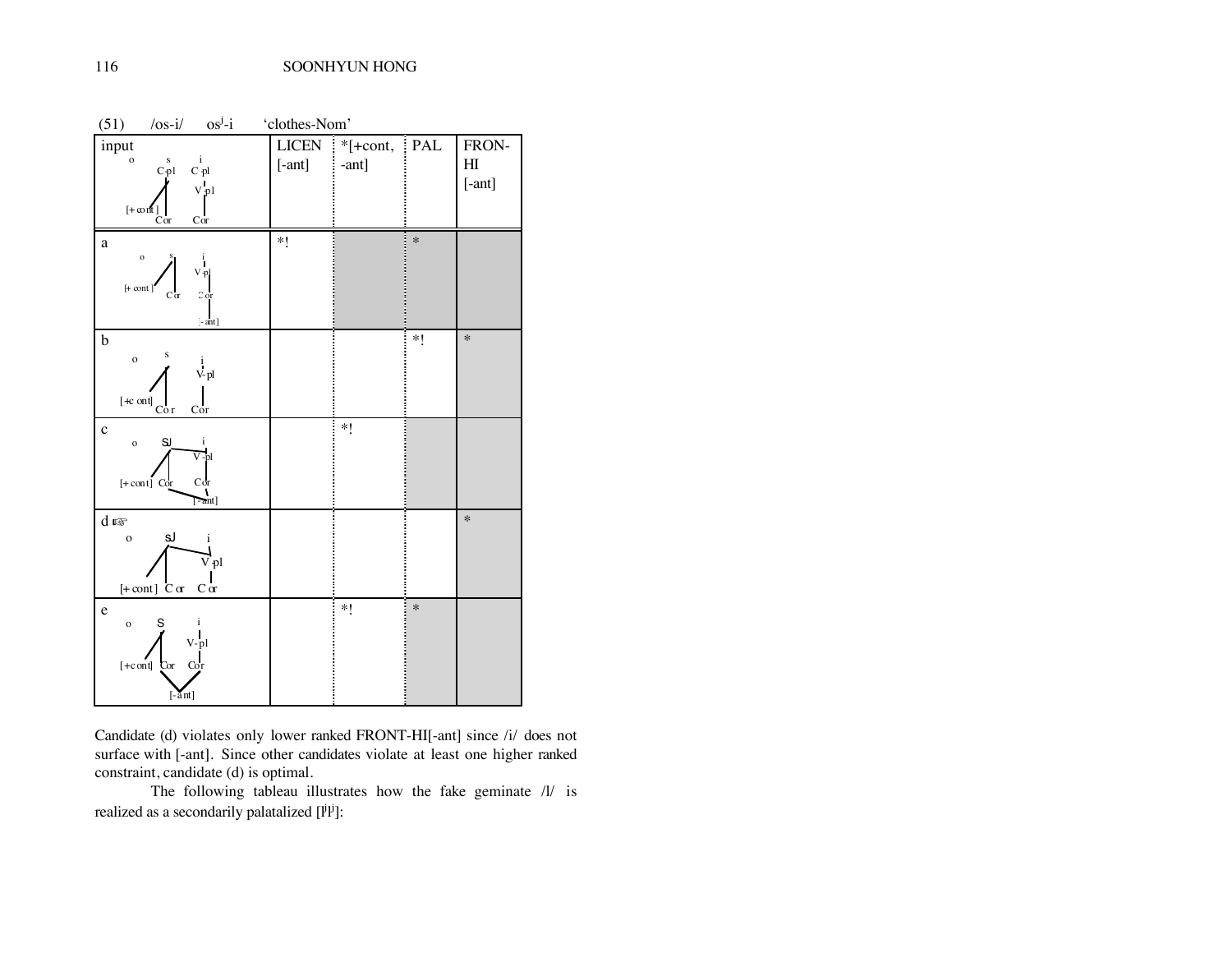

So far we have proposed the following constraint ranking for primary palatalization and secondary palatalization in Korean: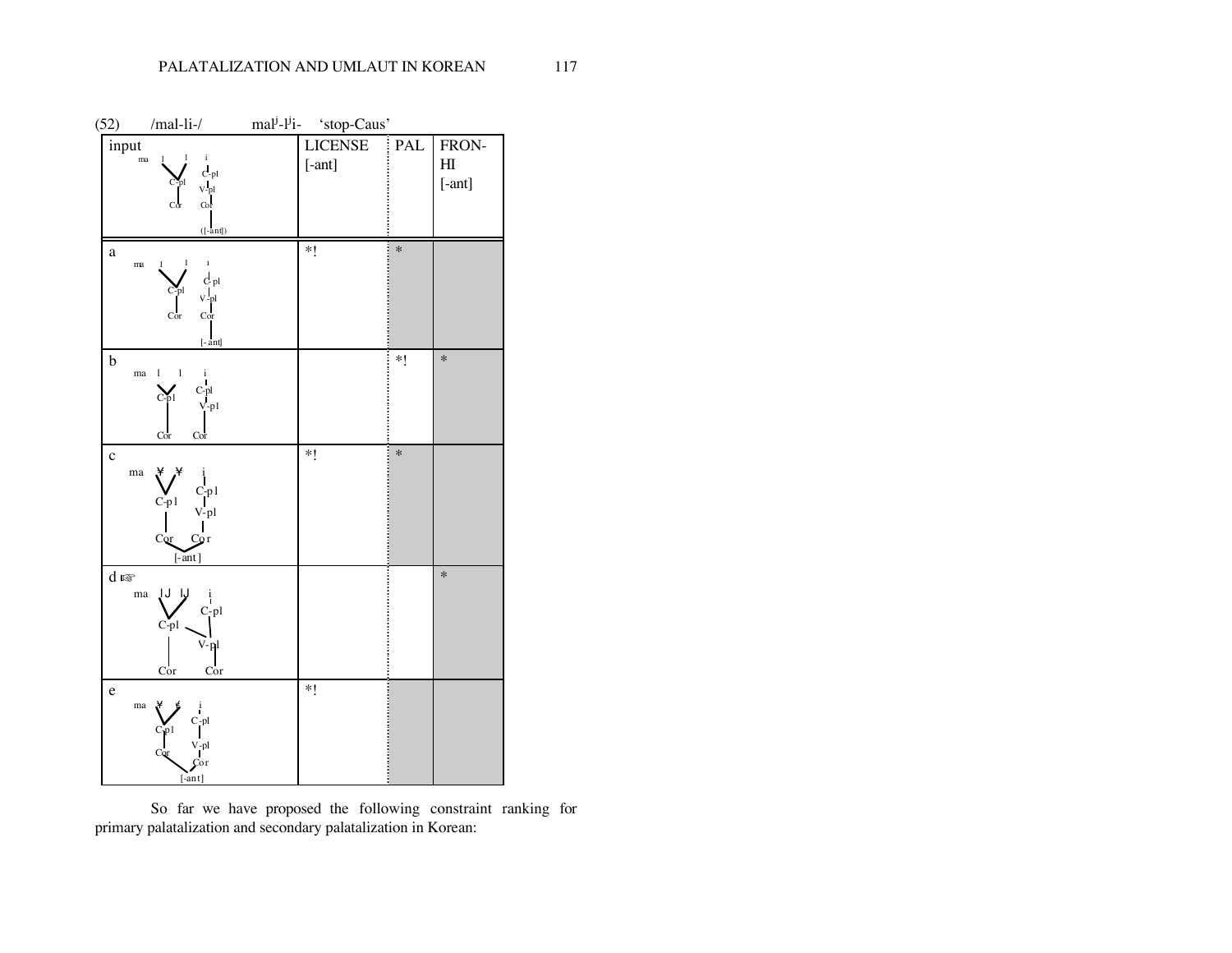(53) Proposed constraint ranking LICENSE[-ant], PAL, \*[+cont, -ant] >> FRON-HI[-ant]

#### **6 . Umlaut in the Kyungsang Dialect**

As shown previously in the data on Korean Umlaut in the Kyungsang dialect in section 1, Umlaut is a phonological phenomenon in which a back vowel optionally becomes a front vowel of the same height when followed by a high front vocoid. The following diagram shows the phonological changes of back vowels in Korean Umlaut:

(54) Vowel transitions in Korean Umlaut



Hume 1990 observes that Umlaut does not take place across a palatal consonant /c/, including a derived palatal /c/, or across secondarily palatalized  $[n^j, s^j, l^j]$ . Other intervening consonants are argued to be transparent to Umlaut. Under the assumption that primary and secondary palatalization can be unified as a single process and can be uniformly represented by spreading of [+coronal] from a high front vocoid to a preceding coronal consonant, she provides the following generalization as to Umlaut blocking:

(55) Hume's generalization as to Umlaut blocking

Observation 1: Umlaut is blocked across derived or non-derived palatal consonant c.

Observation 2: Umlaut is blocked across secondarily palatalized  $[n^j, s^j, l^j]$ .

Generalization: Umlaut is blocked across a palatal consonant.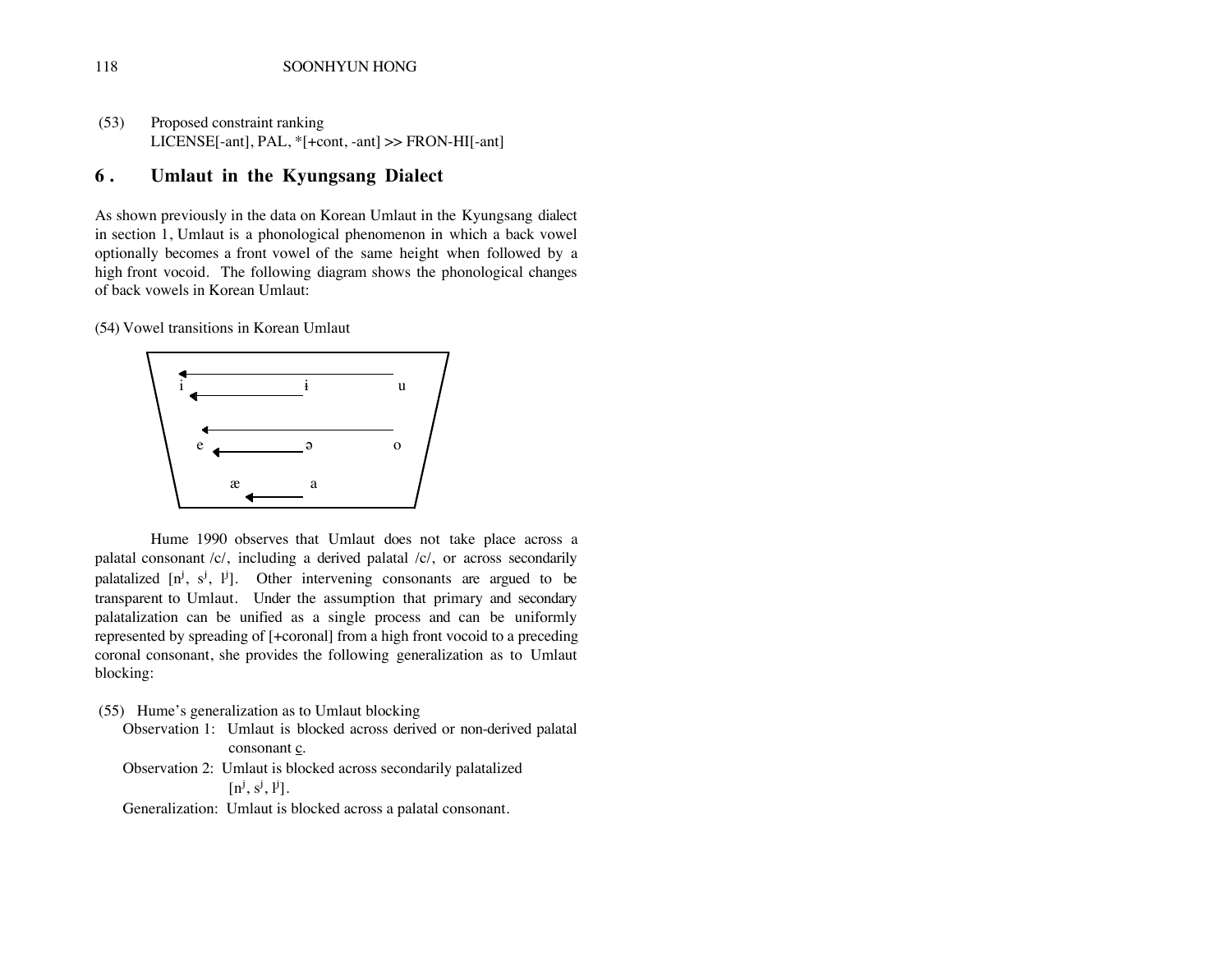Hume's generalization as to palatal blocking of Umlaut is based on two incorrect observations that the phonological change of /t/ to a palatal before /i/ at a suffixal or clitic boundary (i.e., primary palatalization) does not involve secondary palatalization, and that /t/ does not undergo secondary palatalization before a tautomorphemic high front vocoid (Kim-Renaud 1974, Iverson 1987, Iverson 1993 and references therein), unlike the observations provided in this paper (also in Kiparsky 1993 and K.-M. Lee 1972).

Before we consider the analysis of Umlaut in the framework of OT, we will summarize Hume's 1990 analysis of Umlaut and its palatal blocking. Hume assumes the following feature geometry, adopted from Clements 1989a:

(56) Feature Geometry (Clements 1989a)



Hume assumes without detailed discussion that primary and secondary palatalization need not be distinguished and can be unified as a single process: spreading of [+coronal] of a high front vocoid to the V-place node of a preceding consonant. She further argues that Umlaut is represented by spreading of [+coronal] of a high front vocoid to a preceding back vowel.



Structure preservation, which prevents cooccurrence of [+labial, +coronal], plays a crucial role in her analysis of Umlaut. In her feature geometry, palatal consonants and front vowels are specified for [+coronal] as a dependent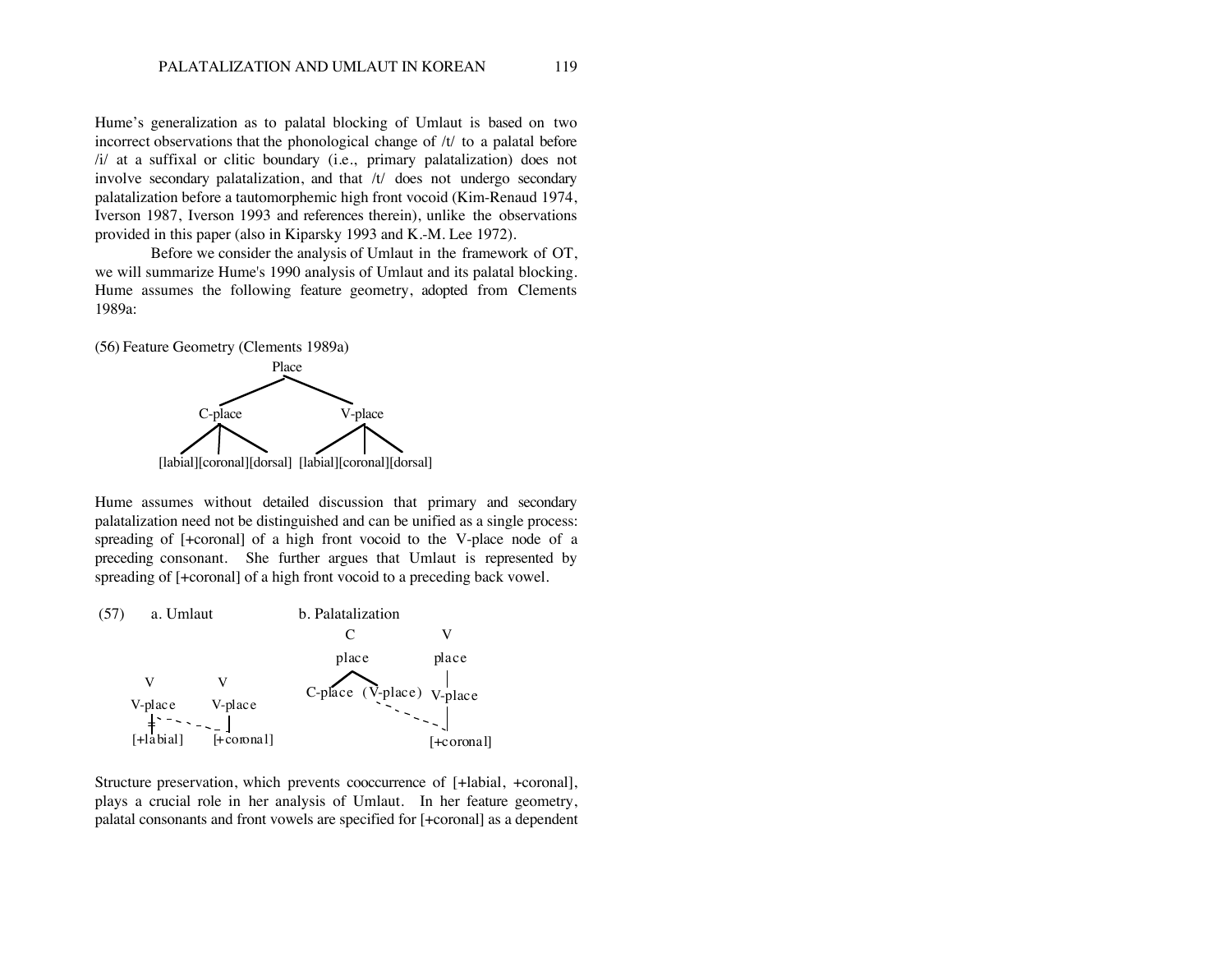of V-place node. In this way, she derives the opacity of underived /c/ in Umlaut by appeal to the Line-Crossing prohibition:

(58) Blocking of Umlaut across an underived palatal /c/



The Umlaut blocking effect across intervening derived palatalized consonants is explained by two separate steps. Namely, [+coronal] spreads to a preceding vowel across a derived palatalized coronal consonant. But according to Hume, a later Dissimilation rule delinks [+coronal] from the V-place of a preceding vowel. This Dissimilation rule is purely ad hoc.

(59) Blocking of Umlaut across derived palatalized coronal consonants



Hume's analysis of Umlaut is crucially based on the assumption that primary and secondary palatalization can be unified as a single process and as a result, it does not distinguish between primary and secondary palatalization. This assumption results in a wrong generalization that any intervening palatal or palatalized consonant blocks Umlaut. However, we have already shown that Umlaut is blocked only by a secondarily palatalized consonant, and primary and secondary palatalization are independent from each other. In previous sections, we provided the following motivation to treat primary palatalization and secondary palatalization as separate phonological phenomena: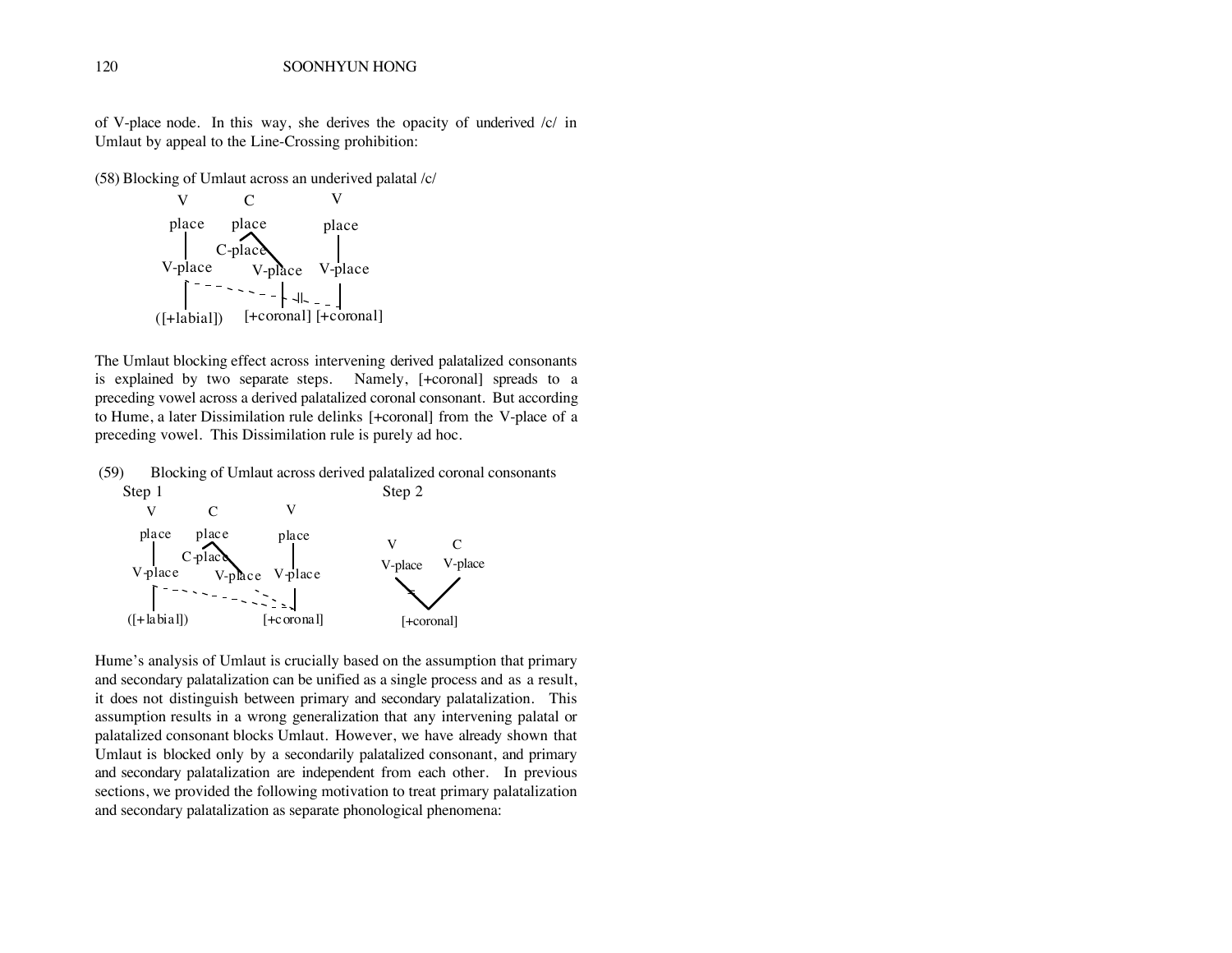- (60) Phonological differences between primary and secondary palatalization
	- a. Only /t/ is subject to primary palatalization whereas all coronal consonants including /t/ are subject to secondary palatalization
	- b. Primary palatalization has lexical idiosyncratic exceptions (a lexical diffusion case) whereas secondary palatalization does not.

Unlike Hume's generalization that Umlaut is blocked by a palatal consonant, we observe that Umlaut consistently does not take place across a coronal consonant which has undergone secondary palatalization.

(61) Umlaut blocked by secondary palatalization

| a. $/mat-i/$                                             | $macJ - i$ , * $macJ - i$                                                                               | 'the eldest'  |
|----------------------------------------------------------|---------------------------------------------------------------------------------------------------------|---------------|
| b. $\overline{ot}i$ at $\overline{i}$ , $\overline{et}i$ |                                                                                                         | 'where'       |
| c. /mati/                                                | $mat^{j}i$ , * $mat^{j}i^{9}$                                                                           | 'knot'        |
| d. $/$ mal-li $/$                                        | mal <sup>j</sup> -l <sup>j</sup> i, *mæl <sup>j</sup> -l <sup>j</sup> i                                 | 'to stop'     |
| e. /kasi/                                                | kas <sup>j</sup> i, *kæs <sup>j</sup> i                                                                 | 'thorn'       |
| f. $/anni/$                                              | $\partial n^j n^j i$ , *en $^j n^j i$                                                                   | 'sister'      |
| $g.$ /alli-/                                             | $a^{\mathrm{j}}\mathrm{i}^{\mathrm{j}}\mathrm{i}$ , * $a^{\mathrm{j}}\mathrm{i}^{\mathrm{j}}\mathrm{i}$ | 'to inform'   |
| h. /kəci/                                                | kac <sup>j</sup> i, *kec <sup>j</sup> i                                                                 | 'beggar'      |
| i. $/$ tac <sup>h</sup> i- $/$                           | $\text{tac}^{\text{jh}}\text{i}$ , * $\text{tac}^{\text{jh}}\text{i}$                                   | 'to get hurt' |

Since Hume's argument is based on the incorrect observation that /t/ is not (secondarily) palatalized before a tautomorphemic high front vocoid, Hume cannot explain why Umlaut is blocked across  $/t /$  in  $/\pi i / [\pi t^i]$  (\*[et<sup>i</sup>i]) in (61b). We propose the following generalization as to Umlaut blocking:

#### (62) Umlaut blocking

 $\overline{a}$ 

Umlaut is blocked across a secondarily palatalized coronal consonant.

Like secondary palatalization, which was analyzed in section 5, Umlaut can also be represented as the spreading of the V-place/Cor of a high front vocoid since it forces a preceding back vowel to become a front vowel

<sup>9</sup> Hume 1990 says that optional umlaut takes place in /mati/ 'knot' in the Kyungsang Dialect. However, when I consulted with Kyungsang Dialect speakers, it turned out that umlaut does not take place in /mati/. Umlauted [mæt<sup>j</sup>i] sounds very odd to them.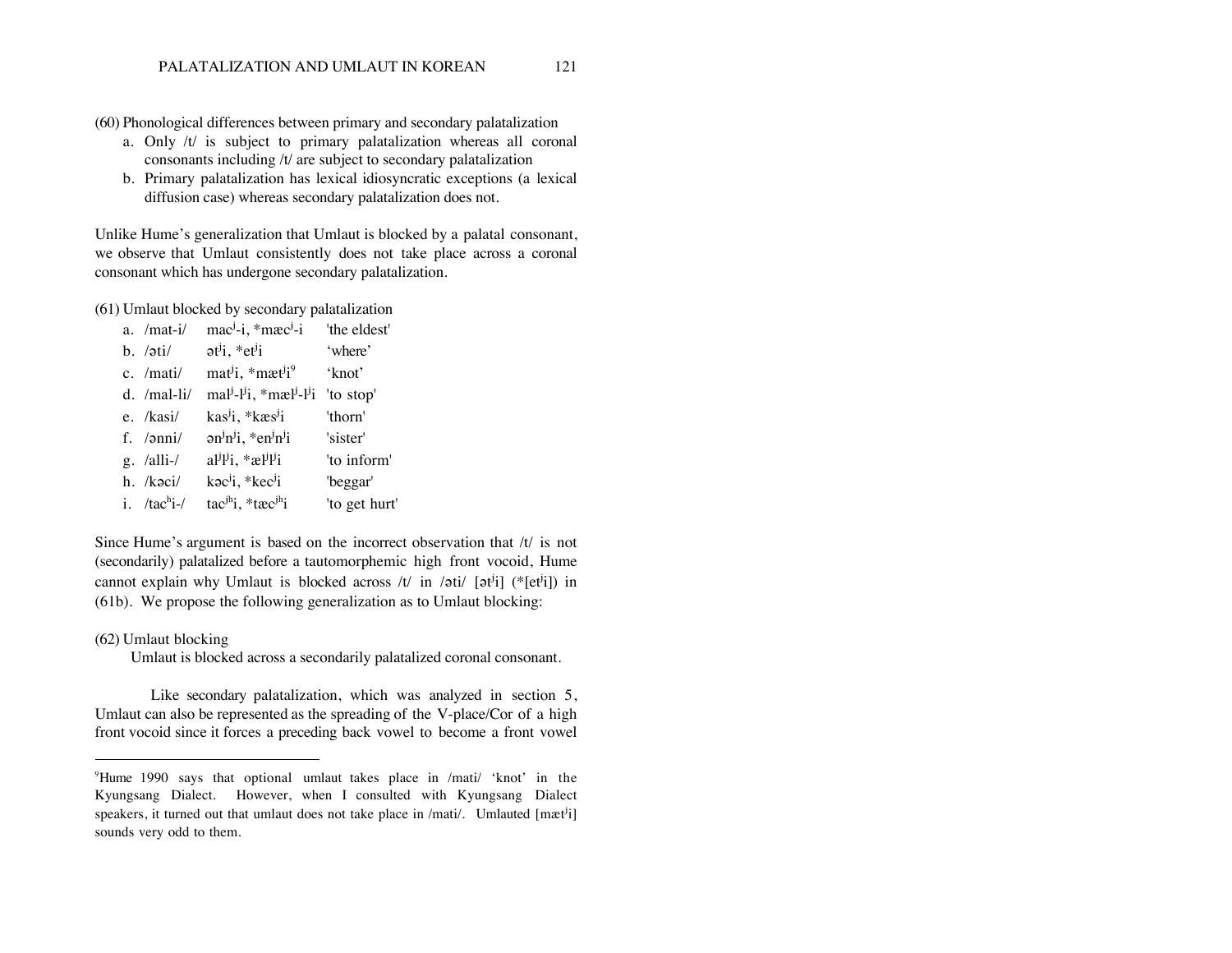before a font high vocoid. Hence, we will represent Umlaut as spreading of the V-place of a high front vocoid to a preceding back vowel.



We conclude that Umlaut and secondary palatalization are the same phenomenon. The only difference between Umlaut and secondary palatalization is that the V-place of a high front vowel spreads to a back vowel in Umlaut but it spreads to a coronal consonant in secondary palatalization.

To explain the necessity of Umlaut, we further propose the following constraint, which does not allow a surface sequence of a back vowel and a high front vocoid.

```
(64) *V Co V (henceforth, *DOR-C0-COR)
                     \overline{\phantom{0}}V-pl
                   V-pl
+hi
        Dor 
                   Cor
```
A sequence of a back vowel and a high front vocoid is not allowed.

As shown in section 1, primary palatalization is a strictly local phenomenon and only a coronal consonant and a following high front vocoid are involved in primary palatalization. And we analyzed primary palatalization in section 4 via interaction of licensing and redundancy in the sense of IMP 1993b. On the other hand, spreading of the V-place of a high front vocoid is not necessarily local (Hume 1990):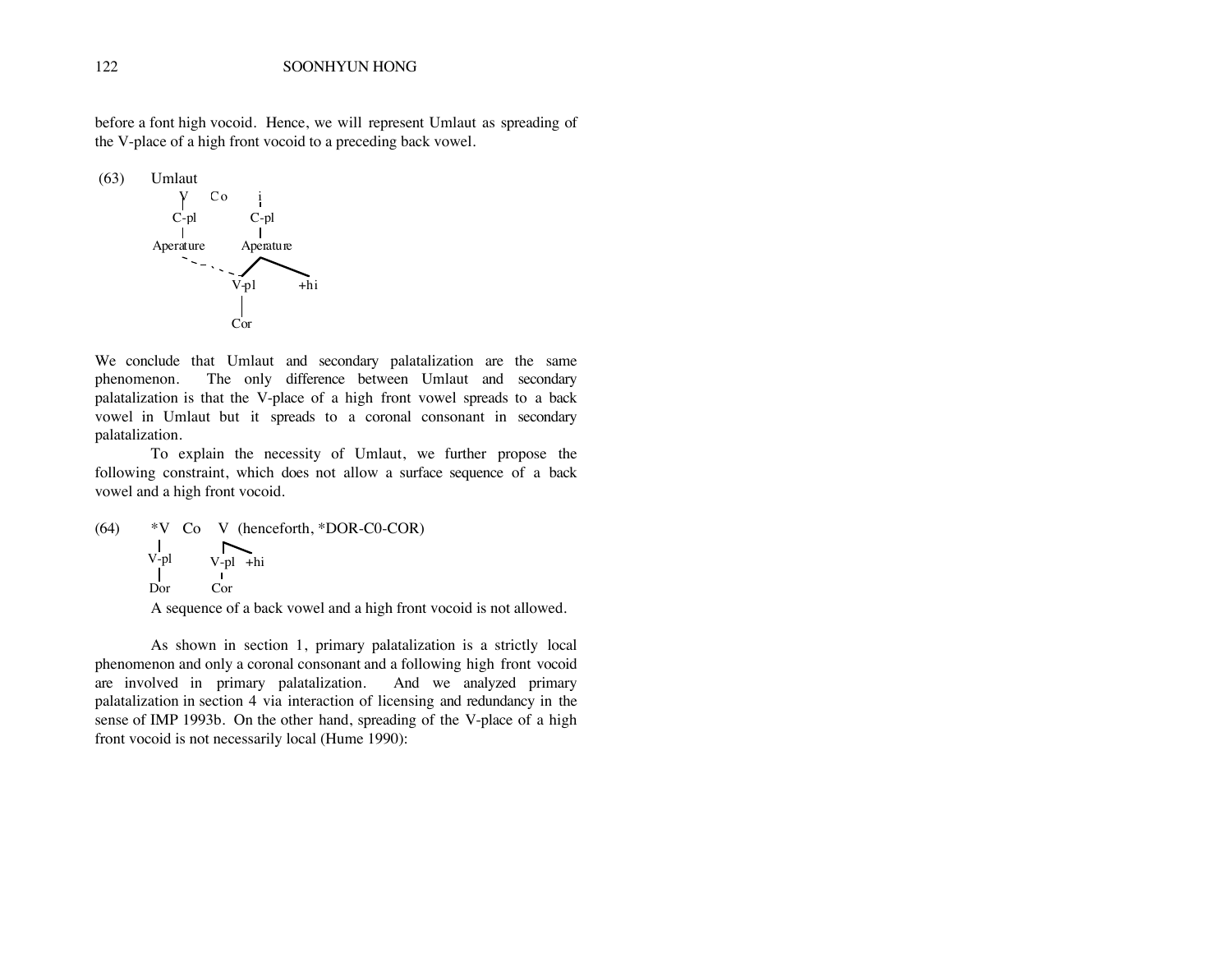

This shows that Umlaut and secondary palatalization can take place simultaneously.

On the other hand, the following examples show a case in which spreading the V-place of /i/ is blocked by secondary palatalization. According to our previous observation, Umlaut is blocked across a secondarily palatalized coronal consonant.



We propose that the blocking of the spread of the V-place of a high front vocoid across a secondarily palatalized coronal consonant is due to the conspiracy of the following two constraints:

```
(67) a. SPREAD[
                   V-pl
                   Cor ]^{10}[
                   V-pl
                    Cor ] must be multiply linked (or spread).
    b. IDENT-IO[
                    V-pl
                    Cor ]
   c. Ranking:
         PAL >> SPREAD[
                              V-pl
                              Cor ]
         >> IDENT-IO[
                         V-pl
                         Cor] >> *DOR-C0-COR
```
 $\overline{a}$ 

<sup>&</sup>lt;sup>10</sup> I thank Young-mee Cho for suggesting this constraint.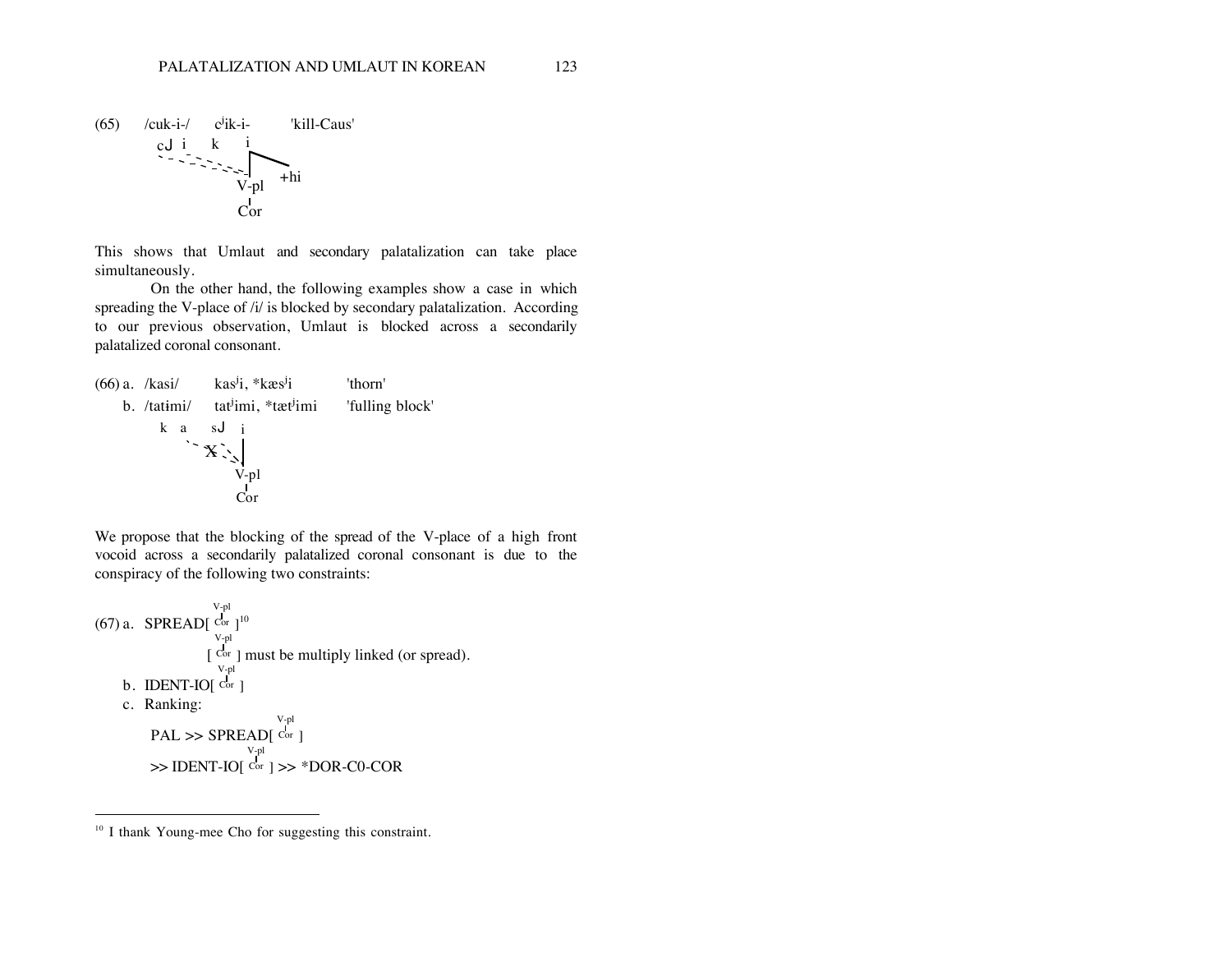SPREAD[F] constraint requires that a feature F be multiply linked (or spread) in the output (Padgett 1995 and others). SPREAD[ V-pl Cor ] forces [ V-pl Cor ] to be multiply linked. However, spreading the feature  $[Cor]$  to a preceding V-pl segment compels violation of lower ranked IDENT-IO[<sup>Cor</sup>]. V-pl

The basic concept of the proposed constraint ranking is as follows. Consider the following potential candidates, given the input /ani/:

| $(68)$ /ani/ $\left[$ an <sup>y</sup> i] 'no' |      |                                                                    |                                                                         |
|-----------------------------------------------|------|--------------------------------------------------------------------|-------------------------------------------------------------------------|
|                                               |      |                                                                    | a. $a \cdot n$ i b. $a \cdot n^j$ i c. $x \cdot n$ i d. $x \cdot n^j$ i |
|                                               |      | $\begin{array}{ccccccccccccccccc}\n1 & 1 & 1 & 1 & 1\n\end{array}$ | $\lambda$ $\lambda$                                                     |
| V-pl                                          | V-pl | V-pl                                                               | V-pl                                                                    |

Candidate (a) violates high ranked PAL and SPREAD[ V-pl Cor ]. And it also violates lowest ranked \*DOR-C0-COR due to lack of Umlaut. Candidate (b) receives one violation mark for IDENT-IO[ V-pl Cor ], which is compelled to avoid violation of SPREAD[ V-pl Cor ] and PAL. It also violates lower ranked \*DOR-C0-COR due to lack of Umlaut. In this case, spreading of [ V-pl Cor ] of  $/i/$  to  $/n/$ satisfies higher ranked PAL and SPREAD[ V-pl  $Cor$ ]. Candidate (c) is worse than candidate (b) since it violates higher ranked PAL. It also receives one violation mark for IDENT-IO[ V-pl Cor ], which is compelled to avoid violation of SPREAD[ V-pl  $Cor$  ]. Candidate (d) is also worse than candidate (b) since it receives two violation marks for IDENT-IO[ V-pl Cor ] in comparison with one violation mark for IDENT-IO[ V-pl  $Cor$  ] in candidate (b). As a result, the best of the worst candidates is candidate (b). Hence, the effect of the ranking SPREAD[ V-pl  $Cor$  ] >> IDENT-IO[ V-pl Cor ] V-pl

is to force spreading of [ Cor ] of a high front vocoid (to a neighboring segment) to occur only once, unless the resulting configuration violates other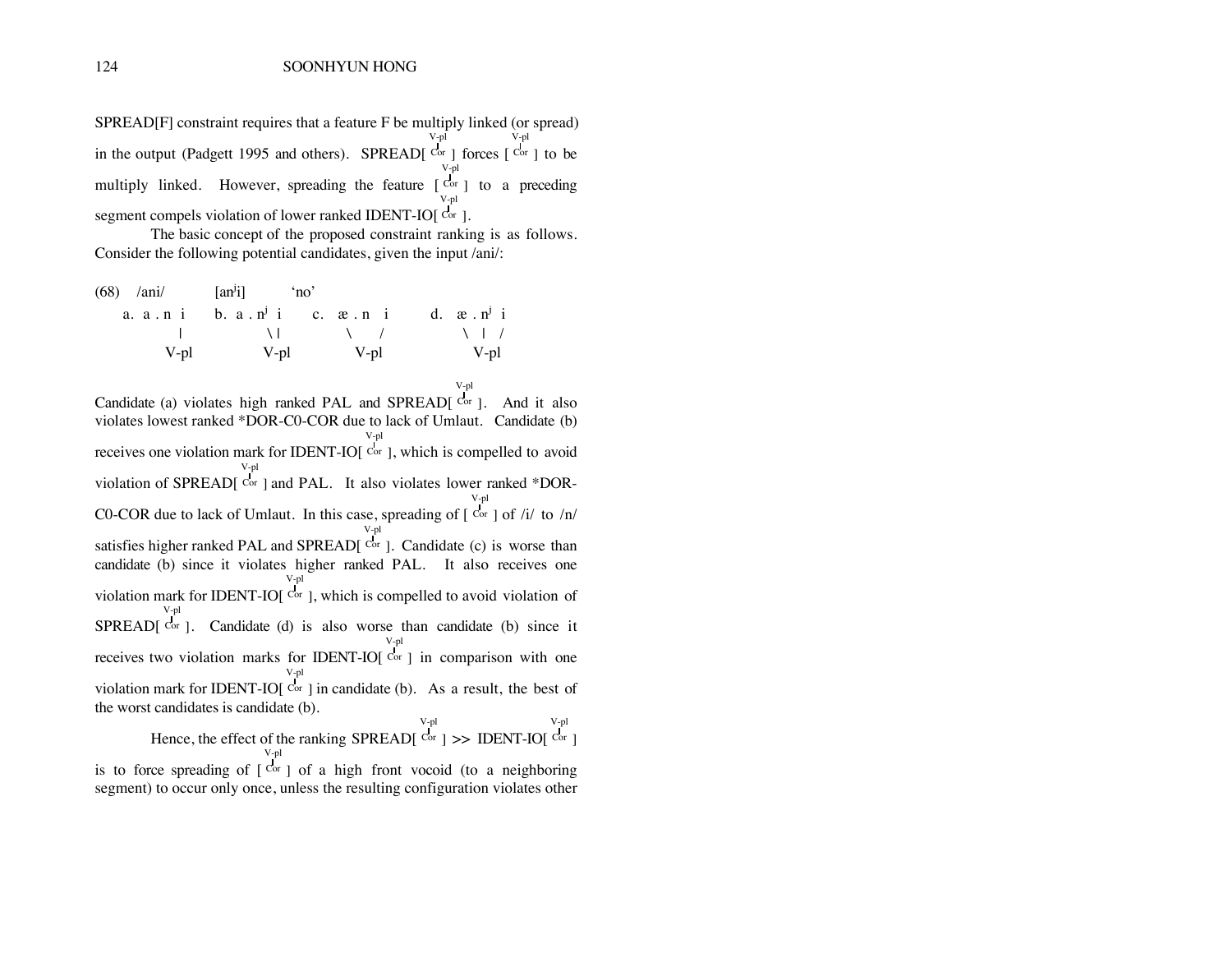higher ranked constraints such as PAL (in the case of multiple spreading of [ V-pl  $\text{Cor }$  ] (see the tableau in (71) for the multiple spreading case)).

The following tableau illustrates how the constraint ranking predicts that Umlaut is blocked across a secondarily palatalized consonant:

| (69)<br>/kasi/<br>kas <sup>j</sup> i                                                               | 'thorn' |                                                                         |                                                         |                                |
|----------------------------------------------------------------------------------------------------|---------|-------------------------------------------------------------------------|---------------------------------------------------------|--------------------------------|
| input<br>$\bf k$<br>$a \quad s$<br>$\bf{1}$<br>$V_{pl}$<br>V <sub>pl</sub><br>Cor<br>Do            | PAL     | <b>SPRD</b><br>$\begin{array}{c} \text{V-pl} \\ \text{Cor} \end{array}$ | <b>IDENT-</b><br>${\rm IO}$<br>V-pl<br>$[\mathrm{Cor}]$ | $*DOR-$<br>$C0-$<br><b>COR</b> |
| a.<br>$\mathbf k$<br>i<br>a s<br>$V_{pl}$<br>V pl<br>$Do^{\prime}$<br>Cor                          | *!      | $\ast$                                                                  |                                                         | $\ast$                         |
| $b.$ $\mathbb{R}$<br>k<br>i<br>$\mathbf{a}$<br>$S_{\rm m}$<br>V pl<br>V pl<br>$Do^{\prime}$<br>Cor |         |                                                                         | $\ast$                                                  | $\ast$                         |
| $\mathbf{c}$ .<br>$\mathbf k$<br>1<br>${\bf v}$ pl<br>V pl<br>$Do^{\prime}$<br>Cor                 |         |                                                                         | $***!$                                                  |                                |
| d.<br>i<br>${\bf k}$<br>-S<br>${\bf v}$ pl<br>V pl<br>Dó<br>Cor                                    | *!      |                                                                         | $\ast$                                                  |                                |

Candidates (a) and (d) fatally violate PAL. Candidate (b) receives one violation mark for IDENT-IO[ V-pl Cor ] and another violation mark for lower ranked \*DOR-C0-COR. However, candidate (c) receives two violation marks for IDENT-IO[ V-pl  $Cor$  ]. As a result, candidate (c) is optimal.

The following tableau illustrates a case in which Umlaut occurs across a non-coronal consonant: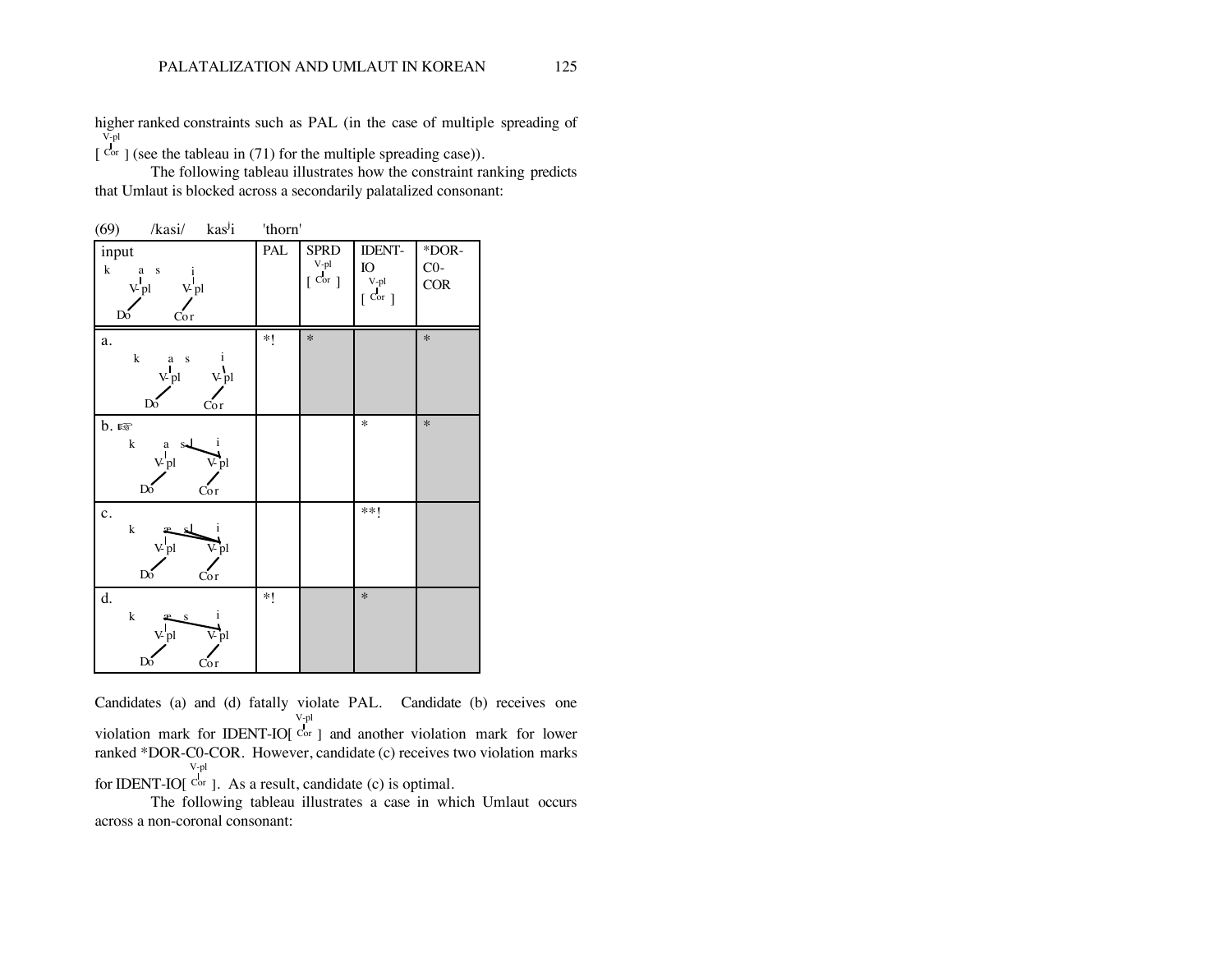| 70)<br>/aki/     | æki (or aki)          | 'baby'                |            |
|------------------|-----------------------|-----------------------|------------|
| input            | <b>SPRD</b>           | <b>IDENT-</b>         | *DOR-      |
| k<br>a           | V-pl                  | IO                    | $CO-$      |
| $V-pl$<br>$V-pl$ | $\lceil$ Cor $\rceil$ | V-pl                  | <b>COR</b> |
| Dor<br>Cor       |                       | $\lceil$ Cor $\rceil$ |            |
| a.               | *1                    |                       | $\ast$     |
| k<br>a           |                       |                       |            |
| $V-pl$<br>V-pl   |                       |                       |            |
| Dor<br>Cor       |                       |                       |            |
| b.               |                       | $\ast$                |            |
| k<br>a           |                       |                       |            |
| V-pl             |                       |                       |            |
| Cor              |                       |                       |            |

In the tableau above, candidate (a) fatally violates SPREAD[ V-pl Cor ]. However, candidate (b) violates lower ranked IDENT-IO[ V-pl Cor ] and is optimal.

The following is a case of Umlaut plus secondary palatalization, in which spreading of the V-place of  $/i$  is not limited to a neighboring consonant or vowel: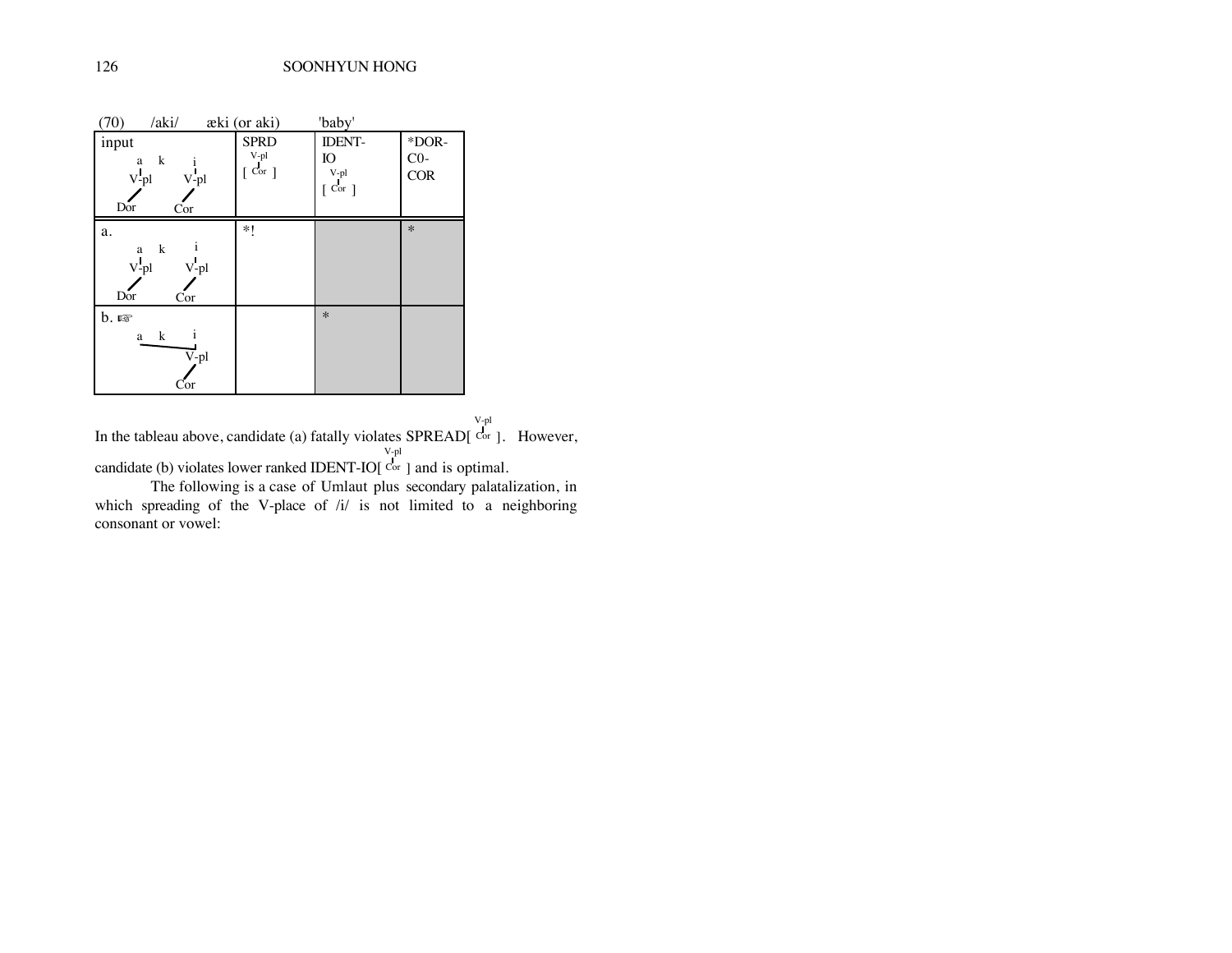| $(71)$ /cuk-i-/                                                                                                                                                                                                                                                                                                   | $cj$ ik-i- |                                                                  | 'kill'                              |                       |
|-------------------------------------------------------------------------------------------------------------------------------------------------------------------------------------------------------------------------------------------------------------------------------------------------------------------|------------|------------------------------------------------------------------|-------------------------------------|-----------------------|
| input<br>$c \quad u \quad k \quad i$<br>$\begin{array}{ccc} C\text{-}\mathrm{pl} & C\text{-}\mathrm{pl} & C\text{-}\mathrm{pl} \end{array}$<br>$\begin{bmatrix} V-pl & V-pl \\ \text{Cor} & V \end{bmatrix}$<br>Cor<br>$\begin{bmatrix} \mathsf{I} & \mathsf{I} \\ \mathsf{I} & \mathsf{I} \end{bmatrix}$ Dor Cor | PAL        | <b>SPRD</b><br>$_{\rm V\mbox{-}pl}^{\rm V\mbox{-}pl}$<br>[ Cor ] | IDENT-<br>IO<br>V-pl<br>$[$ Cor $]$ | *DOR-<br>$CO-$<br>COR |
| a.<br>$c$ $u$ $k$ $i$<br>$\begin{bmatrix} \mathbf{I}_{\text{pl}} \, \mathbf{C}_{\text{pl}}^{\text{I}} & \mathbf{C}_{\text{pl}}^{\text{I}} \\ \mathbf{V}_{\text{pl}}^{\text{I}} & \mathbf{V}_{\text{pl}}^{\text{I}} \\ \text{Cor} & \end{bmatrix}$<br>$[ -ant]$ Dor Cor                                            |            | *1                                                               |                                     | $\ast$                |
| b.<br>$c$ iki<br>$\begin{array}{ccc}\nC^1_{\text{pl}} & C^1_{\text{pl}} & C^1_{\text{pl}} \\ \downarrow & & \downarrow & \downarrow \\ \text{Cor} & & & \downarrow & \downarrow\n\end{array}$<br>Cor<br>[ant]                                                                                                     | $*!$       |                                                                  | $\ast$                              |                       |
| $C.E\otimes$<br>$cJ$ i $k$ i<br>$C$ -pl $C$ -pl $C$ -pl<br>$V$ -pl<br>Cor<br>Cor<br>$[ -ant]$                                                                                                                                                                                                                     |            |                                                                  | $**$                                |                       |

Candidate (b) is eliminated due to fatal violation of undominated PAL. Candidate (a) receives a fatal violation mark for SPREAD[ V-pl Cor ] whereas candidate (c) receives two violation marks for lower ranked IDENT-IO[ V-pl  $Cor$ ]. As a result, candidate (c) is optimal. This tableau shows that multiple spreading of [ V-pl Cor ] must take place to avoid violation of highly ranked PAL. V-pl V-pl

Otherwise, the ranking SPREAD[  $Cor$  ] >> IDENT-IO[ Cor ] would require that spreading of [ V-pl Cor ] occur only once, as shown early in this section.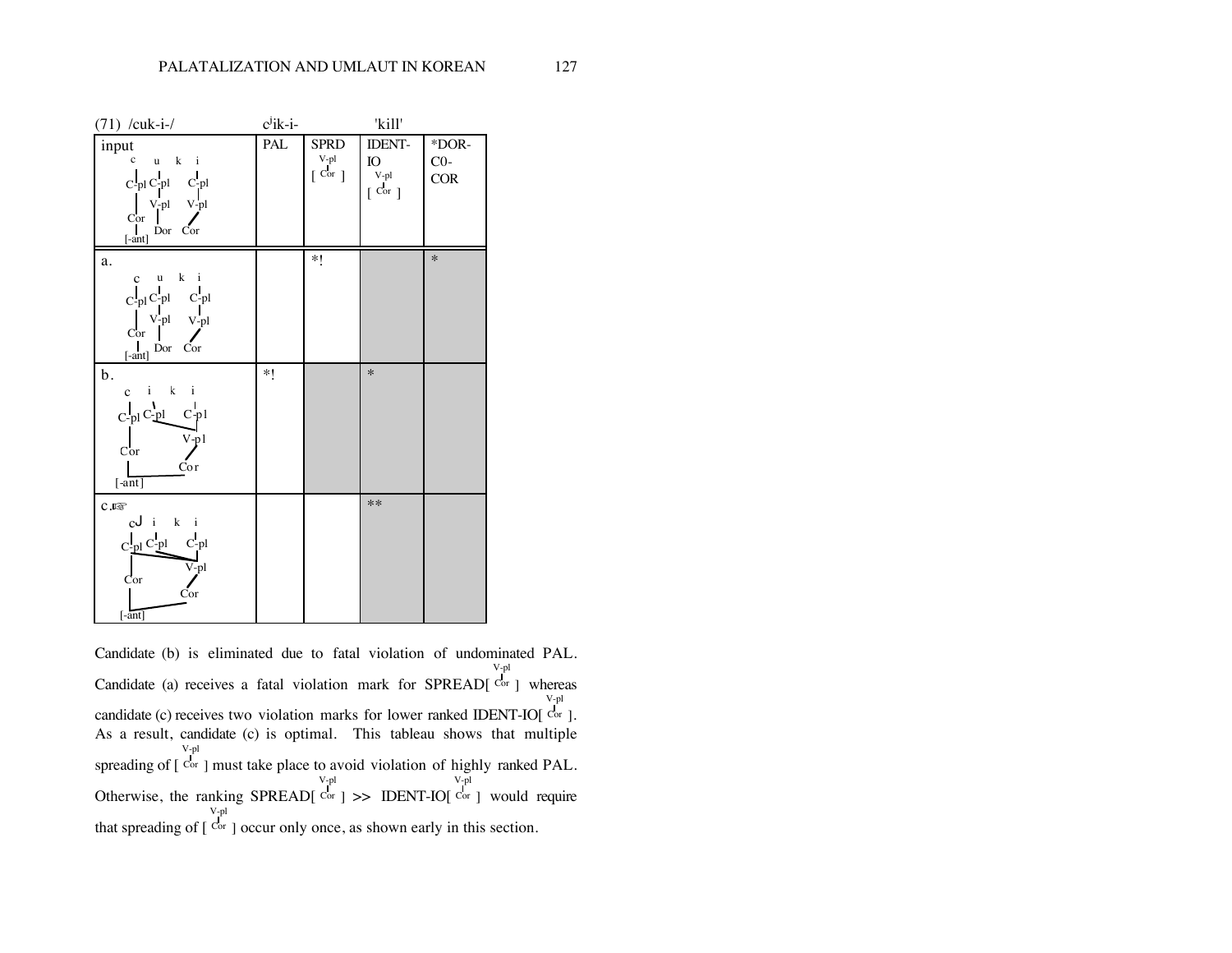128 SOONHYUN HONG

We will show a case in which palatalization-blocking of Umlaut takes place across a derived palatal which has also undergone secondary palatalization.

 $(72)$  /mat-i/ mac<sup>j</sup>-i 'the eldest'

| input                                                                                                                                                                                                                                                                                                                                                                                                                                                                                                                                                                                                                                                                                                                                                                                                                                                                                                       | PAL      | Licen<br>$[-ant]$ | <b>SPRD</b><br>V-pl              | <b>IDENT-</b><br>IO                      |                                                                                          | FRON-       |
|-------------------------------------------------------------------------------------------------------------------------------------------------------------------------------------------------------------------------------------------------------------------------------------------------------------------------------------------------------------------------------------------------------------------------------------------------------------------------------------------------------------------------------------------------------------------------------------------------------------------------------------------------------------------------------------------------------------------------------------------------------------------------------------------------------------------------------------------------------------------------------------------------------------|----------|-------------------|----------------------------------|------------------------------------------|------------------------------------------------------------------------------------------|-------------|
| m a<br>$\overset{a}{C}\underset{I}{\text{pl}}\ \overset{t}{C}\underset{I}{\text{pl}}\ \overset{i}{C}\underset{I}{\text{pl}}$<br>$V$ -pl<br>V-pl<br>Dor $Cor$ $Cor$                                                                                                                                                                                                                                                                                                                                                                                                                                                                                                                                                                                                                                                                                                                                          |          |                   | $\overline{c}$ or $\overline{c}$ | V-pl<br>$\overline{C}$ or $\overline{C}$ | $\begin{bmatrix} \overline{P} \overline{O} & H \\ \overline{O} & H \end{bmatrix}$ [-ant] |             |
| a                                                                                                                                                                                                                                                                                                                                                                                                                                                                                                                                                                                                                                                                                                                                                                                                                                                                                                           | $\ast$ ( | $\ast$            | $\ast$                           |                                          | $\ast$                                                                                   |             |
| m a<br>t<br>$\mathbf{i}$<br>$\mathbf{C}\text{-}\mathbf{p} \mathbf{l}$ $\mathbf{C}\text{-}\mathbf{p} \mathbf{l}$ $\mathbf{C}\text{-}\mathbf{p} \mathbf{l}$<br>$\begin{tabular}{c} V-pl \\ Dor \\ Cor \\ \end{tabular} \begin{tabular}{c} V-pl \\ Cor \\ Cor \\ \end{tabular}$<br>$[ -ant] % \begin{minipage}[b]{0.5\linewidth} \centering \centerline{\includegraphics[width=0.5\linewidth]{images/STN100020.jpg}} \centerline{\includegraphics[width=0.5\linewidth]{images/STN100020.jpg}} \centerline{\includegraphics[width=0.5\linewidth]{images/STN100020.jpg}} \centerline{\includegraphics[width=0.5\linewidth]{images/STN100020.jpg}} \centerline{\includegraphics[width=0.5\linewidth]{images/STN100020.jpg}} \centerline{\includegraphics[width=0.5\linewidth]{images/STN100020.jpg}} \centerline{\includegraphics[width=0.5\linewidth]{images/STN100020.jpg}} \centerline{\includegraphics[width$ |          |                   |                                  |                                          |                                                                                          |             |
| b                                                                                                                                                                                                                                                                                                                                                                                                                                                                                                                                                                                                                                                                                                                                                                                                                                                                                                           | *1       |                   | $\ast$                           |                                          | $\ast$                                                                                   | Ξ<br>$\ast$ |
| $m$ a t<br>$\mathbf{i}$<br>C-pl C-pl C-pl<br>V-pl V-pl<br>V-pl<br>Dor Cor Cor                                                                                                                                                                                                                                                                                                                                                                                                                                                                                                                                                                                                                                                                                                                                                                                                                               |          |                   |                                  |                                          |                                                                                          |             |
| $\mathbf c$                                                                                                                                                                                                                                                                                                                                                                                                                                                                                                                                                                                                                                                                                                                                                                                                                                                                                                 |          |                   |                                  | $\ast$                                   | $\ast$                                                                                   | $*$ (       |
| tJ i<br>m a<br>C-pl C-pl C-pl<br>$V$ -pl<br>$V$ -pl<br>$Cor$ $Cor$<br>$\operatorname{Dor}$                                                                                                                                                                                                                                                                                                                                                                                                                                                                                                                                                                                                                                                                                                                                                                                                                  |          |                   |                                  |                                          |                                                                                          |             |
| d rङ                                                                                                                                                                                                                                                                                                                                                                                                                                                                                                                                                                                                                                                                                                                                                                                                                                                                                                        |          |                   |                                  | $\ast$                                   | $\ast$                                                                                   |             |
| $\mathbf{m}$ a<br>$\begin{array}{cc} \begin{array}{cc} a & \omega & i \\ C\text{-pl} & C\text{-pl} & C\text{-pl} \\ V\text{-pl} & V\text{-pl} & V\text{-pl} \\ \text{Dor} & C\text{or} & \end{array} \end{array}$<br>[–ant]                                                                                                                                                                                                                                                                                                                                                                                                                                                                                                                                                                                                                                                                                 |          |                   |                                  |                                          |                                                                                          |             |
| $\mathbf e$                                                                                                                                                                                                                                                                                                                                                                                                                                                                                                                                                                                                                                                                                                                                                                                                                                                                                                 | *1       |                   |                                  | $\ast$                                   |                                                                                          |             |
| $m$ $x$<br>æci<br>C-pl C-pl C-pl<br>$\nabla$ -pl<br>Cor Cor<br>$[-ant]$                                                                                                                                                                                                                                                                                                                                                                                                                                                                                                                                                                                                                                                                                                                                                                                                                                     |          |                   |                                  |                                          |                                                                                          |             |
| $\mathbf f$                                                                                                                                                                                                                                                                                                                                                                                                                                                                                                                                                                                                                                                                                                                                                                                                                                                                                                 |          |                   |                                  | **!                                      |                                                                                          |             |
| $m \times cJ$ i<br>C-pl C-pl C-pl<br>$\bar{V}_{\cdot}$ pl<br>Cor Cor<br>$[ -ant]$                                                                                                                                                                                                                                                                                                                                                                                                                                                                                                                                                                                                                                                                                                                                                                                                                           |          |                   |                                  |                                          |                                                                                          |             |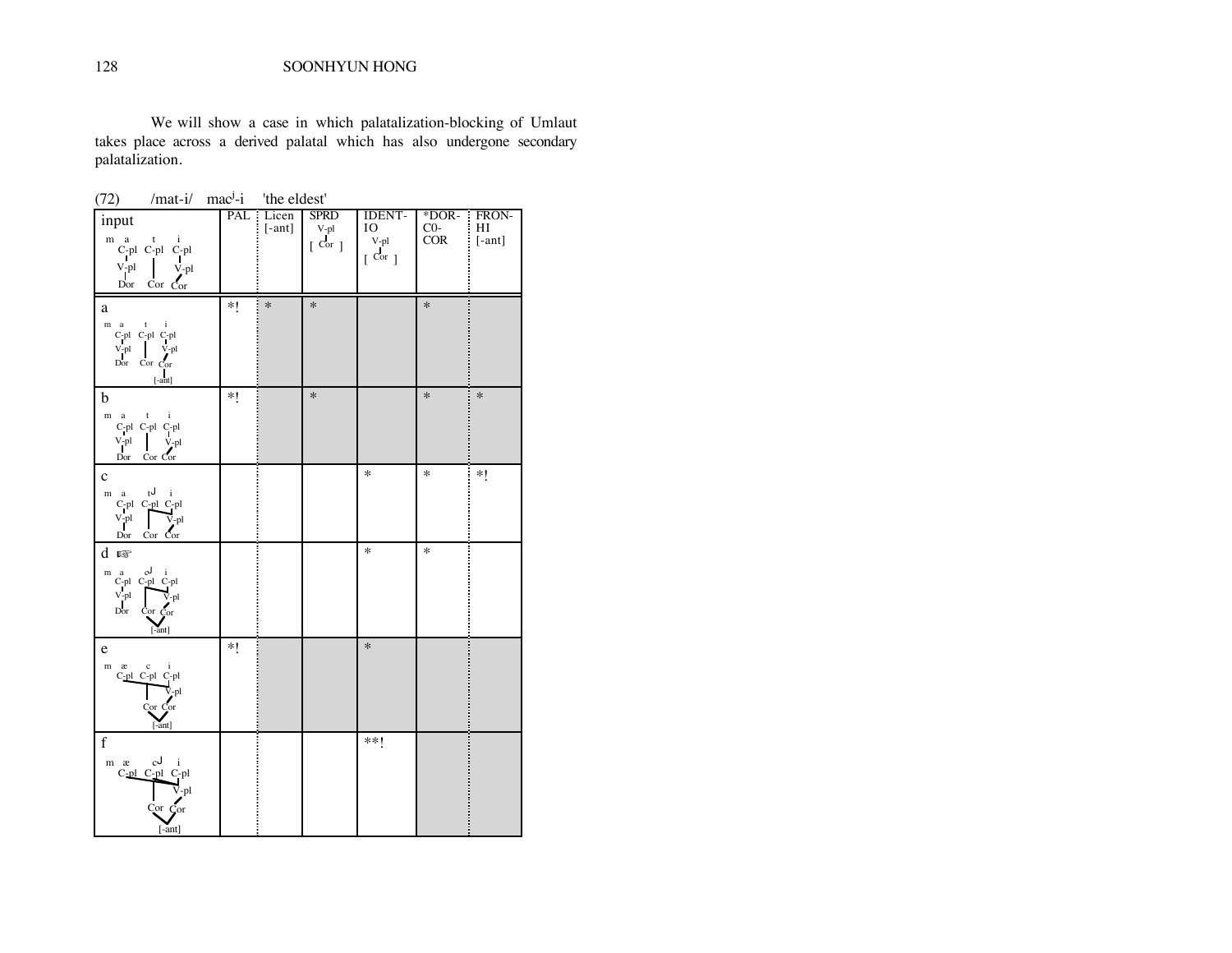Candidates (a), (b) and (e) are eliminated by a violation mark for undominated PAL, which forces a coronal consonant and a following high front vowel to share the V-place. Candidate (f) receives two violation marks for SPREAD[ V-pl  $\text{Cor }$  ] in comparison with candidates (c) and (d), which receive one violation mark for the same constraint. Candidate (d) is preferred as optimal

over candidate (c) since candidate (c) additionally violates FRON-HI [-ant].

Finally, consider the following tableau, in which Umlaut is blocked across the secondarily palatalized  $[t^i]$ . Note that /t/ before a tautomorphemic /i/ is prespecified for [+ant] and is realized as secondarily palatalized  $[\mathbf{t}^i]$ .

| (73) /ati/                                                                                                                                                                                                | $e^{i j}$         | 'where'                          |        |                                   |                                                           |                               |                    |
|-----------------------------------------------------------------------------------------------------------------------------------------------------------------------------------------------------------|-------------------|----------------------------------|--------|-----------------------------------|-----------------------------------------------------------|-------------------------------|--------------------|
| input<br>$\mathbf{i}$<br>$-t$<br>$\mathbf{C}\text{-}\mathbf{p}\mathbf{l}$ $\mathbf{C}\text{-}\mathbf{p}\mathbf{l}$ $\mathbf{C}\text{-}\mathbf{p}\mathbf{l}$<br>V-pl<br>$V$ -pl<br>Dor Cor Cor<br>$[+ant]$ | LICEN<br>$[-ant]$ | :IDENT- :PAL<br>iю<br>$ [+ant] $ |        | <b>SPRD</b><br>$V$ -pl<br>[ Cor ] | <b>IDENT-</b><br>IO<br>V-pl<br>$\lceil \text{Cor} \rceil$ | *DOR- : FRON-<br>$CO-$<br>COR | i HI<br>$ $ [-ant] |
| $a_{C-pl C-pl C-pl}$<br>$V$ -pl<br>V-pl<br>Dor Cor Cor<br>$[+ant]$ <sub>[-ant]</sub>                                                                                                                      | $*!$              |                                  | $\ast$ | $\ast$                            |                                                           | $\ast$                        |                    |
| $-t$<br>$\mathbf{i}$<br>$b_{\rm c\,pl\,C\,pl\,C\,pl}$<br>$V$ -pl<br>$V-p1$<br>Dor Cor Cor<br>$[+an t]$                                                                                                    |                   |                                  | *1     | $\ast$                            |                                                           | $\ast$                        | $\ast$             |
| $\mathbf c$<br>$_{\rm c}$ J<br>$\mathbf{i}$<br>C-pl C-pl C-pl<br>V-pl<br>Dor $Cor$ Cor $\overline{Cor}$<br>$[ -ant]$                                                                                      |                   | *1                               |        |                                   | $\ast$                                                    | $\ast$                        |                    |
| dnsr<br>$L_{\rm J}$<br>$\mathbf{i}$<br>C-pl C-pl C-pl<br>$V$ -pl<br>V-pl<br>$\mathbf{I}$<br>Dor Cor Cor<br>$[+ant]$                                                                                       |                   |                                  |        |                                   | $\ast$                                                    | $\ast$                        | $\ast$             |
| $_{t}$ J<br>ī<br>$\mathbf{e}$<br>$e_{C-pl C-pl C-pl}$<br>V-pl<br>Cor<br>Cor<br>$[+ \n{ant}]$                                                                                                              |                   |                                  |        |                                   | **!                                                       |                               | $*$                |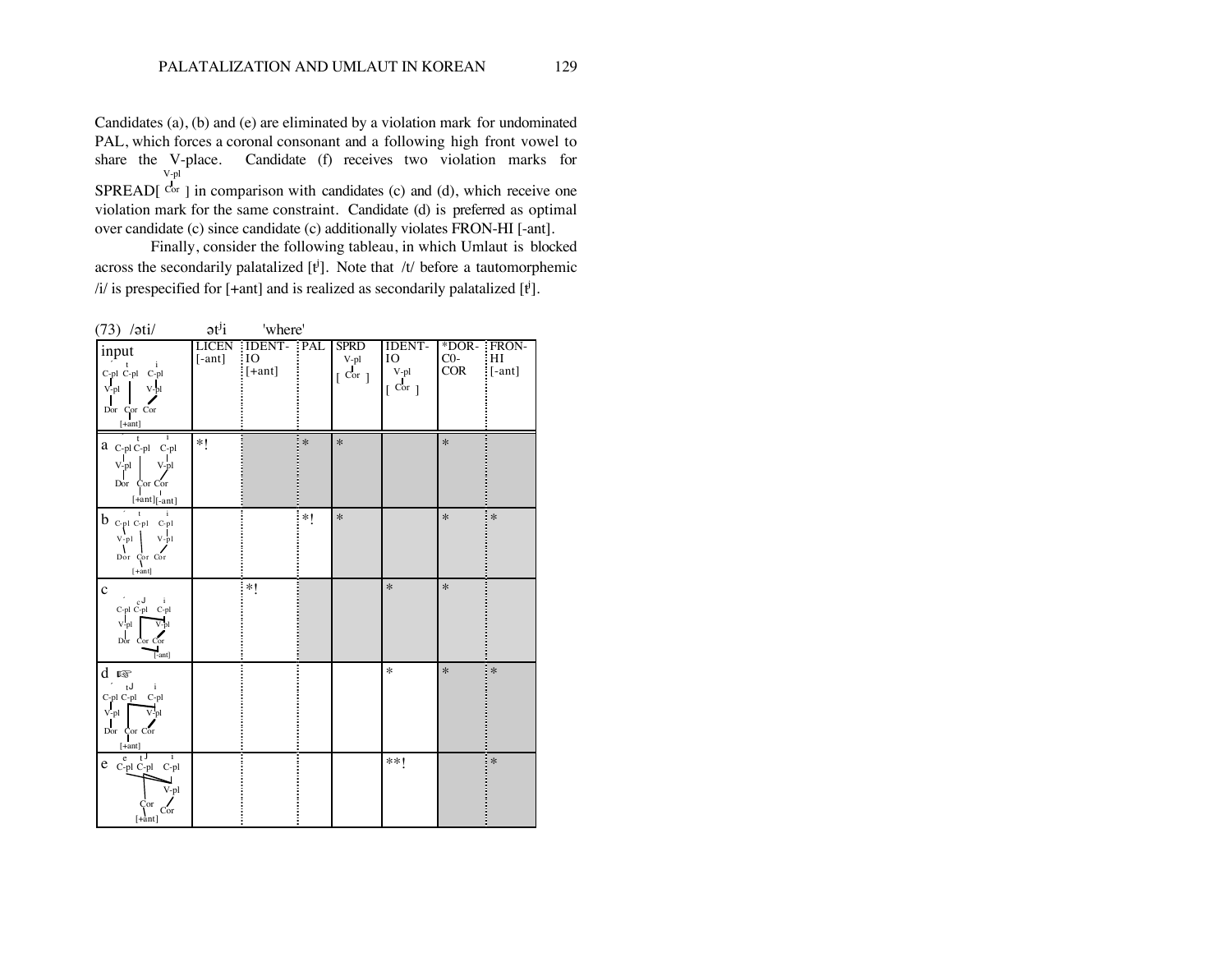Candidates (a), (b) and (c) are eliminated due to at least one violation mark for a highly ranked constraint. On the other hand, candidate (d) is preferred over V-pl

candidate (e) since the former receives one violation mark for IDENT-IO  $[{\rm Cor}]$ whereas the latter, two violation marks for the same constraint.

In this section, we have proposed the following constraint ranking:

(74) Constraint ranking in the Kyungsang Dialect SPREAD[ V-pl Cor ]  $\gg$  IDENT-IO[ Cor ] V-pl >>\*DOR-Co-COR, FRON-HI[-ant]

#### **7 . Summary**

We have shown that phonemic primary /t/-palatalization, which is treated as a prototypical case of non-derived environment effect in the framework of Lexical Phonology in the literature, is an independent phenomenon from allophonic secondary palatalization in Korean. Furthermore, we showed that a paradox which arises in the lexical and postlexical dichotomy in LP in the analysis of primary and secondary palatalization can be eliminated in an OTbased approach. We analyzed primary palatalization through interaction between licensing and redundancy of the feature [-ant] in the sense of IMP 1993b. We additionally argued that palatal blocking of Umlaut in Korean is due to secondary palatalization alone, unlike the arguments in the literature which claim that palatal blocking of Umlaut is due to both primary and secondary palatalization. Following Kiparsky, we reintroduced the idea that morpheme-internal idiosyncratic /t/ before /i/ should be underlyingly specified for a "redundant" [+anterior] to explain lack of primary palatalization in the morpheme-internal /ti/ sequence.

In the analysis of Umlaut, we analyzed Umlaut as the same phenomenon as secondary palatalization (i.e., spreading of the V-place of a high front vocoid). Furthermore, we attributed blocking of Umlaut across a secondarily palatalized coronal consonant to the conspiracy of the two constraints SPREAD[ V-pl Cor ] and IDENT-IO[ V-pl  $Cor$ ].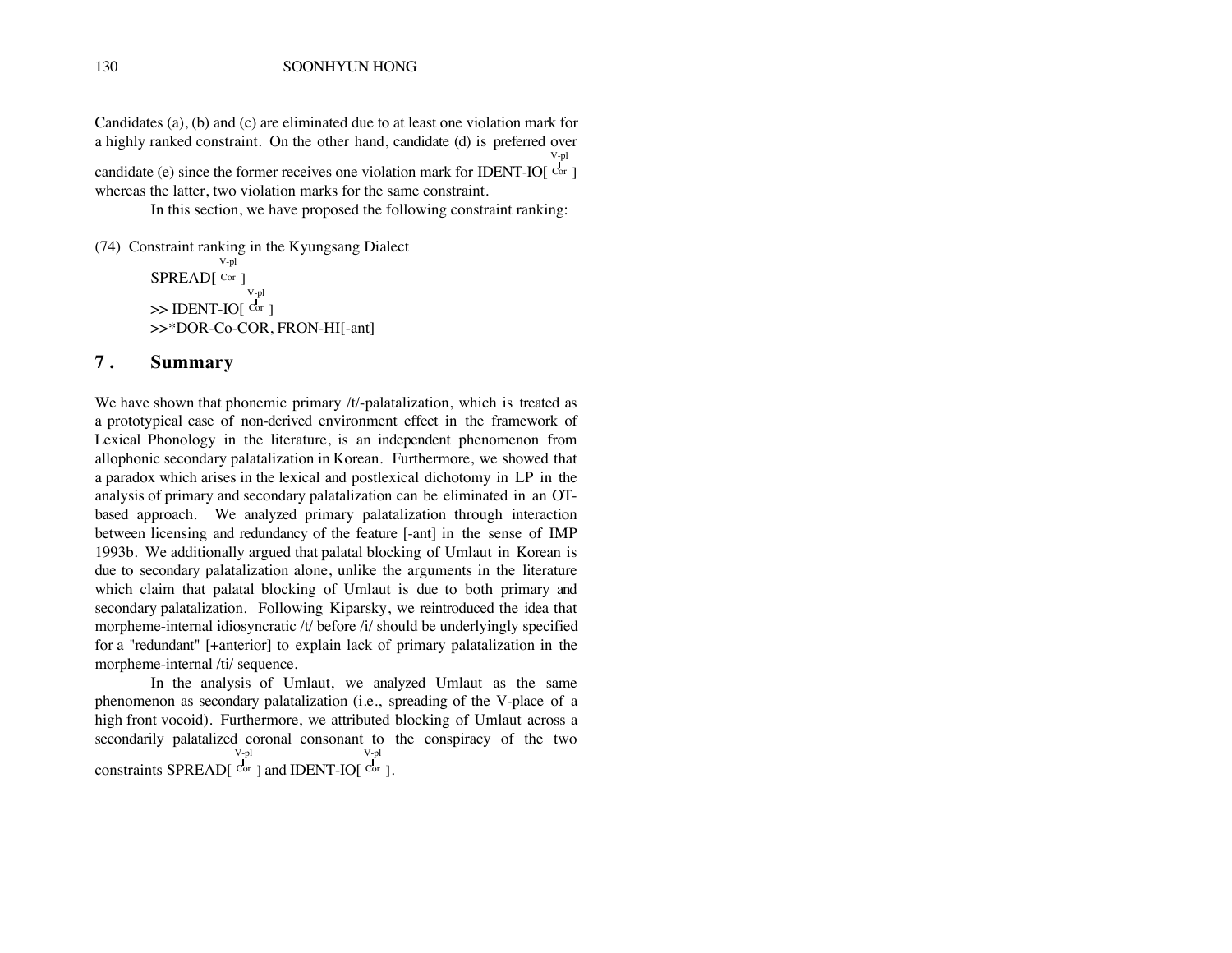#### **References**

- Ahn, S.-C. (1985). *The Interplay of Phonology and Morphology in Korean*. Ph.D. Dissertation, University of Illinois, Urbana-Champaign.
- Benua, L. (1995). "Identity Effects in Morphological Truncation," to appear in J . Beckman, S. Urbanczyk & L. Walsh, eds., *University of Massachusetts Occasional Papers in Linguistics 18: Papers in Optimality Theory*,
- Cho, Y. Y. & Sells, P. (1991). "A Lexical Account of Phrasal Suffixes in Korean." MS, Stanford University, Stanford.
- Clements, G. N. (1985). "The geometry of phonological features." *Phonology Yearbook* 2: 225-252.
- Clements, G. N. & E. Hume (1995). "The internal Organization of Segments," in J. A. Goldsmith (ed.), *The Handbook of Phonological Theory*, 245-306.
- Han, E. (1991). "The Phonological Word in Korean." Paper presented at the Southern California Japanese/Korean Linguistics Conference at the University of California at Santa Babara, Sep. 6-8, 1991.
- Hong, S. (1997b). *Prosodic Domains and Ambisyllabicity in Optimality Theory*. Ph.D. Dissertation, University of Pennsylvania.
- Hume, E. (1990). "Front vowels, palatal consonants and the rule of umlaut in Korean." *NELS* 20:230-243.
- Hume, E. (1992). *Front Vowels, Coronal Consonants, and their Interaction in Nonlinear Phonology*. Ph.D. Dissertation, Conell University, Ithaca.
- Iverson, G. (1987). "The Revised Alteration Condition in lexical phonology*." Nordic Journal of Linguistics* 10: 151-164.
- Iverson, G. (1993). "(Post) Lexical Rule Application". *Studies in Lexical Phonology*, 255-275. Seoul: Academic Press.
- Iverson, G. & K.-H. Kim (1987). "On Word-initial Avoidance in Korean," in Kuno et al., eds., *Harvard Studies in Korean Linguistics 2*, 377-393. Seoul: Hanshin Publishing Co.
- Iverson, G. & Wheeler (1988). "Blocking and the elsewhere condition," in *Papers From the Parasession on Autosegmental and Metrical Phonology*, 182-198. Chicago Linguistic Society, Chicago.
- Itô, J. (1986). *Syllable Theory in Prosodic Phonology*. Ph.D. Dissertation, University of Masachusetts, Amherst.
- Itô, J., A. Mester & J. Padgett (1993b). "Licensed Segments and Safe Paths," to appear in C. Paradis and D. LaCharité, eds., *Constraint-Based Theories in Multilinear Phonology: Special issues of the Canadian Journal of Linguistics*.
- Itô, J., A. Mester & J. Padgett (1995). "Licensing and Underspecification Theory." *Linguistic Inquiry* 26:571-614.
- Kaisse, E. (1986). "Locating Turkish devoicing," in *Proceedings of the West Coast Conference on Formal Linguistics* 5, 119-128